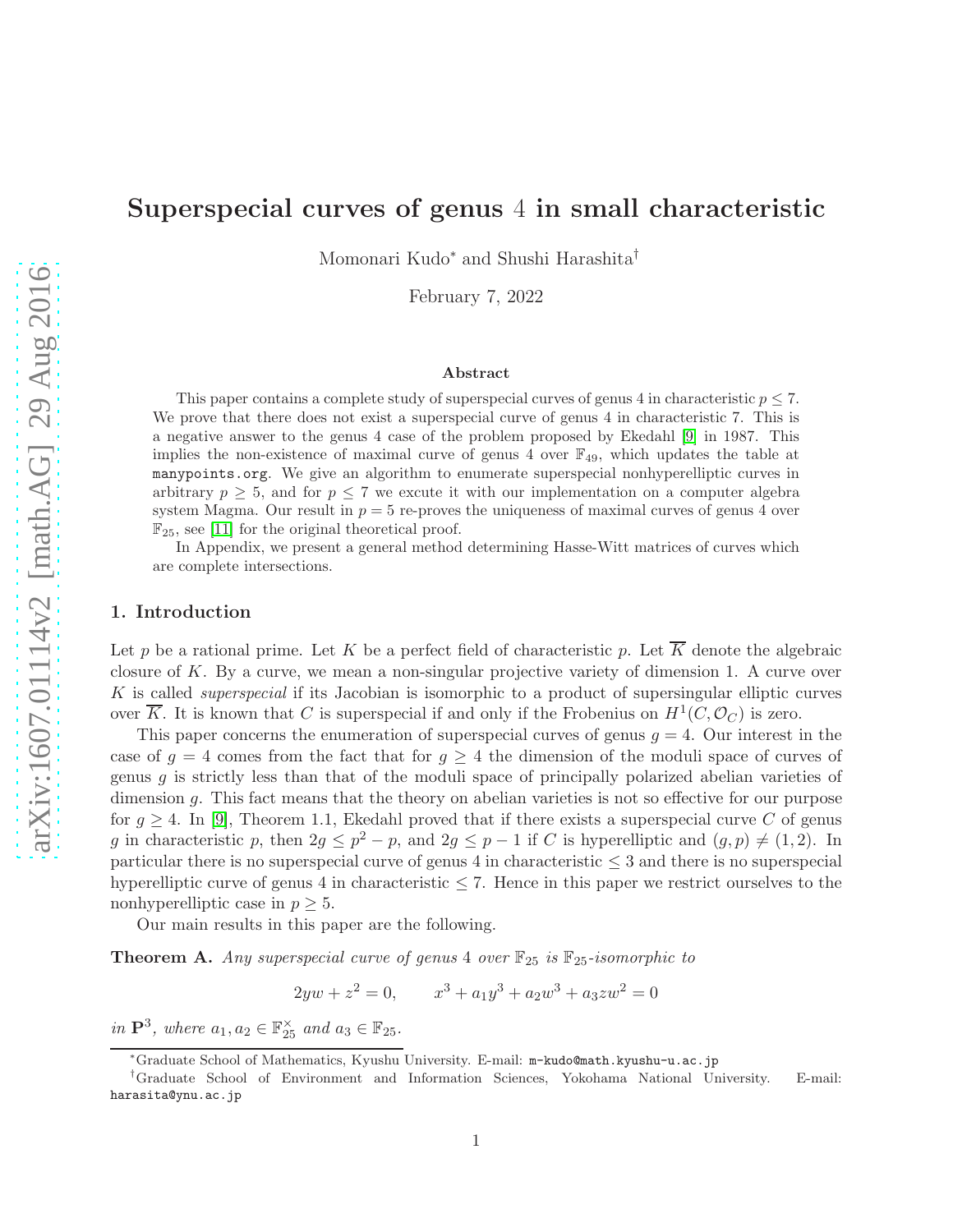By Theorem [A,](#page-0-0) we can give another proof of the uniqueness of maximal curves over  $\mathbb{F}_{25}$  (Corollary [5.1.1](#page-24-0) and Example [6.2.4\)](#page-28-0), see [\[11\]](#page-32-1) for the original theoretical proof.

#### <span id="page-1-0"></span>Theorem B. There is no superspecial curve of genus 4 in characteristic 7.

Theorem [B](#page-1-0) gives a negative answer to the genus 4 case of the problem proposed by Ekedahl in 1987, see p. 173 of [\[9\]](#page-32-0). Also this implies the non-existence of maximal curve of genus 4 over  $\mathbb{F}_{49}$ , which updated the table at many points.org. The site updates the upper and lower bounds of  $N_q(g)$  the maximal number of rational points on curves of genus g over  $\mathbb{F}_q$ , after the paper [\[12\]](#page-33-0) of van der Geer and van der Vlugt was published. See Section 5.1 for the details of our contribution to the value of  $N_{49}(4)$ . The authors learn much about this from E. W. Howe.

Here, we briefly describe our strategy to prove Theorems [A](#page-0-0) and [B.](#page-1-0) First we give a criterion for the superspeciality of curves defined by two equations, which is reminiscent of Yui's result [\[18\]](#page-33-1) on hyperelliptic curves. We regard a quadric as a (possibly degenerate) quadratic form Q. Considering transformations by elements of the orthogonal group associated to Q, we reduce parameters of cubic forms as much as possible. After that, we enumerate cubic forms P such that  $V(P,Q)$  are superspecial. Our concrete algorithm of the enumeration is as follows. We regard coefficients of P as variables, and construct a multivariate system by our criterion for the superspeciality. We solve the system with the hybrid method [\[2\]](#page-32-2). In this paper, we are only interested in the solutions whose entries are lying in the ground field. For each solution, we evaluate it to coefficients of  $P$ , and decide whether  $V(P,Q)$  is non-singular or not with the Gröbner basis computation.

We implemented<sup>[1](#page-1-1)</sup> our algorithm over a computer algebra system Magma [\[3\]](#page-32-3). Note that our algorithm utilizes the Gröbner basis computation to solve a system of algebraic equations derived from our criterion. More concretely, our implementation adopts Magma's function Variety, which can compute all solutions of a zero-dimensional multivariate system over the ground field.

We here describe reasons why our computation has terminated in practical time. As we mentioned above, we solve a system of algebraic equations (SA) in our enumeration algorithm. It is known that the number of indeterminants deeply affects the complexity of solving SA (see, e.g., [\[1\]](#page-32-4)). Thus, reducing indeterminants is quite important for our computation to terminate in practical time.

Another reason is to solve SA with optimal term ordering of indeterminants (in the graded reversible lexicographical order) and the hybrid technique proposed in [\[2\]](#page-32-2). The cost of solving SA with the Gröbner basis computation depends on the number of solutions and term ordering. Moreover, it is known that there is a tradeoff between an exhaustive search and Gröbner bases techniques, see [\[2,](#page-32-2) Section 3]. Hence considering such a tradeoff and deciding how many and which coefficients are regarded as indeterminants are important factors for our computation to terminate in practical time avoiding the out of memory errors. From this, we heuristically decide how many and which coefficients are optimal to be regarded as indeterminants from experimental computations. Consequently we have succeeded in finishing all the computation to guarantee the main theorems with a standard note PC.

This paper is organized as follows. In Section [2,](#page-2-0) we collect some known facts on curves of genus 4 and so on. In Section [3,](#page-3-0) we give a method to obtain the Hasse-Witt matrix of a curve defined by two equations. Section [4](#page-7-0) is devoted to reduction of cubic forms by elements of the orthogonal group associated to Q. In Section [5,](#page-13-0) we prove our main theorems. Our main theorems are reduced

<span id="page-1-1"></span><sup>&</sup>lt;sup>1</sup>We implemented the algorithm on Magma V2.20-10 [\[3\]](#page-32-3). For the source codes and log files, see the web page of the first author [\[20\]](#page-33-2).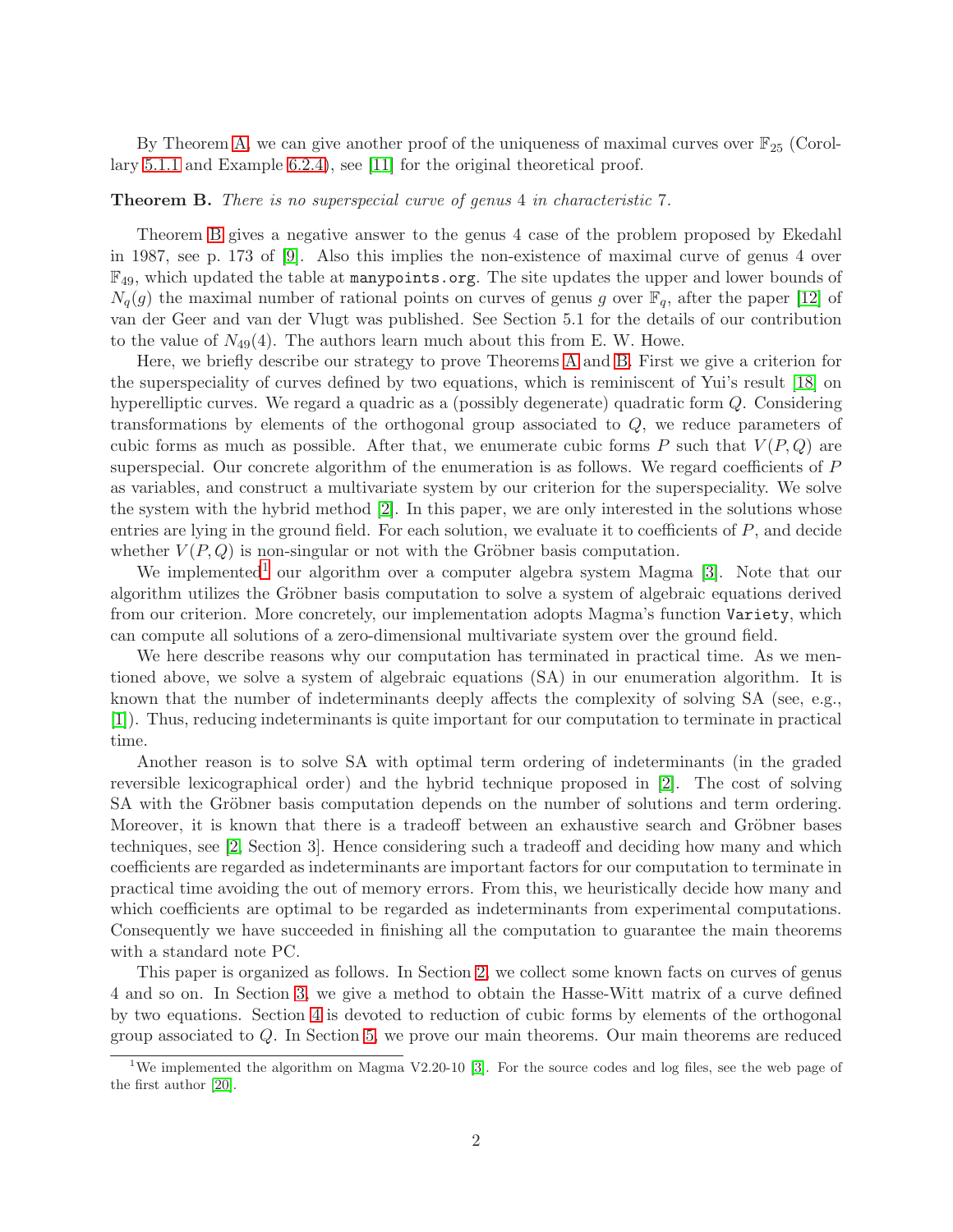to some computational problems in Section [5.1.](#page-13-1) In order to solve the problems, we give in Section [5.2](#page-15-0) an algorithm to enumerate superspecial curves based on the method in Section [3.](#page-3-0) Then we solve in Section [5.3](#page-17-0) the problems by executing our enumeration algorithm. We also show in Section [5.4](#page-23-0) the timing data and sample codes of our computation on Magma. In Section [6,](#page-26-0) we determine the automorphism group of the superspecial curve of genus 4 in characteristic 5 and enumerate the isomorphism classes of superspecial curves over  $\mathbb{F}_{25}$ . In Appendix A, we review a basic method to solve the radical membership problem for polynomial rings via the Gröbner basis computation. In Appendix B, we give a method to compute the Hasse-Witt matrix of a curve defined as a complete intersection via Koszul complex. This is a generalization of the genus 4 case method given in Section 3.1.

#### Acknowledgments

The first author thanks Kazuhiro Yokoyama for helpful advice on the Gröbner basis computation, proofs with computer algebra systems and their correctnesses. The second author would like to thank Keiichi Gunji for his comments to the preliminary version of this paper. The authors are very grateful to Gerard van der Geer and Everett W. Howe, who gave us helpful comments and suggestions after we uploaded the first version of this paper to arXiv. This work was supported by JSPS Grant-in-Aid for Young Scientists (B) 21740006.

## <span id="page-2-0"></span>2. Preliminaries

We review some facts on curves of genus 4.

## 2.1. Nonhyperelliptic curves of genus 4

Let  $p$  be a rational prime. Let  $K$  be a perfect field of characteristic  $p$ . Let  $C$  be a nonhyperelliptic curve of genus 4 over K. The canonical divisor defines an embedding C into  $\mathbf{P}^3 = \text{Proj}(K[x, y, z, w])$ . It is known that  $C$  is defined by an irreducible quadratic form  $Q$  and an irreducible cubic form  $P$ in  $x, y, z, w$  (cf. [\[13\]](#page-33-3), Chapter IV, Example 5.2.2).

We claim that it can be assumed that any coefficient of Q and P belongs to K. Let  $\overline{K}$  be the algebraic closure of K. Let  $\Gamma_K$  denote the Galois group  $Gal(\overline{K}/K)$ . Since up to constant multiplication Q is uniquely determined by C (cf. [\[13\]](#page-33-3), Chapter IV, Example 5.2.2), for any  $\sigma \in \Gamma_K$ there is  $\lambda_{\sigma} \in \overline{K}^{\times}$  such that  $Q^{\sigma}_{\times} = \lambda_{\sigma} Q$ . The map sending  $\sigma$  to  $\lambda_{\sigma}$  defines an element of the Galois cohomology group  $H^1(\Gamma_K, \overline{K}^{\times})$ . As this is trivial (Hilbert's theorem 90), there is  $a \in \overline{K}^{\times}$  such that  $\lambda_{\sigma} = a^{\sigma} a^{-1}$  for all  $\sigma \in \Gamma_K$ . Replacing Q by  $a^{-1}Q$ , we have  $Q^{\sigma} = Q$  for all  $\sigma \in \Gamma_K$ . From now on we assume that any coefficient of  $Q$  belongs to  $K$ .

Choose P such that P and Q determine C. Since C is defined over K, for any  $\sigma \in \Gamma_K$  we have

<span id="page-2-1"></span>
$$
P^{\sigma} \equiv \lambda P \mod Q \tag{2.1.1}
$$

for some  $\lambda \in \overline{K}^{\times}$ . (Otherwise C is the intersection of Q, P,  $P^{\sigma}$  with essentially different P and  $P^{\sigma}$ . This is absurd.)

Let  $m$  be the leading monomial of  $Q$  with respect to a certain term order. Let  $V$  be the space of cubic forms over K without terms containing m. Note  $\dim_K V = 16$ . Taking modulo Q, it suffices to consider P belonging to  $V_{\overline{K}} := V \otimes_K \overline{K}$ . Then we have  $P^{\sigma} \in V_{\overline{K}}$ . It follows from [\(2.1.1\)](#page-2-1) that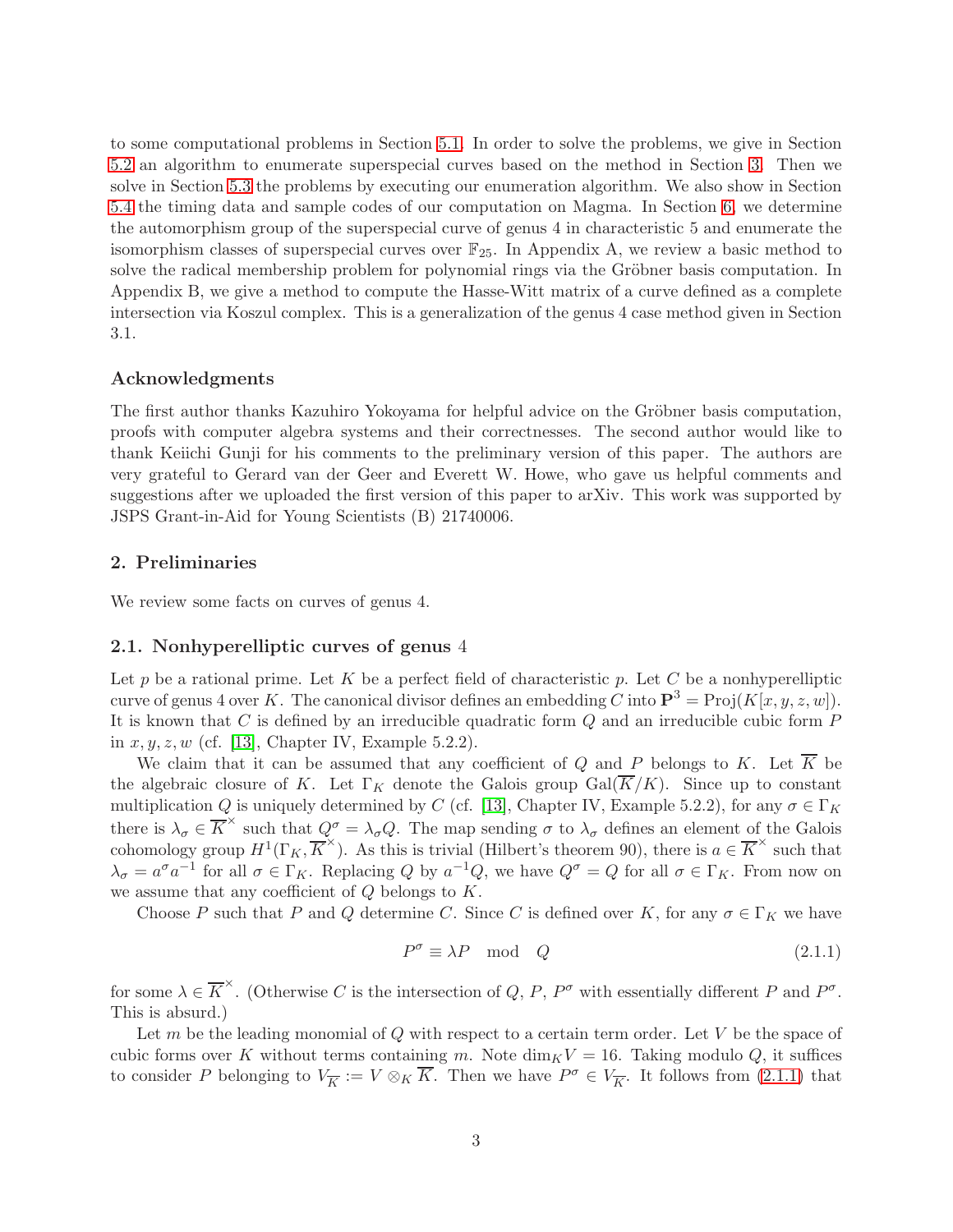$P^{\sigma} = \mu_{\sigma} P$  for some  $\mu_{\sigma} \in \overline{K}^{\times}$ . By the same argument as in the second paragraph, we see that P belongs to  $V$  after multiplying  $P$  by a constant.

**Remark 2.1.1.** Note that a quadratic form Q defining a curve C of genus 4 is possibly degenerate. But its rank is greater than or equal to 3, since otherwise  $Q$  is reducible. If  $K$  is a finite field of characteristic  $p \neq 2$ , then the quadratic forms over K are classified by their ranks and discriminants, whence an element of  $GL_4(K)$  transforms Q into  $2xw + 2yz$  or  $2xw + y^2 - \epsilon z^2$  with  $\epsilon \notin (K^{\times})^2$  when Q is non-degenerate, resp. into  $2yw - \epsilon z^2$  for a representative  $\epsilon$  of  $K^{\times}/(K^{\times})^2$  when Q is degenerate.

#### 2.2. Superspecial curves and maximal curves

It is known that maximal curves over  $\mathbb{F}_{p^2}$  are superspecial. For small p a sort of the converse holds:

<span id="page-3-1"></span>**Lemma 2.2.1.** Assume that there exists a superspecial curve  $C$  of genus g over an algebraically closed field k in characteristic p with  $g > \frac{p^2+1}{2p}$  $\frac{2^{n+1}}{2p}$ . Then there exists a maximal curve X of genus g over  $\mathbb{F}_{p^2}$  such that  $X_k := X \times_{\text{Spec}(\mathbb{F}_{p^2})} \text{Spec}(\tilde{k})$  is isomorphic to C.

*Proof.* By the proof of [\[9\]](#page-32-0), Theorem 1.1, C descends to a curve X over  $\mathbb{F}_{p^2}$  with  $\sharp X(\mathbb{F}_{p^2}) = 1 \pm \frac{1}{2}$  $2gp + p^2$ . By the assumption,  $1 - 2gp + p^2$  is negative. Hence  $\sharp X(\mathbb{F}_{p^2}) = 1 + 2gp + p^2$  holds, i.e., X is a maximal curve over  $\mathbb{F}_{p^2}$ . 2.

## <span id="page-3-0"></span>3. Determining superspecialities

Let p be a rational prime. Let K be a perfect field of characteristic p. In this section, we present a method to get the Hasse-Witt matrix of a curve in  $\mathbb{P}^3$  defined by two equations, and give an algorithm to test whether the variety defined by given equations is non-singular or not.

#### <span id="page-3-2"></span>3.1. Hasse-Witt matrices of curves defined by two equations

Given a graded module M and an integer  $\ell$ , we denote by  $M(\ell)$  its  $\ell$ -twist given by  $M(\ell)_t = M_{\ell+t}$ . We first show the following lemma, which gives graded free resolutions for ideals generated by two homogeneous polynomials (see also [\[8,](#page-32-5) Chapter 1, Exercise 1]).

**Lemma 3.1.1.** Let  $S = K[X_0, \ldots, X_r]$  be the polynomial ring with  $r + 1$  variables over a field K (not necessarily perfect nor of positive characteristic). Let f and g be homogeneous polynomials with  $gcd(f, g) = 1$  in  $S \setminus \{0\}$ . Put  $c := deg(f)$  and  $d := deg(g)$ . Then for every  $n > 0$ , the following sequence is an exact sequence of graded S-modules:

$$
0 \xrightarrow{\varphi_3^{(n)}} S(- (c+d)n) \xrightarrow{\varphi_2^{(n)}} S(-cn) \oplus S(-dn) \xrightarrow{\varphi_1^{(n)}} S \xrightarrow{\varphi_0^{(n)}} S/\langle f^n, g^n \rangle_S \longrightarrow 0,
$$

where  $\varphi_0^{(n)}$  $\mathbf{u}_{0}^{(n)}$  is the canonical homomorphism and the set of homomorphisms  $\{\varphi_{2}^{(n)}\}$  $_2^{(n)},\varphi_1^{(n)}$  $\binom{n}{1}$  is represented by the set of matrices  $\{A_2, A_1\}$  as follows:

$$
\left\{ A_2 = \left[ \begin{array}{cc} g^n & -f^n \end{array} \right], A_1 = \left[ \begin{array}{c} f^n \\ g^n \end{array} \right] \right\}.
$$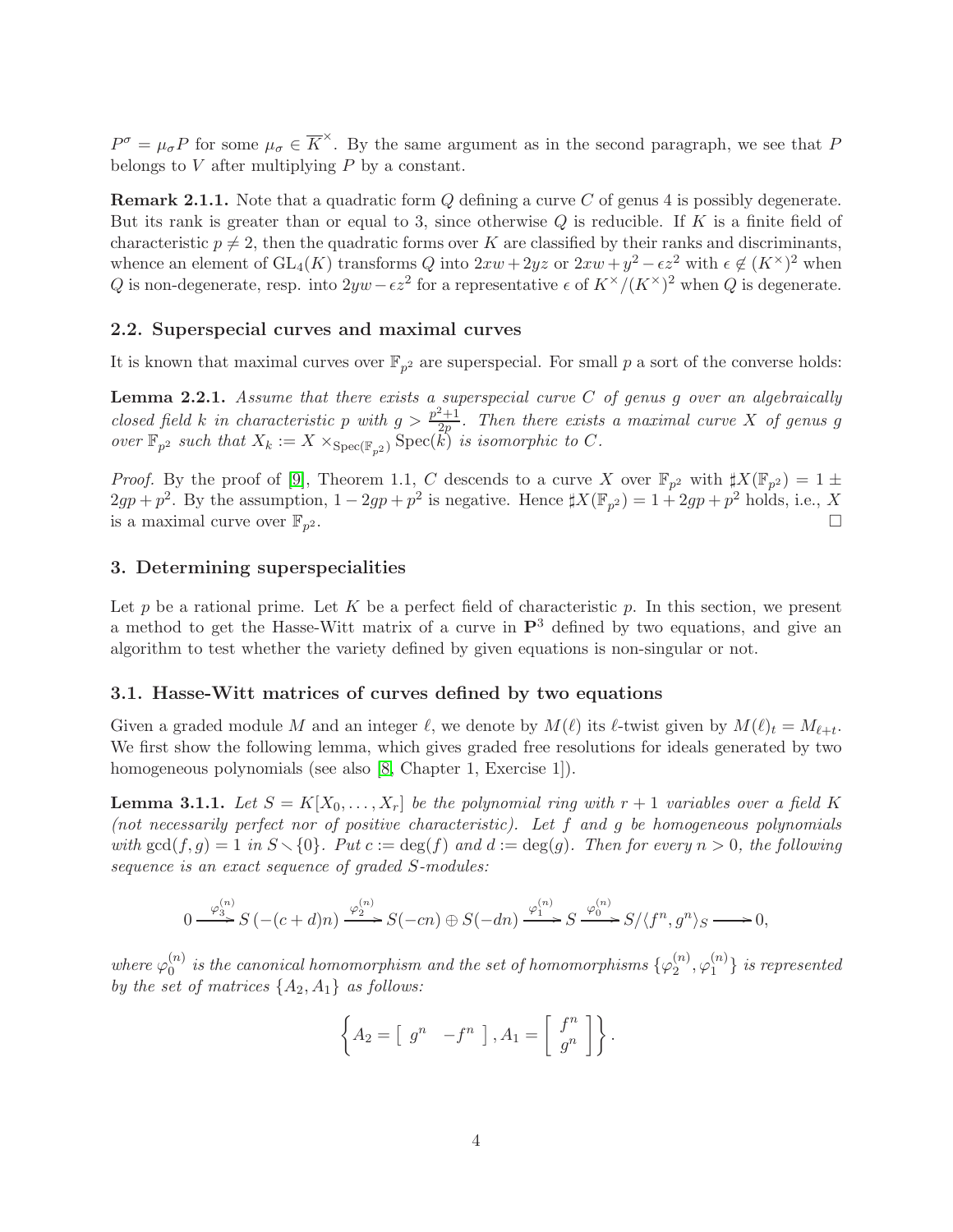*Proof.* To simplify the notations, we denote by  $\varphi_i$  the homomorphism  $\varphi_i^{(n)}$  $i^{(n)}$  for each  $0 \leq i \leq 3$  in this proof. We show  $\text{Ker } (\varphi_1) = \langle [g^n, -f^n] \rangle_S$ , where  $\langle [g^n, -f^n] \rangle_S$  denotes the (graded) submodule generated by  $[g^n, -f^n]$  in  $S(-cn) \oplus S(-dn)$ . Let  $[h_1, h_2]$  be an arbitrary element in the submodule Ker  $(\varphi_1) \subset S(-cn) \oplus S(-dn)$ . Then we have  $\varphi_1([h_1, h_2]) = f^n h_1 + g^n h_2 = 0$  and thus  $f^n h_1 = -g^n h_2$ . Since  $gcd(f,g) = 1$ , there exists  $r \in S$  such that  $h_1 = rg^n$  and  $h_2 = -rf^n$ . Hence we have  $[h_1, h_2] = r \cdot [g^n, -f^n] \in \langle [g^n, -f^n] \rangle_S$ . Conversely, we have  $\varphi_1([g^n, -f^n]) = f^n g^n - g^n f^n = 0$ . Thus it follows that  $\text{Ker } (\varphi_1) = \langle [g^n, -f^n] \rangle_S$ , i.e.,  $\text{Ker } (\varphi_1) = \text{Im } (\varphi_2)$ . Clearly we have  $\text{Ker } (\varphi_0) = \text{Im } (\varphi_1)$ and  $\varphi_2$  (resp.  $\varphi_0$ ) is injective (resp. surjective).

Remark 3.1.2. In this paper, a homomorphism of graded S-modules is a graded homomorphism of degree zero of graded S-modules. In more detail, we say that a graded homomorphism

$$
\varphi : \bigoplus_{j=1}^t S(-d_j) \longrightarrow \bigoplus_{j=1}^{t'} S(-d'_j) \ ; \ \mathbf{v} \mapsto \mathbf{v} A
$$

is *of degree zero* if each  $(k, \ell)$ -entry  $g_{k,\ell} \in S$  of the representation matrix  $A = (g_{k,\ell})_{k,\ell}$  is homogeneous of degree  $d_k - d'_\ell$ .

By Lemma [3.1.1,](#page-6-0) the following lemma also holds.

<span id="page-4-0"></span>**Lemma 3.1.3.** Let  $S = K[X_0, \ldots, X_r]$  be the polynomial ring with  $r + 1$  variables over a field K (not necessarily perfect nor of positive characteristic). Let f and g be homogeneous polynomials with  $gcd(f,g) = 1$  in  $S \setminus \{0\}$ . Put  $c := deg(f)$ ,  $d := deg(g)$ ,  $I := \langle f, g \rangle_S$  and  $I_n := \langle f^n, g^n \rangle_S$ for  $n > 0$ . Then for every  $n > 0$ , the following diagram of homomorphisms of graded S-modules commutes, and each horizontal sequence is exact:

$$
0 \xrightarrow{\varphi_3^{(n)}} S\left(-(c+d)n\right) \xrightarrow{\varphi_2^{(n)}} S(-cn) \oplus S(-dn) \xrightarrow{\varphi_1^{(n)}} S \xrightarrow{\varphi_0^{(n)}} S/I_n \longrightarrow 0
$$
  

$$
\downarrow \psi_2 \qquad \qquad \downarrow \psi_1 \qquad \qquad \downarrow \psi_0 \qquad \qquad \downarrow \psi_0
$$
  

$$
0 \xrightarrow{\varphi_3^{(1)}} S\left(-(c+d)\right) \xrightarrow{\varphi_2^{(1)}} S(-c) \oplus S(-d) \xrightarrow{\varphi_1^{(1)}} S \xrightarrow{\varphi_0^{(1)}} S/I \longrightarrow 0
$$

where each  $\varphi_i^{(m)}$  $i_i^{(m)}$  is defined as in Lemma [3.1.1,](#page-6-0)  $\psi_0$  is the identity map on S, and  $\psi$  is the homomorphism defined by  $h + I_n \mapsto h + I$ . In addition, the set of homomorphisms  $\{\psi_2, \psi_1\}$  is represented by the set of matrices  $\{P_2, P_1\}$  as follows:

$$
\left\{P_2=\left[\begin{array}{c}(fg)^{n-1}\end{array}\right], P_1=\left[\begin{array}{cc}f^{n-1}&0\\0&g^{n-1}\end{array}\right]\right\}.
$$

Let K be a perfect field with  $char(K) = p > 0$  (e.g.,  $K = \mathbb{F}_{p^s}$  or  $\overline{\mathbb{F}_{p^s}}$ ). Let  $\mathbf{P}^3 = Proj(S)$  denote the projective 3-space for the polynomial ring  $S := K[x, y, z, w]$ . For a graded S-module M, let M denote the sheaf associated with M on  $\mathbb{P}^3$ . Now we describe a method to compute the Hasse-Witt matrix of the curve  $C = V(f,g) \subset \mathbf{P}^3$  for given p and homogeneous polynomials  $f, g \in S$  with  $gcd(f,g) = 1$  in S. We use the same notations as in Lemma [3.1.3,](#page-4-0) and take  $n = p$ . Put  $\varphi_i := \varphi_i^{(1)}$ i and

$$
\Phi_i:=\widetilde{\varphi_i},\quad \Phi_i^{(p)}:=\varphi_i^{(p)},\quad \Psi:=\widetilde{\psi},\quad \text{and}\quad \Psi_i:=\widetilde{\psi_i}.
$$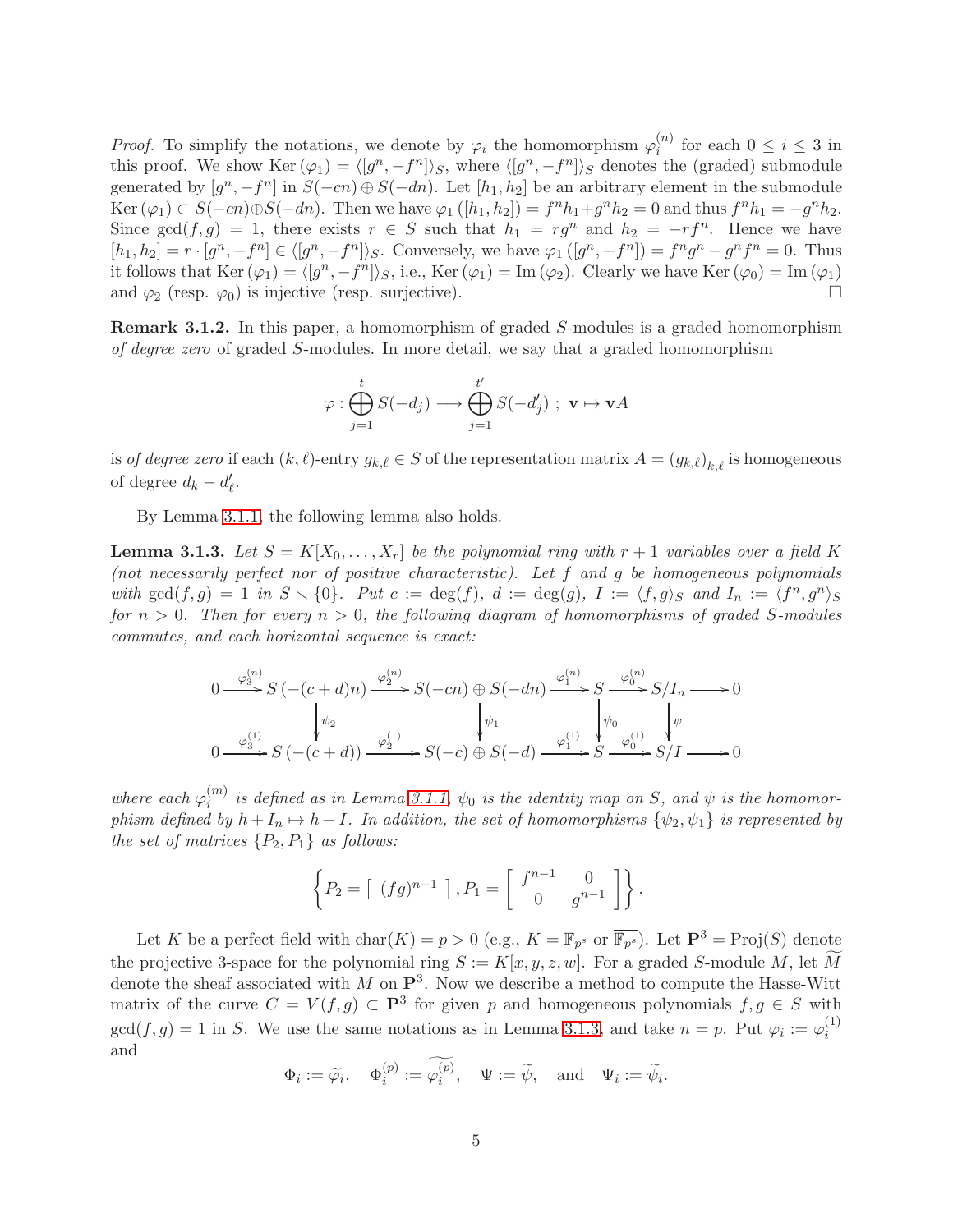By Lemma [3.1.3,](#page-4-0) the following diagram commutes:

$$
H^{1}(C, \mathcal{O}_{C}) \xrightarrow{\cong} H^{2}(\mathbf{P}^{3}, \widetilde{I}) \xrightarrow{\cong} \operatorname{Ker} (H^{3}(\Phi_{2}))
$$
\n
$$
F^{*} \downarrow F^{*} \downarrow F^{*} \downarrow F^{*} \downarrow F^{*} \downarrow F^{*} \downarrow F^{*} \downarrow F^{*} \downarrow F^{*} \downarrow F^{*} \downarrow F^{*} \downarrow F^{*} \downarrow F^{*} \downarrow F^{*} \downarrow F^{*} \downarrow F^{*} \downarrow F^{*} \downarrow F^{*} \downarrow F^{*} \downarrow F^{*} \downarrow F^{*} \downarrow F^{*} \downarrow F^{*} \downarrow F^{*} \downarrow F^{*} \downarrow F^{*} \downarrow F^{*} \downarrow F^{*} \downarrow F^{*} \downarrow F^{*} \downarrow F^{*} \downarrow F^{*} \downarrow F^{*} \downarrow F^{*} \downarrow F^{*} \downarrow F^{*} \downarrow F^{*} \downarrow F^{*} \downarrow F^{*} \downarrow F^{*} \downarrow F^{*} \downarrow F^{*} \downarrow F^{*} \downarrow F^{*} \downarrow F^{*} \downarrow F^{*} \downarrow F^{*} \downarrow F^{*} \downarrow F^{*} \downarrow F^{*} \downarrow F^{*} \downarrow F^{*} \downarrow F^{*} \downarrow F^{*} \downarrow F^{*} \downarrow F^{*} \downarrow F^{*} \downarrow F^{*} \downarrow F^{*} \downarrow F^{*} \downarrow F^{*} \downarrow F^{*} \downarrow F^{*} \downarrow F^{*} \downarrow F^{*} \downarrow F^{*} \downarrow F^{*} \downarrow F^{*} \downarrow F^{*} \downarrow F^{*} \downarrow F^{*} \downarrow F^{*} \downarrow F^{*} \downarrow F^{*} \downarrow F^{*} \downarrow F^{*} \downarrow F^{*} \downarrow F^{*} \downarrow F^{*} \downarrow F^{*} \downarrow F^{*} \downarrow F^{*} \downarrow F^{*} \downarrow F^{*} \downarrow F^{*} \downarrow F^{*} \downarrow F^{*} \downarrow F^{*} \downarrow F^{*} \downarrow F^{*} \downarrow F^{*} \downarrow F^{*} \downarrow F^{*} \downarrow F^{*} \downarrow F^{*} \downarrow F^{*} \downarrow F^{*} \downarrow F^{*} \
$$

where  $F_1$  (resp. F) is the Frobenius morphism on  $\mathbf{P}^3$  (resp. C) and  $C^p := V(f^p, g^p)$ . The following proposition is viewed as a generalization of Proposition 4.21 in [\[13,](#page-33-3) Chapter 4].

<span id="page-5-0"></span>**Proposition 3.1.4.** Let K be a perfect field with char(K) =  $p > 0$ . Let f and g be homogeneous polynomials with  $\deg(f) = c$  and  $\deg(g) = d$  such that  $\gcd(f, g) = 1$  in  $S := K[x, y, z, w], c \leq 3$ and  $d \leq 3$ . Let  $C = V(f, g)$  be the curve defined by the equations  $f = 0$  and  $g = 0$  in  $\mathbb{P}^3$ . Write  $(fg)^{p-1} = \sum c_{i_1,i_2,i_3,i_4} x^{i_1} y^{i_2} z^{i_3} w^{i_4}$  and

$$
\{(k, \ell, m, n) \in (\mathbb{Z}_{< 0})^4 : k + \ell + m + n = -c - d\} = \{(k_1, \ell_1, m_1, n_1), \ldots, (k_r, \ell_r, m_r, n_r)\},\
$$

where we note that  $r = \dim_K H^1(C, \mathcal{O}_C)$ . Then the Hasse-Witt matrix of C is given by

$$
\begin{bmatrix}\nc_{-k_1p+k_1,-\ell_1p+\ell_1,-m_1p+m_1,-n_1p+n_1} & \cdots & c_{-k_rp+k_1,-\ell_rp+\ell_1,-m_rp+m_1,-n_rp+n_1} \\
\vdots & & \vdots \\
c_{-k_1p+k_r,-\ell_1p+\ell_r,-m_1p+m_r,-n_1p+n_r} & \cdots & c_{-k_rp+k_r,-\ell_rp+\ell_r,-m_rp+m_r,-n_rp+n_r}\n\end{bmatrix}.
$$

Proof. By Lemma [3.1.3,](#page-4-0) we have the following commutative diagram:

$$
H^{1}(C, \mathcal{O}_{C}) \longrightarrow \text{Ker}(H^{3}(\Phi_{2})) \longrightarrow H^{3}(\mathbf{P}^{3}, \mathcal{O}_{\mathbf{P}^{3}}(-c-d))
$$
\n
$$
\downarrow F_{1}^{*}
$$
\n
$$
H^{1}(C^{p}, \mathcal{O}_{C^{p}}) \longrightarrow \text{Ker}(H^{3}(\Phi_{2}^{(p)})) \longrightarrow H^{3}(\mathbf{P}^{3}, \mathcal{O}_{\mathbf{P}^{3}}((-c-d)p))
$$
\n
$$
H^{1}(\Psi)
$$
\n
$$
H^{1}(C, \mathcal{O}_{C}) \longrightarrow \text{Ker}(H^{3}(\Phi_{2})) \longrightarrow H^{3}(\mathbf{P}^{3}, \mathcal{O}_{\mathbf{P}^{3}}((-c-d)p))
$$
\n
$$
\downarrow G_{p^{3}}(C_{p^{3}})
$$
\n
$$
H^{1}(C, \mathcal{O}_{C}) \longrightarrow \text{Ker}(H^{3}(\Phi_{2})) \longrightarrow H^{3}(\mathbf{P}^{3}, \mathcal{O}_{\mathbf{P}^{3}}(-c-d))
$$

where  $F_1$  (resp.  $F$ ) is the Frobenius morphism on  $\mathbf{P}^3$  (resp. C). The K-vector space  $H^3(\mathbf{P}^3, \mathcal{O}_{\mathbf{P}^3}(-c-d))$ has a basis  $\{x^k y^{\ell} z^m w^n : (k, \ell, m, n) \in (\mathbb{Z}_{<0})^4, \ k + \ell + m + n = -c - d\}.$  For each  $(k_i, \ell_i, m_i, n_i)$ ,

$$
(fg)^{p-1} \cdot F_1^* \left( x^{k_i} y^{\ell_i} z^{m_i} w^{n_i} \right) = (fg)^{p-1} \cdot (x^{k_i p} y^{\ell_i p} z^{m_i p} w^{n_i p})
$$
  

$$
= \sum_r c_{i_1, i_2, i_3, i_4} x^{i_1 + k_i p} y^{i_2 + \ell_i p} z^{i_3 + m_i p} w^{i_4 + n_i p}
$$
  

$$
= \sum_{j=1}^r c_{-k_i p + k_j, -\ell_i p + \ell_j, -m_i p + m_j, -n_i p + n_j} x^{k_j} y^{\ell_j} z^{m_j} w^{n_j}.
$$

Hence our claim holds.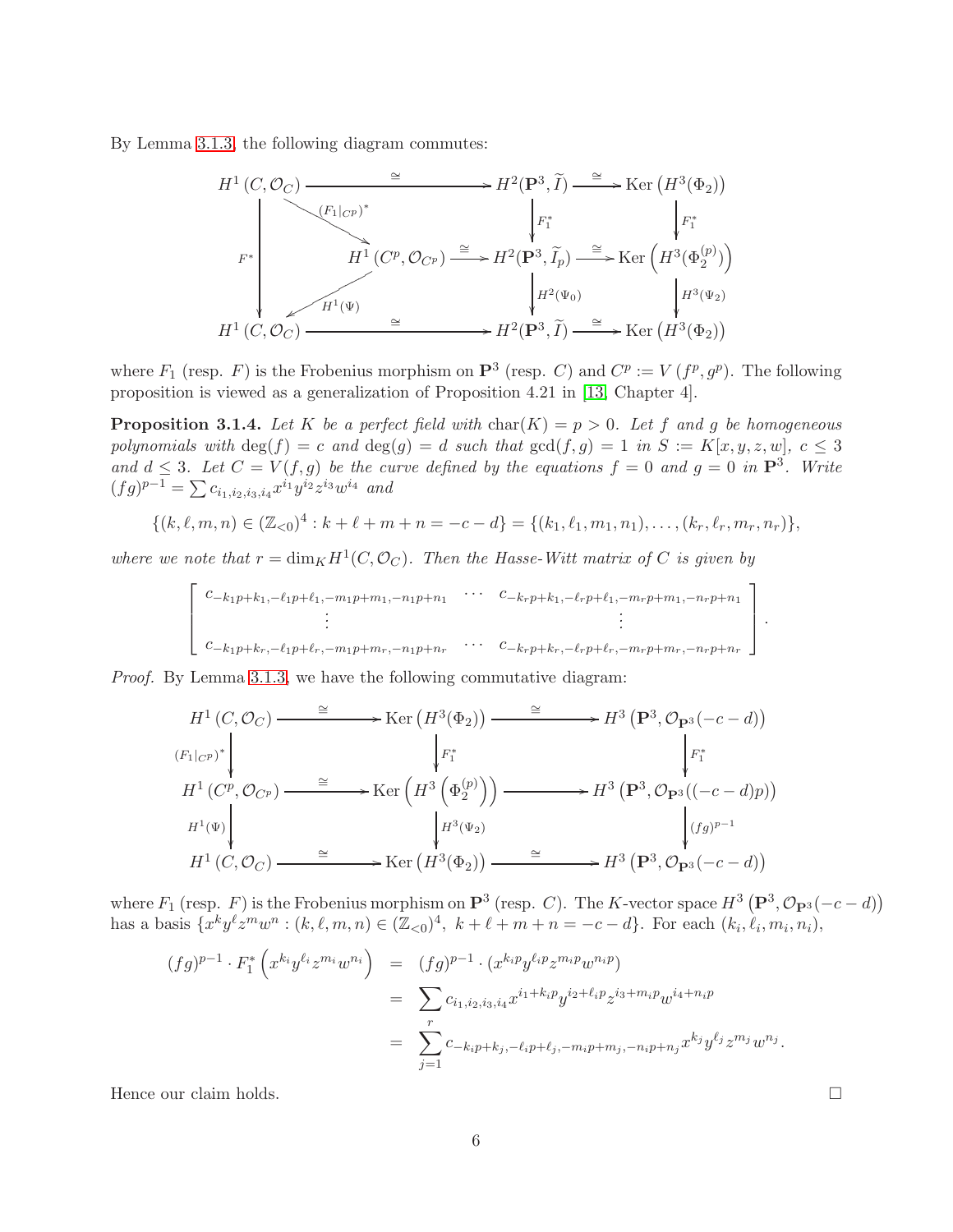Remark 3.1.5. As in Proposition [3.1.4,](#page-5-0) we can compute the Hasse-Witt matrix algorithmically for more general cases, see [\[16,](#page-33-4) Section 5] for details.

<span id="page-6-1"></span>**Corollary 3.1.6.** Let K be a perfect field with  $char(K) = p > 0$ . Let f and g be homogeneous polynomials with  $\deg(f) = 3$  and  $\deg(g) = 2$  such that  $\gcd(f,g) = 1$  in  $S := K[x,y,z,w]$ . Let  $C = V(f, g)$  be the curve defined by the equations  $f = 0$  and  $g = 0$  in  $\mathbf{P}^3$ . Then the Hasse-Witt matrix of  $C$  is 0 if and only if all the coefficients of

$$
\begin{array}{ccc} (x^2yzw)^{p-1}, & x^{2p-1}y^{p-2}z^{p-1}w^{p-1}, & x^{2p-1}y^{p-1}z^{p-2}w^{p-1}, & x^{2p-1}y^{p-1}z^{p-1}w^{p-2},\\ x^{p-2}y^{2p-1}z^{p-1}w^{p-1}, & (xy^2zw)^{p-1}, & x^{p-1}y^{2p-1}z^{p-2}w^{p-1}, & x^{p-1}y^{2p-1}z^{p-1}w^{p-2},\\ x^{p-2}y^{p-1}z^{2p-1}w^{p-1}, & x^{p-1}y^{p-2}z^{2p-1}w^{p-1}, & (xyz^2w)^{p-1}, & x^{p-1}y^{p-1}z^{2p-1}w^{p-2},\\ x^{p-2}y^{p-1}z^{p-1}w^{2p-1}, & x^{p-1}y^{p-2}z^{p-1}w^{2p-1}, & x^{p-1}y^{p-1}z^{p-2}w^{2p-1}, & (xyz^w)^{p-1} \end{array}
$$

in  $(fg)^{p-1}$  are equal to 0.

## 3.2. Determining non-singularity by Gröbner basis computation

Let  $K$  be a field (not necessarily perfect nor of positive characteristic). In this subsection, for given homogeneous polynomials  $f_1, \ldots, f_t$  in  $S := K[X_0, \ldots, X_r]$ , we give an algorithm to test whether the variety  $V(f_1,\ldots,f_t)$  in  $\mathbf{P}^r = \text{Proj}(\overline{K}[X_0,\ldots,X_r])$  defined by the equations  $f_1 = 0,\ldots,f_t = 0$ is non-singular or not.

Let us first review a known property in Gröbner basis theory: Let  $\succ$  be a term order on the monomials  $X_0, \ldots, X_r$ , F an extension of the field K and  $T := F[X_0, \ldots, X_r]$  the polynomial ring with  $r + 1$  variables over F. Let  $I := \langle f_1, \ldots, f_t \rangle_S$  (resp.  $J := \langle f_1, \ldots, f_t \rangle_T$ ) the ideal in S (resp. T) generated by  $f_1, \ldots, f_t$ . Then, for all  $g \in S \subset T$ , we have  $NF_{J,\succ}(g) = NF_{I,\succ}(g) \in S$ , where  $NF_{I,\succ}(\cdot)$  (resp.  $NF_{J,\succ}(\cdot)$ ) denotes the normal form function with respect to the ideal I (resp. J) and the term order  $\succ$ .

<span id="page-6-0"></span>**Lemma 3.2.1.** Let  $S = K[X_0, \ldots, X_r]$  and  $\overline{S} = \overline{K}[X_0, \ldots, X_r]$  denote the polynomial rings of  $r+1$ variables over a field K and its algebraic closure  $\overline{K}$ , respectively. Let  $f_1, \ldots, f_t$  be homogeneous polynomials in S. Let  $J(f_1, \ldots, f_t)$  denote the set of all the minors of degree  $r - \dim(V(f_1, \ldots, f_t))$ of the Jacobian matrix of  $f_1, \ldots, f_t$ . Then the following are equivalent:

- (1) The variety  $V(f_1, \ldots, f_t)$  is non-singular.
- (2) For each  $0 \leq i \leq r$ , the variable  $X_i$  belongs to the radical of  $\langle J(f_1, \ldots, f_t), f_1, \ldots, f_t \rangle_S$ .

*Proof.* Put  $S' := K[X_0, \ldots, X_r, Y]$  and  $(\overline{S})' := \overline{K}[X_0, \ldots, X_r, Y]$ , where Y is a new variable. Here we fix a term order ≻ on the monomials  $X_0, \ldots, X_r$  and Y. Note that ≻ can be viewed as a term order on the monomials  $X_0, \ldots, X_r$ .

 $(1) \Rightarrow (2)$ : Suppose that  $V(f_1, \ldots, f_t)$  is non-singular. Then for each  $0 \le i \le r$ , the variable  $X_i$ is in the radical of  $\langle J(f_1,\ldots,f_t), f_1,\ldots,f_t\rangle_{\overline{S}} \subset S$ . Put  $I := \langle J(f_1,\ldots,f_t), f_1,\ldots,f_t, 1-YX_i\rangle_{S'}$  and  $\overline{I} := \langle J(f_1,\ldots,f_t), f_1,\ldots,f_t, 1 - Y X_i \rangle_{\left(\overline{S}\right)}'.$  By Proposition [A.1,](#page-29-0) we have  $1 \in \overline{I} \subset \left(\overline{S}\right)',$  and thus  $NF_{\overline{I},\succ}(1) = 0$ . Here let  $NF_{I,\succ}(\cdot)$  denote the normal form function with respect to the ideal I and the term order ≻. Since  $\overline{I}$  is generated by elements in S', we also have  $\text{NF}_{\overline{I},\succ}(1) = \text{NF}_{I,\succ}(1)$ . Thus it follows that  $NF_{I,\succ}(1) = 0$ . Hence  $X_i$  belongs to the radical of  $\langle J(f_1, \ldots, f_t), f_1, \ldots, f_t \rangle_S \subset S$ .

 $(2) \Rightarrow (1)$ : This claim clearly holds.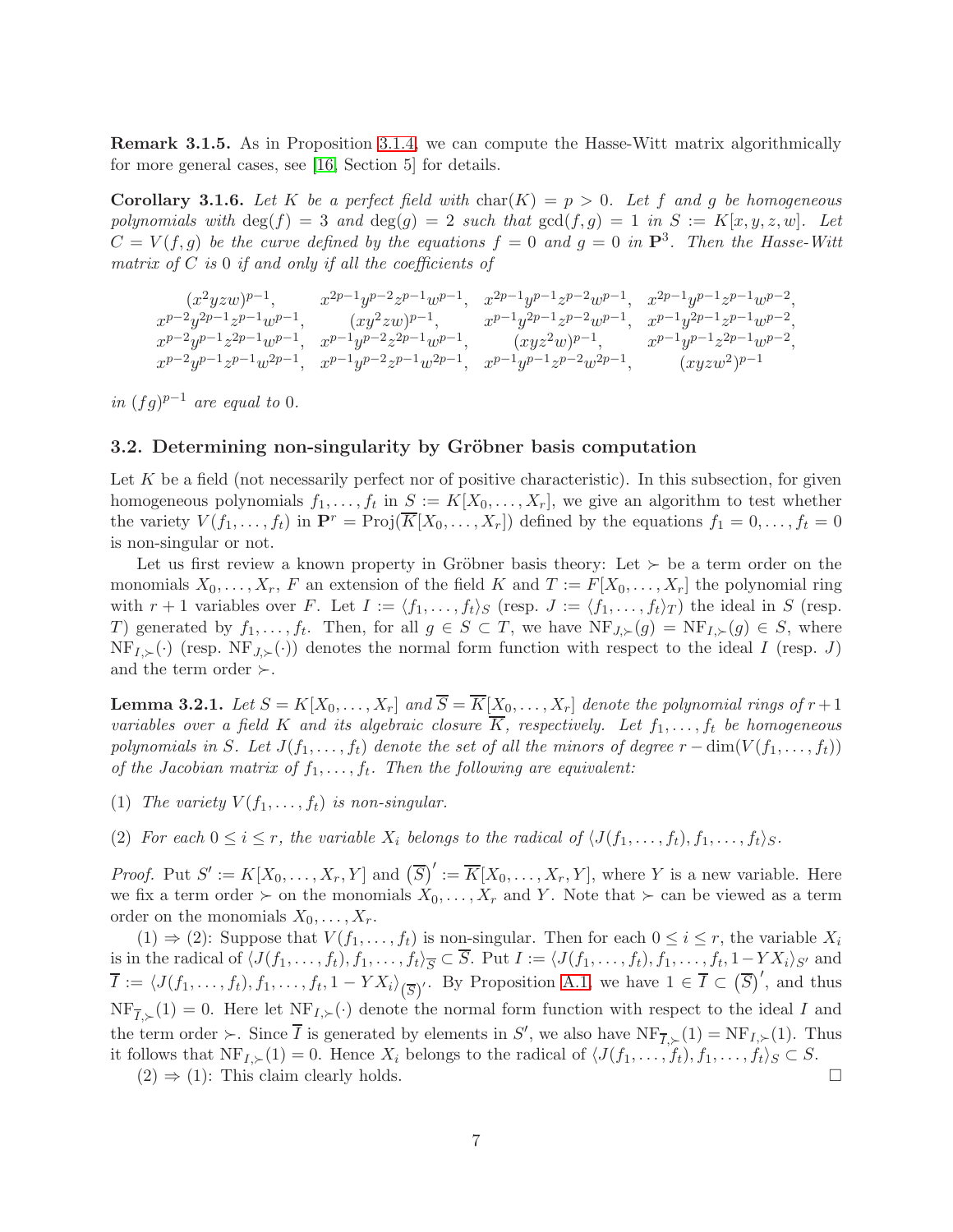In Algorithm [3.2.1,](#page-7-1) for given homogeneous polynomials  $f_1, \ldots, f_t$  in  $K[X_0, \ldots, X_r]$ , we give an algorithm to test whether the variety  $V(f_1, \ldots, f_t)$  in  $\mathbf{P}^r = \text{Proj}(\overline{K}[X_0, \ldots, X_r])$  (defined over K) is non-singular or not. Algorithm [3.2.1](#page-7-1) calls the sub-procedure function RadicalMembership given in Appendix [A.](#page-28-1)

<span id="page-7-1"></span>

| $\mathbf{Algorithm}$ $\mathbf{3.2.1}$ DetermineNonSingularity $(f_1,\ldots,f_t)$                                          |
|---------------------------------------------------------------------------------------------------------------------------|
| <b>Input:</b> Homogeneous polynomials $f_1, \ldots, f_t$ in $S := K[X_0, \ldots, X_r]$                                    |
| <b>Output:</b> "non-singular" or "singular"                                                                               |
| 1: nonsingular flag $\leftarrow$ 1                                                                                        |
| 2: $J(f_1,\ldots,f_t) \leftarrow$ (the set of all the minors of degree $r-\dim(V(f_1,\ldots,f_t))$ of the Jacobian matrix |
| of $f_1, \ldots, f_t$                                                                                                     |
| 3: $I \leftarrow \langle J(f_1,\ldots,f_t), f_1,\ldots,f_t\rangle_S$                                                      |
| 4: for $i = 0$ to r do                                                                                                    |
| <b>if</b> RadicalMembership( $X_i, I$ ) outputs " $X_i \notin \sqrt{I}$ " then<br>5:                                      |
| $nonsingular flag \leftarrow 0$<br>6:                                                                                     |
| break i<br>7:                                                                                                             |
| end if<br>8:                                                                                                              |
| $9:$ end for                                                                                                              |
| 10: if <i>nonsingular</i> $flag = 1$ then                                                                                 |
| 11: return "non-singular"                                                                                                 |
| $12:$ else                                                                                                                |
| 13: return "singular"                                                                                                     |
| $14:$ end if                                                                                                              |

## <span id="page-7-0"></span>4. Reduction of cubics by elements of orthogonal groups

Let p be a rational prime. Assume  $p \neq 2$ . Let K be a field of characteristic p. Let Q be  $2xw + 2yz$ or  $2xw + y^2 - \epsilon z^2$  for  $\epsilon \in K^\times$  with  $\epsilon \notin (K^\times)^2$ , or  $2yw - \epsilon z^2$  for a representative  $\epsilon$  of  $K^\times/(K^\times)^2$  as in Remark [2.1.1.](#page-3-1) Let  $\varphi$  be the symmetric matrix associated to Q. Consider the orthogonal group  $O_{\varphi}(K) = \{ g \in GL_4(K) \mid {}^t g \varphi g = \varphi \}$  and the orthogonal similitude group

$$
\tilde{\mathcal{O}}_{\varphi}(K) = \{ g \in \mathrm{GL}_4(K) \mid {}^t g \varphi g = \mu \varphi \text{ with } \mu \in K^{\times} \}.
$$

As  $\mu$  is determined by g, we call  $\mu = \mu(g)$  the similitude of g. In this section, we study reductions of cubic forms over K by elements of  $\tilde{\mathrm{O}}_{\varphi}(K)$ .

#### <span id="page-7-2"></span>4.1. The orthogonal groups in the non-degenerate case

Consider the case that  $\varphi$  is non-degenerate. There are two cases:

$$
\textbf{(N1)} \quad \begin{pmatrix} 0 & 0 & 0 & 1 \\ 0 & 0 & 1 & 0 \\ 0 & 1 & 0 & 0 \\ 1 & 0 & 0 & 0 \end{pmatrix}, \qquad \textbf{(N2)} \quad \begin{pmatrix} 0 & 0 & 0 & 1 \\ 0 & 1 & 0 & 0 \\ 0 & 0 & -\epsilon & 0 \\ 1 & 0 & 0 & 0 \end{pmatrix},
$$

where  $\epsilon \in K^{\times} \setminus (K^{\times})^2$ . Let us review briefly the structure of the orthogonal groups in each case.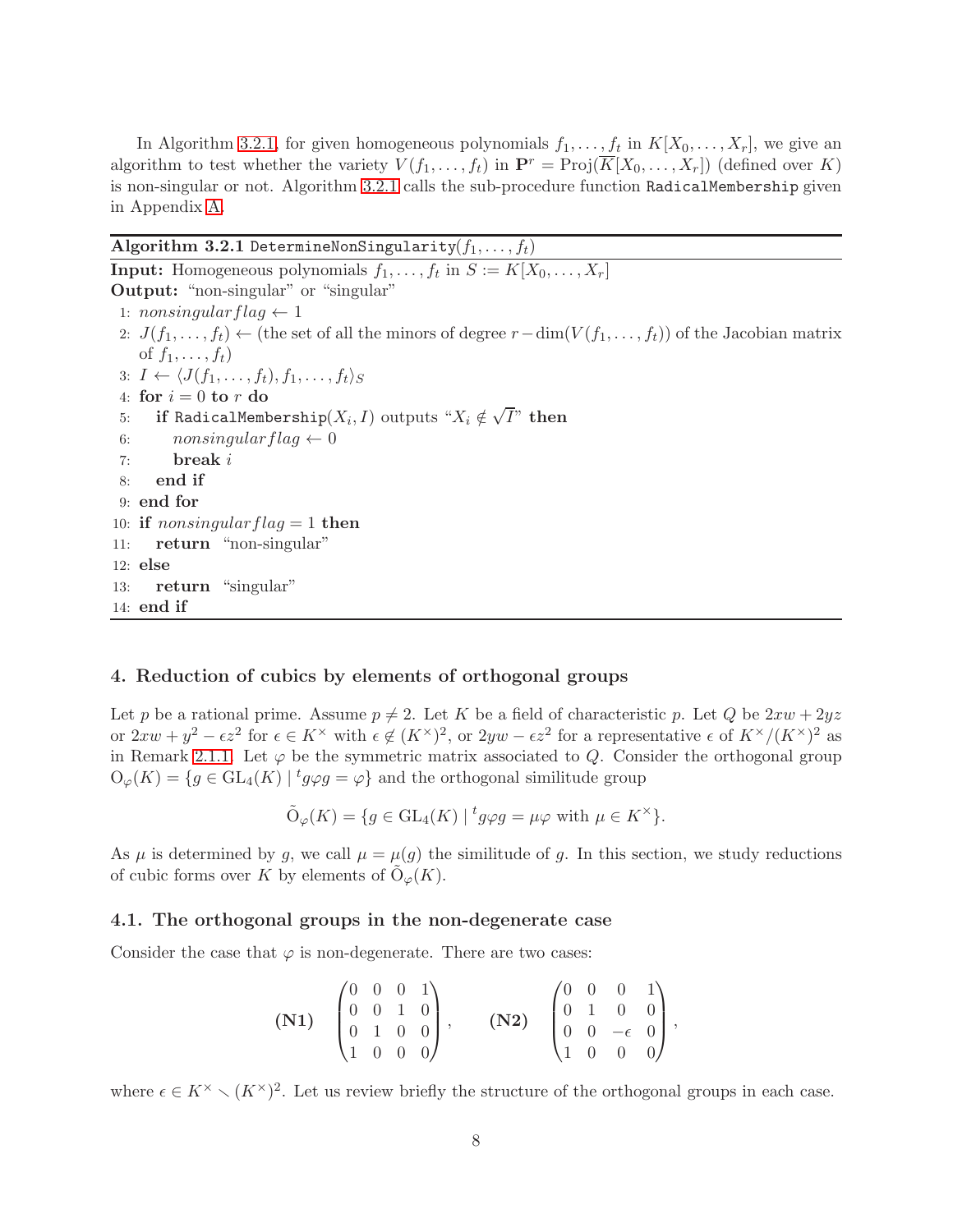(N1) Put T = {diag(a, b, b<sup>-1</sup>, a<sup>-1</sup>) | a, b  $\in K^{\times}$ } and  $\tilde{T} =$  {diag(a, b, cb<sup>-1</sup>, ca<sup>-1</sup>) | a, b, c  $\in K^{\times}$ },

$$
U = \left\{ \begin{pmatrix} 1 & a & 0 & 0 \\ 0 & 1 & 0 & 0 \\ 0 & 0 & 1 & -a \\ 0 & 0 & 0 & 1 \end{pmatrix} \begin{pmatrix} 1 & 0 & b & 0 \\ 0 & 1 & 0 & -b \\ 0 & 0 & 1 & 0 \\ 0 & 0 & 0 & 1 \end{pmatrix} \right\},
$$
  

$$
A = \left\{ 1_4, \begin{pmatrix} 1 & 0 & 0 & 0 \\ 0 & 0 & 1 & 0 \\ 0 & 1 & 0 & 0 \\ 0 & 0 & 0 & 1 \end{pmatrix} \right\}, \quad s_1 = \begin{pmatrix} 0 & 1 & 0 & 0 \\ 1 & 0 & 0 & 0 \\ 0 & 0 & 0 & 1 \\ 0 & 0 & 1 & 0 \end{pmatrix}, \quad s_2 = \begin{pmatrix} 0 & 0 & 1 & 0 \\ 0 & 0 & 0 & 1 \\ 1 & 0 & 0 & 0 \\ 0 & 1 & 0 & 0 \end{pmatrix}.
$$

Let  $W := \{1_4, s_1, s_2, s_1s_2\}$ . Put  $B = A T U$  and  $\tilde{B} = A T U$ . Recall the Bruhat decomposition

$$
\mathrm{O}_\varphi(K)=\mathrm{B}\,\mathrm{W}\,\mathrm{U}\quad\text{ and}\quad \tilde{\mathrm{O}}_\varphi(K)=\tilde{\mathrm{B}}\,\mathrm{W}\,\mathrm{U}\,.
$$

This paper uses only the easy part  $\tilde{O}_{\varphi}(K) \supset \tilde{B} W U$ . Remark that A is introduced so that it is naturally isomorphic to  $O_{\varphi}(K)/\text{SO}_{\varphi}(K)$ .

(N2) Put  $H = \{diag(a, 1, 1, a^{-1}) \mid a \in K^{\times}\}\$ and  $A := \{1_4, diag(1, 1, -1, 1)\}\$ 

$$
U = \left\{ \begin{pmatrix} 1 & a & 0 & -a^2/2 \\ 0 & 1 & 0 & -a \\ 0 & 0 & 1 & 0 \\ 0 & 0 & 0 & 1 \end{pmatrix} \begin{pmatrix} 1 & 0 & b & b^2/(2\epsilon) \\ 0 & 1 & 0 & 0 \\ 0 & 0 & 1 & b/\epsilon \\ 0 & 0 & 0 & 1 \end{pmatrix} \middle| a, b \in K \right\},
$$
  

$$
\tilde{C} = \left\{ R(a, b) := \begin{pmatrix} 1 & 0 & 0 & 0 \\ 0 & a & \epsilon b & 0 \\ 0 & b & a & 0 \\ 0 & 0 & 0 & a^2 - \epsilon b^2 \end{pmatrix} \middle| a, b \in K \right\}, \qquad W := \left\{ 1_4, \begin{pmatrix} 0 & 0 & 0 & 1 \\ 0 & 1 & 0 & 0 \\ 0 & 0 & -1 & 0 \\ 1 & 0 & 0 & 0 \end{pmatrix} \right\}.
$$

Let  $C = \{R(a, b) \in \tilde{C} \mid a^2 - \epsilon b^2 = 1\}$  and put  $T = HC$ ,  $\tilde{T} = H\tilde{C}$ ,  $B = ATU$  and  $\tilde{B} = A\tilde{T}U$ . We have the Bruhat decomposition

$$
O_{\varphi}(K) = B W U
$$
 and  $\tilde{O}_{\varphi}(K) = \tilde{B} W U$ .

We shall use only the easy part  $\tilde{O}_{\varphi}(K) \supset \tilde{B} W U$ . Remark that A is introduced so that it is naturally isomorphic to  $O_{\varphi}(K)/\text{SO}_{\varphi}(K)$ .

The next is a key lemma for the reduction of cubic forms in the case of (N2).

**Lemma 4.1.1.** Consider the natural representation of  $\tilde{C}$  on the space V of cubics in y, z over K.

- (1) V is the direct sum of two subrepresentations  $V_1 := \langle y(y^2 \epsilon z^2), z(y^2 \epsilon z^2) \rangle$  and  $V_2 :=$  $\langle y(y^2 + 3\epsilon z^2), z(3y^2 + \epsilon z^2) \rangle.$
- (2) There are four  $\tilde{C}$ -orbits in  $V_1$ , which are the orbits of  $\delta y(y^2 \epsilon z^2)$  with  $\delta \in \{0\} \cup K^\times / (K^\times)^3$ .

Proof. (1) Straightforward. (2)  $R(a, b)$  sends  $y(y^2 - \epsilon z^2)$  to  $(a^2 - \epsilon b^2) \{ay(y^2 - \epsilon z^2) + \epsilon bz(y^2 - \epsilon z^2)\}\$ . It suffices to show that for any  $\alpha, \beta \in K$  there exist  $a, b \in K$  and  $\delta$  as above such that  $\alpha = \delta(a^2 - \epsilon b^2)a$ and  $\beta = \epsilon \delta(a^2 - \epsilon b^2) b$ . If  $\beta = 0$ , then we have  $b = 0$  and  $\alpha = \delta a^3$ , whence there exist such a, b and δ. If  $\beta \neq 0$ , we have  $a = (\epsilon \alpha/\beta)b$  and therefore  $\alpha = \delta \lambda b^3$  for some  $\lambda \in K$  not containing a, b. There exist b,  $\delta$  satisfying this equation. Putting  $a = (\epsilon \alpha/\beta)b$ , we have the desired a, b and  $\delta$ .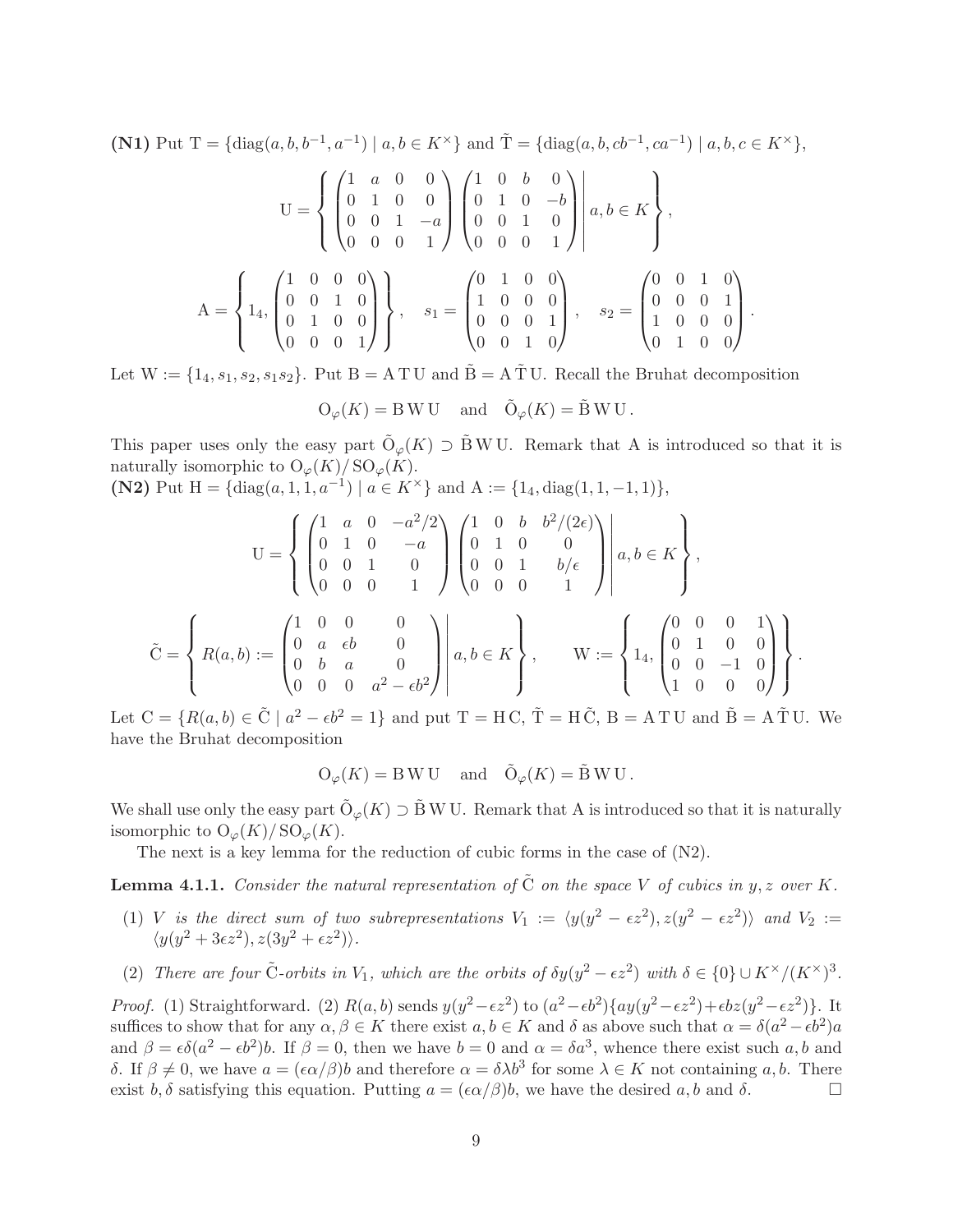## <span id="page-9-0"></span>4.2. The orthogonal groups in the degenerate case

Consider when  $\varphi$  is degenerate:

$$
\varphi = \begin{pmatrix} 0 & 0 & 0 & 0 \\ 0 & 0 & 0 & 1 \\ 0 & 0 & -\epsilon & 0 \\ 0 & 1 & 0 & 0 \end{pmatrix}
$$

where  $\epsilon \in K^{\times}$  is a representative of  $K^{\times}/(K^{\times})^2$ . Put  $A := \{1_4, \text{diag}(1, 1, -1, 1)\},\$ 

$$
T := \left\{ T(a) := \begin{pmatrix} 1 & 0 & 0 & 0 \\ 0 & a & 0 & 0 \\ 0 & 0 & 1 & 0 \\ 0 & 0 & 0 & a^{-1} \end{pmatrix} \middle| a \in K^{\times} \right\}, \quad U := \left\{ U(a) := \begin{pmatrix} 1 & 0 & 0 & 0 \\ 0 & 1 & a & a^{2}(2\epsilon)^{-1} \\ 0 & 0 & 1 & a\epsilon^{-1} \\ 0 & 0 & 0 & 1 \end{pmatrix} \middle| a \in K \right\},
$$

$$
s := \begin{pmatrix} 1 & 0 & 0 & 0 \\ 0 & 0 & 0 & 1 \\ 0 & 0 & 1 & 0 \\ 0 & 1 & 0 & 0 \end{pmatrix}, \quad V = \left\{ \begin{pmatrix} a & b & c & d \\ 0 & 1 & 0 & 0 \\ 0 & 0 & 1 & 0 \\ 0 & 0 & 0 & 1 \end{pmatrix} \middle| a \in K^{\times} \text{ and } b, c, d \in K \right\}.
$$

Let  $\tilde{T} := \{ \text{diag}(1, b, b, b) \mid b \in K^{\times} \}$  T and set  $B := A T U$  and  $\tilde{B} := A T U$ . We have **Lemma 4.2.1.** (1)  $O_{\varphi}(K) = (B \sqcup B s \sqcup V)$ .

(2)  $\tilde{\mathrm{O}}_{\varphi}(K) = (\tilde{\mathrm{B}} \sqcup \tilde{\mathrm{B}}s \mathrm{U}) \mathrm{V}.$ 

Proof. It is straightforward that the right hand sides are contained in the left hand sides respectively. Let  $g \in \tilde{\mathrm{O}}_{\varphi}(K)$ . Write  $\varphi =$  $(0 \ 0)$  $0 \phi$  $\overline{ }$ and  $g =$  $\begin{pmatrix} \alpha & \beta \\ \gamma & \delta \end{pmatrix}$ , where  $\psi$  and  $\delta$  are square matrices of degree 3. From the condition  ${}^t g \varphi g = \mu \varphi$  with  $\mu \in K^{\times}$ , we have  $\gamma = 0$ . Hence

$$
g = \begin{pmatrix} 1 & 0 \\ 0 & \delta \end{pmatrix} \begin{pmatrix} \alpha & \beta \\ 0 & 1_3 \end{pmatrix} \quad \text{with} \quad \begin{pmatrix} \alpha & \beta \\ 0 & 1_3 \end{pmatrix} \in V.
$$

(1) If  $g \in O_{\varphi}(K)$ , then  $\delta \in O_{\psi}(K)$ . It is also straightforward to check the Bruhat decomposition that if  $\delta$  is upper-triangular then  $\begin{pmatrix} 1 & 0 \\ 0 & s \end{pmatrix}$  $0 \delta$  $\Big) \in B$  and otherwise  $\begin{pmatrix} 1 & 0 \\ 0 & \delta \end{pmatrix}$  $0 \delta$  $\overline{ }$  $\in$  B s U.

(2) If  $g \in \tilde{O}_{\varphi}(K)$ , then  $\delta \in \tilde{O}_{\psi}(K)$ , i.e.,  $\delta \psi \delta = \mu(\delta) \psi$  with  $\mu(\delta) \in K^{\times}$ . Considering the determinants of the both sides, we have  $\det(\delta)^2 = \mu(\delta)^3$ . This implies  $\mu(g) \in (K^{\times})^2$ , since  $\mu(g) =$  $\mu(\delta) = (\det(\delta)\mu(\delta)^{-1})^2$ . Choose  $b \in K^\times$  with  $b^2 = \mu(g)$  and put  $t = \text{diag}(1, b, b, b) \in \tilde{T}$ . Clearly  $t^{-1}g$  belongs to  $O_{\varphi}(K)$ . Then (2) follows from (1).

#### 4.3. Reduction of cubic forms in the case of (N1)

Assume  $p \neq 2$ . Let  $P = P(x, y, z, w)$  be an irreducible cubic form in x, y, z, w over K. Consider the case of (N1):  $Q = 2xw + 2yz$ . We use the notation in Section [4.1](#page-7-2) (N1). We consider a reduction of P by an element of  $\tilde{\mathrm{O}}_{\varphi}(K)$  under the assumption:

 $(A1)$  C has a K-rational point where

$$
w = 1
$$
,  $R_y(y, z) := \frac{\partial}{\partial y} P(-yz, y, z, 1) \neq 0$  and  $R_z(y, z) := \frac{\partial}{\partial z} P(-yz, y, z, 1) \neq 0$ .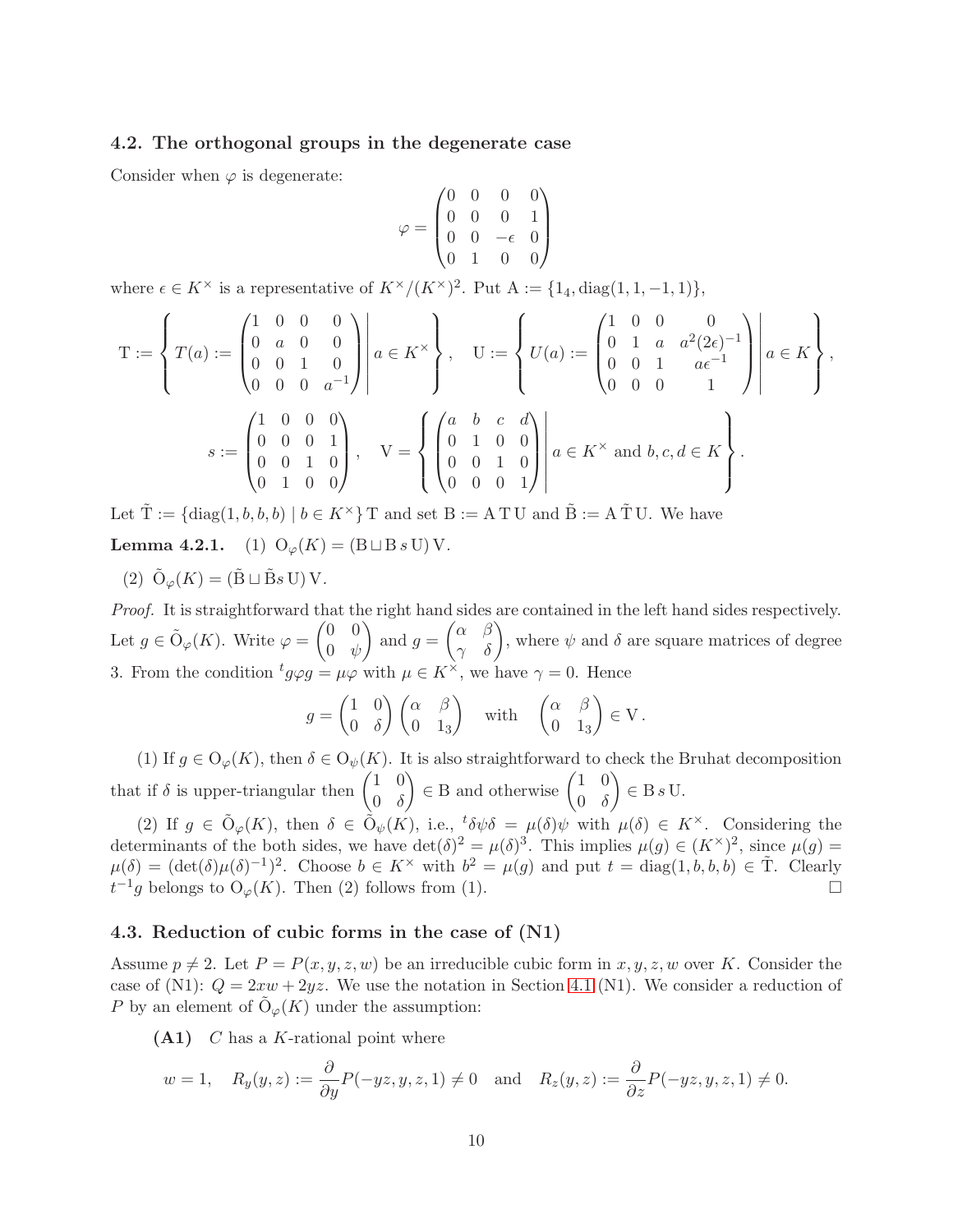We shall see that this assumption is satisfied if  $C$  has sufficiently many  $K$ -rational points, see Remark 4.3.2 (1) below.

1. Considering mod  $Q$ , we may consider only P which does not have any term containing xw.

<span id="page-10-0"></span>
$$
P = a_1x^3 + (a_2y + a_3z)x^2 + (a_4y^2 + a_5yz + a_6z^2)x
$$
  
+ $a_7y^3 + a_8y^2z + a_9yz^2 + a_{10}z^3$   
+ $(a_{11}y^2 + a_{12}yz + a_{13}z^2)w + (a_{14}y + a_{15}z)w^2 + a_{16}w^3$ . (4.3.1)

2. For a rational point  $(-bc, b, c, 1)$  of  $C(K)$ , we have an element of  $O_{\varphi}(K)$ 

| $-bc$          |               | $-c$         | $1\lambda$     |  |
|----------------|---------------|--------------|----------------|--|
| b              | $\Box$        | $\mathbf{1}$ | $\overline{0}$ |  |
| $\overline{c}$ |               | $\Omega$     | $\overline{0}$ |  |
|                | $\mathcal{O}$ | 0            | $\overline{0}$ |  |

which transforms P into a cubic, say P'. Let  $a'_1, \ldots, a'_{16}$  be the coefficients of P' as in [\(4.3.1\)](#page-10-0). One can check that the x<sup>3</sup>-coefficient of P' is  $P(-bc, b, c, 1)$  and the x<sup>2</sup>y-coefficient of P' is  $R_z(b, c)$  and the  $x^2z$ -coefficient of P' is  $R_y(b, c)$ . By assumption (A1), there exists  $(b, c)$  such that  $a'_1 = 0, a'_2 \neq 0, a'_3 \neq 0$ . Thus we may assume that P has  $a_1 = 0, a_2 \neq 0, a_3 \neq 0$ .

- 3. By the action of an element of U, we can eliminate the terms of  $xy^2$ ,  $xz^2$  from P. Thus we may assume that P has  $a_1 = 0, a_2 \neq 0, a_3 \neq 0, a_4 = 0, a_6 = 0.$
- 4. Composing some element  $(y \mapsto cy, z \mapsto z/c)$  of T and some constant-multiplication to the whole  $P$ , we transform  $P$  into a cubic where
	- (i) the y<sup>3</sup>-coefficient is 1 and the y<sup>2</sup>z-coefficient is 0 or a representative of an element of  $K^{\times}/(K^{\times})^2$ , or
	- (ii) the y<sup>3</sup>-coefficient is 0; considering  $y \leftrightarrow z$ , we may assume that the  $z^3$ -coefficient is also 0; the  $y^2z$ -coefficient is 0 or 1; and the  $yz^2$ -coefficient is 0 or a representative of an element of  $K^{\times}/(K^{\times})^2$
- 5. An element  $(x \mapsto dx, w \mapsto w/d)$  of T transforms P into one whose coefficient of  $z^2w$  is 0 or 1.

## **Lemma 4.3.1.** Under assumption (A1), an element of  $\tilde{O}_{\varphi}(K)$  transforms P into

(i) for  $a_i \in K$  with  $a_1 \neq 0$ ,  $a_2 \neq 0$  and for  $b_1 \in \{0\} \cup K^\times/(K^\times)^2$  and  $b_2 \in \{0,1\}$ ,

$$
(a_1y + a_2z)x^2 + a_3yzx + y^3 + a_4z^3 + b_1y^2z + a_5yz^2
$$
  
+ $(a_6y^2 + a_7yz + b_2z^2)w + (a_8y + a_9z)w^2 + a_{10}w^3$ , or

(ii) for  $a_i \in K$  with  $a_1 \neq 0$ ,  $a_2 \neq 0$  and for  $b_1 \in \{0,1\}$ ,  $b_2 \in \{0\} \cup K^{\times}/(K^{\times})^2$  and  $b_3 \in \{0,1\}$ ,

$$
(a_1y + a_2z)x^2 + a_3yzx + b_1y^2z + b_2yz^2
$$
  
+
$$
(a_4y^2 + a_5yz + b_3z^2)w + (a_6y + a_7z)w^2 + a_8w^3.
$$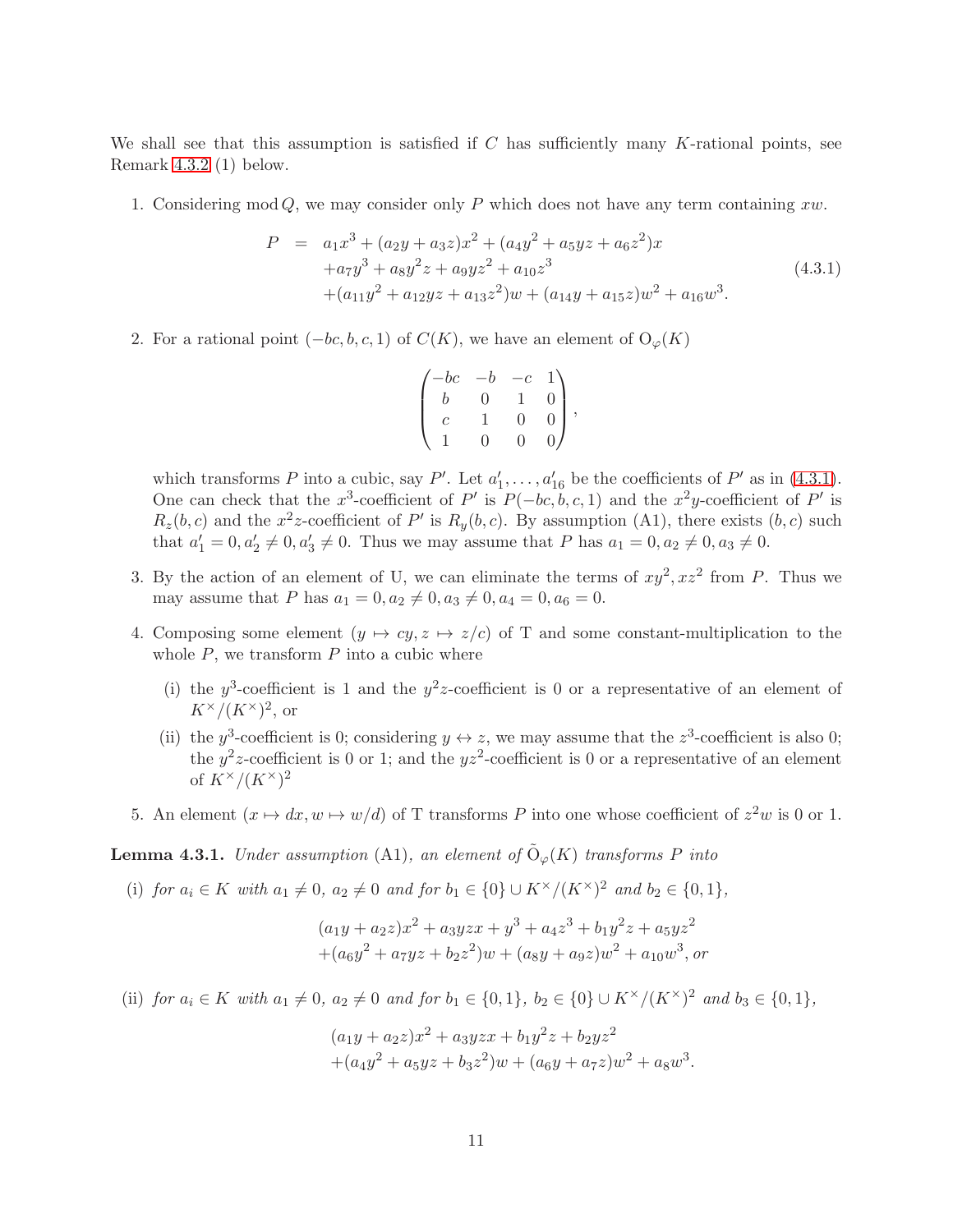**Remark 4.3.2.** (1) (A1) is satisfied at least if  $|C(K)| > 36$ . Indeed consider the cubic

$$
S_y: w\frac{\partial}{\partial y}P\left(-\frac{yz}{w},y,z,1\right) = P_x(x,y,z,w)(-z) + P_y(x,y,z,w)w = 0.
$$

The number of points (with multiplicity) of  $C \cap S_y$  is  $3 \cdot deg(C) = 18$ . Since  $C \cap S_y \cap V(w)$ has at least 3 points (with multiplicity), the number of the points of C with  $w = 1$  and  $R_y(y, z) = 0$  (resp.  $R_z(y, z) = 0$ ) is at most 15. Also the number of the points with  $w = 0$  is at most 6 (with multiplicity).

(2) (A1) is a technical assumption to reduce cases. But the existence of a rational point is crucial to this reduction step as it allows us to eliminate the term of  $x^3$ .

#### 4.4. Reduction of cubic forms in the case of (N2)

Assume  $p \neq 2, 3$ . Let  $P = P(x, y, z, w)$  be an irreducible cubic form in  $x, y, z, w$ . Consider the case of (N2):  $Q = 2xw + y^2 - \epsilon z^2$  with  $\epsilon \notin (K^{\times})^2$ . We use the notation in Section [4.1](#page-7-2) (N2). We consider a reduction of P by an element of  $\tilde{\mathrm{O}}_{\varphi}(K)$ , under the assumption

 $(A2)$  C has a K-rational point where

$$
w = 1, \quad R_y(y, z) := \frac{\partial}{\partial y} P\left(-\frac{y^2 - \epsilon z^2}{2}, y, z, 1\right) \neq 0, \quad R_z(y, z) := \frac{\partial}{\partial z} P\left(-\frac{y^2 - \epsilon z^2}{2}, y, z, 1\right) \neq 0.
$$

We shall see that this assumption is satisfied if  $C$  has sufficiently many  $K$ -rational points, see Remark 4.4.2 (1) below.

- 1. Considering mod Q, we may consider only P which does not have any term containing  $xw$ , see  $(4.3.1)$ .
- 2. For a rational point  $(-(b^2 \epsilon c^2)/2, b, c, 1)$  of  $C(K)$ , we have an element of  $O_{\varphi}(K)$

$$
\begin{pmatrix} -(b^2-\epsilon c^2)/2 & -b & \epsilon c & 1 \\ b & 1 & 0 & 0 \\ c & 0 & 1 & 0 \\ 1 & 0 & 0 & 0 \end{pmatrix},
$$

which transforms P into a cubic, say P'. Let  $a'_1, \ldots, a'_{16}$  be the coefficients of P' as in [\(4.3.1\)](#page-10-0). The x<sup>3</sup>-coefficient of P' is  $P(-(b^2 - \epsilon c^2)/2, b, c, 1)$  and the x<sup>2</sup>y-coefficient of P' is  $R_y(b, c)$ and the  $x^2z$ -coefficient of P' is  $R_z(b,c)$ . By assumption (A2), there exists  $(b, c)$  such that  $a'_1 = 0, a'_2 \neq 0, a'_3 \neq 0$ . Thus we may assume that P has  $a_1 = 0, a_2 \neq 0, a_3 \neq 0$ .

- 3. By the action of an element of U, we can transform  $P$  into a cubic form whose  $x^1$ -coefficient is a constant multiplication of  $(y^2 - \epsilon z^2)$ , where  $p \neq 3$  is necessary.
- 4. Considering the action of an element of  $\tilde{C}$  and a constant-multiplication to the whole, P can be transformed into a cubic whose part of cubic form in  $y, z$  is of the following form

$$
\alpha y(y^2 - \epsilon z^2) + \beta y(y^2 + 3\epsilon z^2) + \gamma z(3y^2 + \epsilon z^2)
$$

for some  $\alpha \in \{0,1\}$  and  $\beta, \gamma \in K$ . Use Lemma [4.1.1.](#page-13-2)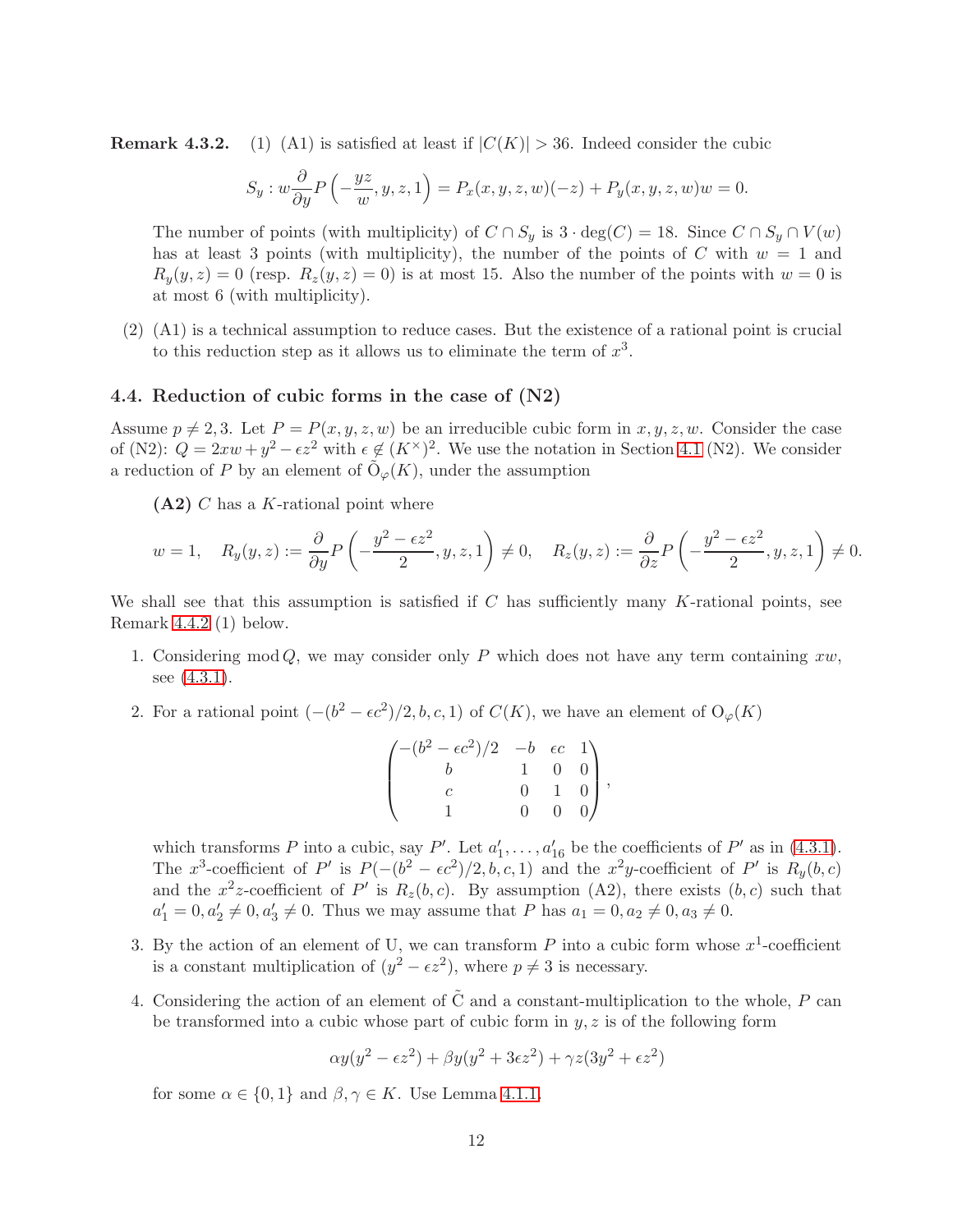5. An element  $(x \mapsto cx, w \mapsto w/c)$  of H transforms P into a cubic with  $z^2w$ -term 0 or 1.

**Lemma 4.4.1.** Under assumption (A2), an element of  $\tilde{O}_{\varphi}(K)$  transforms P into

$$
(a_1y + a_2z)x^2 + a_3(y^2 - \epsilon z^2)x + b_1y(y^2 - \epsilon z^2) + a_4y(y^2 + 3\epsilon z^2) + a_5z(3y^2 + \epsilon z^2)
$$
  
+
$$
(a_6y^2 + a_7yz + b_2z^2)w + (a_8y + a_9z)w^2 + a_{10}w^3
$$

for  $a_i \in K$  with  $(a_1, a_2) \neq (0, 0)$  and for  $b_1, b_2 \in \{0, 1\}.$ 

**Remark 4.4.2.** (1) (A2) is satisfied provided  $|C(K)| > 37$ . Indeed consider the cubic

$$
S_y: w\frac{\partial}{\partial y}P\left(-\frac{y^2-\epsilon z^2}{2w}, y, z, 1\right) = P_x(x, y, z, w)(-2y) + P_y(x, y, z, w)w = 0.
$$

As the number of  $C \cap S_y$  is at most 18, the number of the points of C with  $w = 1$  and  $R_y(y, z) = 0$  is at most 18. The same thing holds for  $R_z(y, z) = 0$ . Also the number of K-rational points with  $w = 0$  is at most one, since they satisfy  $y^2 - \epsilon z^2 = 0$  and therefore  $y=z=0.$ 

(2) For (A2) we remark the same thing as Remark 4.3.2 (2).

## 4.5. Reduction of cubic forms in the degenerate case

Assume  $p \neq 2, 3$ . Let  $P = P(x, y, z, w)$  be an irreducible cubic form in  $x, y, z, w$ . The form  $2yw-\epsilon z^2$ is equivalent to  $2yw + z^2$  via  $(x \mapsto x, y \mapsto y, z \mapsto z, w \mapsto -\epsilon w)$ . Set  $Q = 2yw + z^2$ . We use the notation in Section [4.2](#page-9-0) with  $\epsilon = -1$ .

If the coefficient of  $x^3$  in P is zero, the point  $(x, y, z, w) = (1, 0, 0, 0)$  is on C and C is singular at the point. Hence we may assume that the coefficient of  $x^3$  in  $P$  is not zero.

Let K be a field with  $\sharp K > 5$ .

- 1. An element  $(x \mapsto x + ay + bz + cw)$  of V transforms P into a cubic without terms of  $x^2y$ ,  $x^2z$ ,  $x^2w$ . We may assume that P does not contain terms of  $x^2y$ ,  $x^2z$ ,  $x^2w$ .
- 2. Since  $yw \equiv -2^{-1}z^2 \mod Q$ , we may assume that P does not have any term containing  $yw$ .
- 3. We claim that there exists an element of  $O_{\varphi}(K)$  stabilizing x which transforms P into P' with non-zero term of  $y^3$ . Indeed otherwise we may assume that the coefficients of  $y^3, w^3$  are zero; write  $P(x=0) = \alpha y^2 z + \beta y z^2 + \gamma z^3 + \lambda z^2 w + \mu z w^2$ ; then the  $y^3$ -coefficient of the cubic obtained by transforming P by an element of  $s \cup s$ , say  $z \mapsto z - cy$ ,  $w \mapsto w + cz - 2^{-1}c^2y$  for  $c \in K$ , is

$$
-\alpha c + \beta c^2 - \gamma c^3 - (2^{-1}\lambda)c^4 - (4^{-1}\mu)c^5.
$$

If the values were zero for all  $c \in K^{\times}$ , then  $\alpha, \beta, \gamma, \lambda, \mu = 0$  must hold, since  $\sharp K^{\times} \geq 5$ . Hence P' for some c has non-zero  $y^3$ -term. Then an element of U transforms P' into one without  $y^2z$ -term.

- 4. Composing an element  $(y \mapsto cy, w \mapsto w/c)$  of T and a constant multiplication to the whole P, the coefficients of  $z^2w$  and  $zw^2$  becomes 0, 1.
- 5. By  $x \mapsto d \cdot x$  for some  $d \in K^{\times}$ , we transform P into a cubic in which the leading coefficient of the coefficient R of x is one or  $R = 0$ .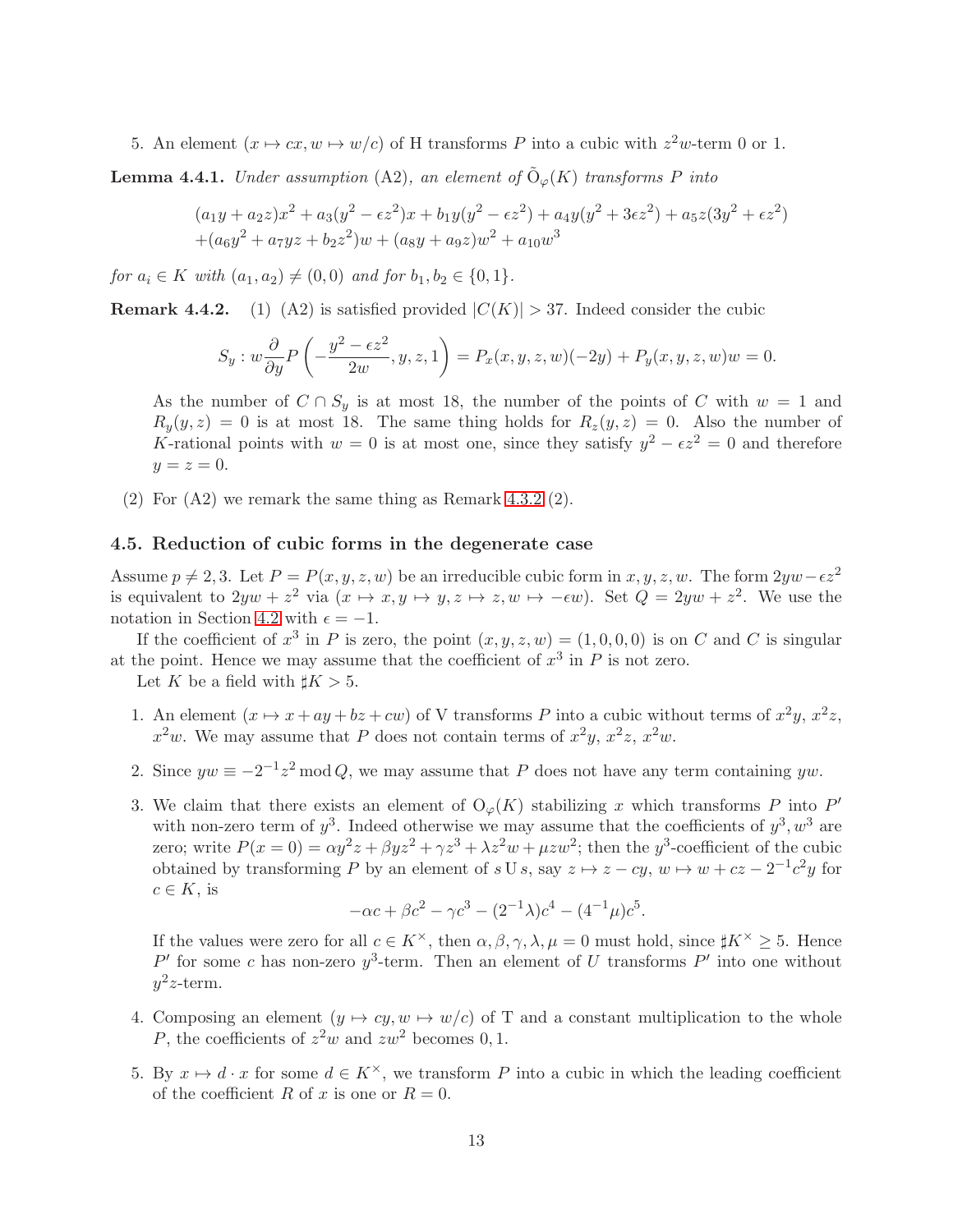<span id="page-13-2"></span>**Lemma 4.5.1.** Assume  $\sharp K > 5$ . An element of  $\tilde{O}_{\varphi}(K)$  transforms P into the following form

$$
a_0x^3 + (a_1y^2 + a_2z^2 + a_3w^2 + a_4yz + a_5zw)x
$$
  
+
$$
a_6y^3 + a_7z^3 + a_8w^3 + a_9yz^2 + b_1z^2w + b_2zw^2
$$

for  $a_i \in K$  and  $b_1, b_2 \in \{0, 1\}$ , where  $a_0, a_6 \in K^\times$  and the leading coefficient of  $R := a_1y^2 + a_2z^2 +$  $a_3w^2 + a_4yz + a_5zw$  is 1 or  $R = 0$ .

#### <span id="page-13-0"></span>5. Main results

Now we state our main results and prove them. We put computational parts of the proofs together in Section [5.3.](#page-17-0) We choose an element  $\epsilon$  of  $\mathbb{F}_q$  for  $q = 25$  and 49 such that  $-\epsilon$  is a generator of the cyclic group  $\mathbb{F}_q^{\times}$ , and fix it throughout this section.

#### <span id="page-13-1"></span>5.1. Superspecial curves

<span id="page-13-3"></span>**Theorem A.** Any superspecial curve of genus 4 over  $\mathbb{F}_{25}$  is  $\mathbb{F}_{25}$ -isomorphic to

$$
2yw + z^2 = 0, \t x^3 + a_1y^3 + a_2w^3 + a_3zw^2 = 0 \t (5.1.1)
$$

in  $\mathbf{P}^3$ , where  $a_1, a_2 \in \mathbb{F}_{25}^{\times}$  and  $a_3 \in \mathbb{F}_{25}$ .

Proof. As mentioned in Section 1, there is no superspecial hyperelliptic curve in characteristic 5. Let C be a nonhyperelliptic curve of genus 4 over  $\mathbb{F}_{25}$ . We have seen in Section 2.1 that C is defined by a quadratic form Q and a cubic form P in  $\mathbb{F}_{25}[x, y, z, w]$ . By Remark 2.1.1 and the first paragraph in Section 4.5, we may assume that Q is either of (N1)  $2xw + 2yz$  and (N2)  $2xw + y^2 - \epsilon z^2$  in the non-degenerate case and is  $2yw + z^2$  in the degenerate case.

First we claim that there does not exist a superspecial curve  $C = V(P,Q)$  if Q is non-degenerate. By Lemma [2.2.1,](#page-3-1) if such a superspecial curve exists, then it has a maximal curve over  $\mathbb{F}_{25}$  as an  $\mathbb{F}_{25}$ -form, whose quadratic form is also non-degenerate. Hence we may assume in addition that C is a maximal curve. Since a maximal curve has many rational points (66 rational points), we can use the reduction in Section [4,](#page-7-0) i.e., P satisfies either of Lemma [4.3.1](#page-13-2) (i) and (ii) for  $(N1)$  case and Lemma [4.4.1](#page-13-2) for  $(N2)$  case. Now in each case we check that there does not exist a P such that  $C = V(P,Q)$  is a superspecial curve.

(N1) (i): If P satisfies Lemma [4.3.1](#page-13-2) (i), then  $C = V(P,Q)$  is  $\mathbb{F}_{25}$ -isomorphic to  $V(P',Q)$  for some

$$
P' = (a_1y + a_2z)x^2 + a_3yzx + y^3 + a_4z^3 + b_1y^2z + a_5yz^2
$$
  
+  $(a_6y^2 + a_7yz + b_2z^2)w + (a_8y + a_9z)w^2 + a_{10}w^3$ ,

where  $a_1, a_2 \neq 0, b_1 \in \{0, 1, -\epsilon\}$  and  $b_2 \in \{0, 1\}$ . By Proposition [5.3.1](#page-24-0) in Section [5.3,](#page-17-0) there does not exist  $(b_1, b_2, a_1, \ldots, a_{10})$  such that  $V(P', Q)$  is a superspecial curve.

(N1) (ii): If P satisfies Lemma [4.3.1](#page-13-2) (ii), then  $C = V(P,Q)$  is  $\mathbb{F}_{25}$ -isomorphic to  $V(P',Q)$  for some

$$
P' = (a_1y + a_2z)x^2 + a_3yzx + b_1y^2z + b_2yz^2
$$
  
+ $(a_4y^2 + a_5yz + b_3z^2)w + (a_6y + a_7z)w^2 + a_8w$ 

where  $a_1, a_2 \neq 0, b_1, b_3 \in \{0, 1\}$  and  $b_2 \in \{0, 1, -\epsilon\}$ . By Proposition [5.3.2](#page-18-0) in Section [5.3,](#page-17-0) there does not exist  $(b_1, b_2, b_3, a_1, \ldots, a_8)$  such that  $V(P', Q)$  is a superspecial curve.

3 ,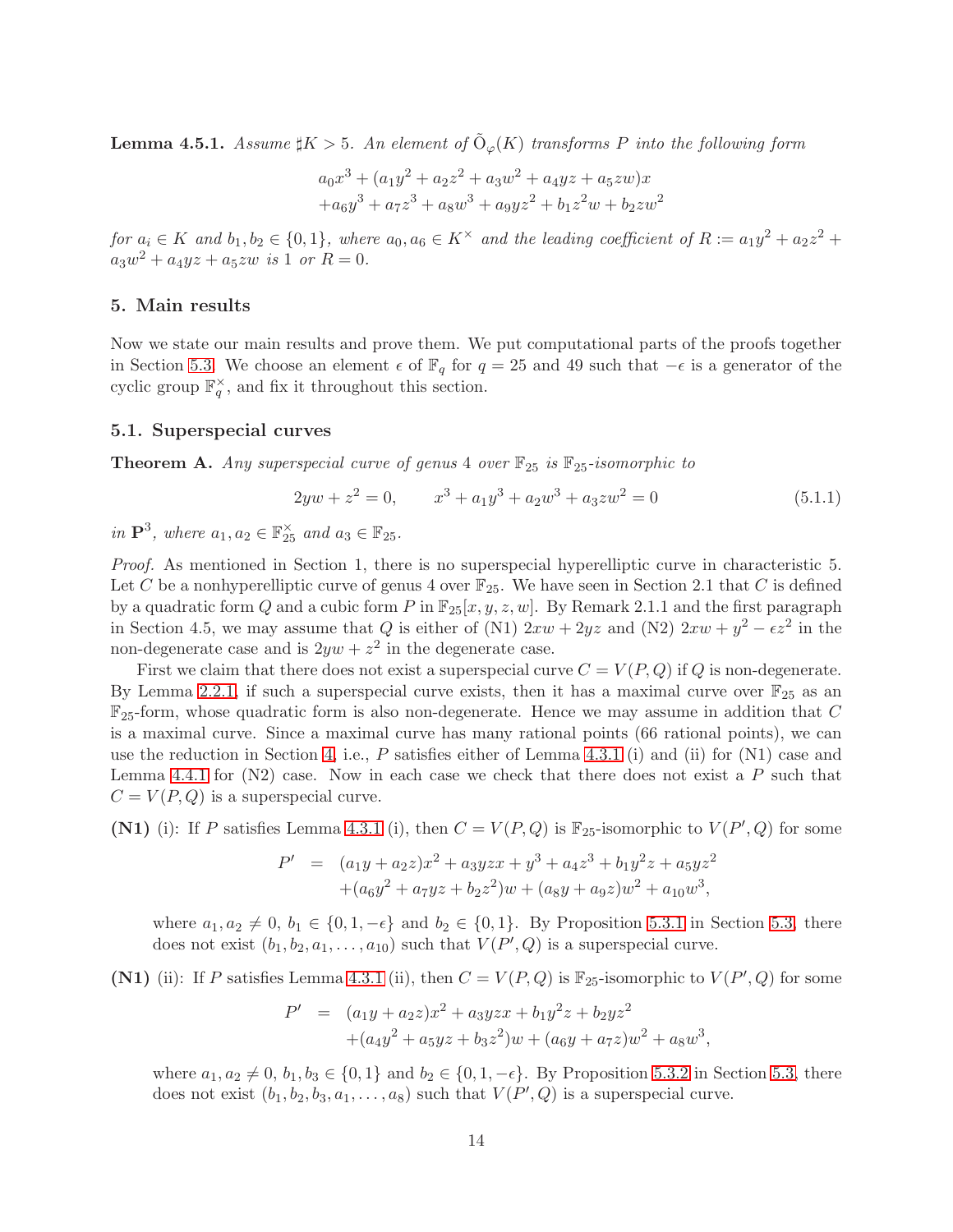(N2): Lemma [4.4.1](#page-13-2) says that  $C = V(P,Q)$  is  $\mathbb{F}_{25}$ -isomorphic to  $V(P',Q)$  for some

$$
P' = (a_1y + a_2z)x^2 + a_3(y^2 - \epsilon z^2)x + b_1y(y^2 - \epsilon z^2) + a_4y(y^2 + 3\epsilon z^2) + a_5z(3y^2 + \epsilon z^2) + (a_6y^2 + a_7yz + b_2z^2)w + (a_8y + a_9z)w^2 + a_{10}w^3,
$$

where  $(a_1, a_2) \neq (0, 0)$  and  $b_1, b_2 \in \{0, 1\}$ . By Proposition [5.3.3](#page-19-0) in Section [5.3,](#page-17-0) there does not exist  $(b_1, b_2, a_1, \ldots, a_{10})$  such that  $V(P', Q)$  is superspecial.

We next consider the degenerate case:  $Q = 2yw + z^2$ .

**Degenerate case:** Lemma [4.5.1](#page-13-2) says that  $C = V(P,Q)$  is  $\mathbb{F}_{25}$ -isomorphic to  $V(P',Q)$  for some

$$
P' = a_0x^3 + a_1xy^2 + a_2xz^2 + a_3xw^2 + a_4xyz + a_5xzw
$$
  
+ $a_6y^3 + a_7z^3 + a_8w^3 + a_9yz^2 + b_1z^2w + b_2zw^2$ ,

where  $a_0, a_6 \neq 0, b_1, b_2 \in \{0, 1\}$ . By Proposition [5.3.4](#page-19-1) in Section [5.3,](#page-17-0)  $V(P', Q)$  is superspecial if and only if  $a_0, a_6, a_8 \in \mathbb{F}_{25}^{\times}$ ,  $b_2 \in \{0, 1\}$ ,  $a_i = 0$  for  $i = 1, ..., 5, 7, 9$  and  $b_1 = 0$ .

The theorem summarizes the above descriptions.

Now we have a computational proof of the uniqueness of superspecial curve of genus 4 over an algebraically closed field, see [\[11\]](#page-32-1) for the original and theoretical proof.

Corollary 5.1.1. All superspecial curves of genus 4 in characteristic 5 are isomorphic to each other over an algebraically closed field.

Proof. It suffices to show that the curves in Theorem [A](#page-13-3) are all isomorphic over an algebraically closed field. By  $(y \mapsto \lambda \mu y, z \mapsto \mu z, w \mapsto \frac{\mu}{\lambda} w)$  we have

$$
x^{3} + a_{1} \lambda^{3} \mu^{3} y^{3} + a_{2} \frac{\mu^{3}}{\lambda^{3}} w^{3} + a_{3} \frac{\mu^{3}}{\lambda^{2}} z w^{2} = 0.
$$

There exists  $(\lambda, \mu)$  such that  $a_1 \lambda^3 \mu^3 = 1$  and  $a_2 \frac{\mu^3}{\lambda^3} = 1$ . One may consider only the following form

 $C_{\alpha}$ :  $x^3 + y^3 + w^3 + \alpha z w^2 = 0.$ 

Finally we claim that there exists an element of B s U transforming  $C_0$  to  $C_{\alpha}$ , by a computation with Gröbner basis, where indeterminates are some entries of matrices, see Remark [5.1.2](#page-18-0) below.  $\Box$ 

Remark 5.1.2. One can verify the claim in the proof of Corollary [5.1.1](#page-24-0) from our computation programs over Magma [\[3\]](#page-32-3), [\[4\]](#page-32-6) and Maple [\[19\]](#page-33-5). For the programs with outputs, see the web page of the first author [\[20\]](#page-33-2).

<span id="page-14-0"></span>Theorem B. There is no superspecial curve of genus 4 in characteristic 7.

Proof. By Lemma [2.2.1,](#page-3-1) it suffices to show that there does not exist a maximal curve of genus 4 over  $\mathbb{F}_{49}$ . As a maximal curve has many rational points (106 rational points), we can use the reduction in Section [4.](#page-7-0) Similarly to the proof of Theorem [A,](#page-13-3) the theorem follows from Propositions  $5.3.5$  – [5.3.8](#page-22-0) in Section [5.3.](#page-17-0)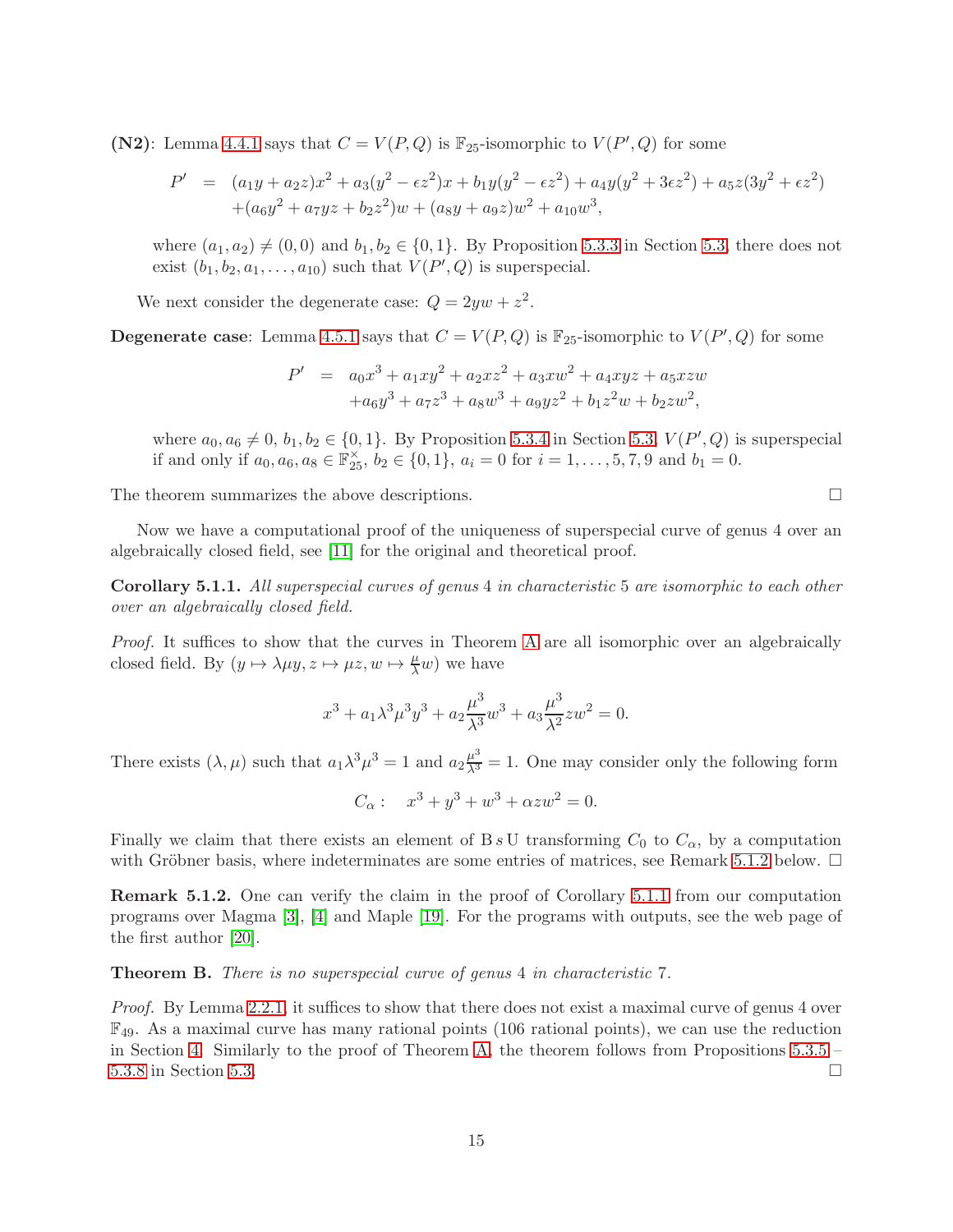Here is a remark on  $N_{49}(4)$ , where  $N_q(g)$  denotes the maximum number of rational points of curves over  $\mathbb{F}_q$  of genus g. Before this paper, it was known that  $102 \leq N_{49}(4) \leq 106$ . Note that 106 is the Hasse-Weil bound, and the lower bound is due to E. W. Howe, see  $[14]$ , TABLE 3. Theorem B (the non-existence of maximal curves over  $\mathbb{F}_{49}$  of genus 4) says that  $N_{49}(4) \leq 105$ . But the authors learned from E. W. Howe that we can say much more. He told us that combining a result in Howe-Lauter [\[15\]](#page-33-7) and Theorem B, we have:

## Corollary 5.1.3.  $N_{49}(4) = 102$ .

*Proof.* It remains to show that there does not exist a genus-4 curve C over  $\mathbb{F}_{49}$  with  $|C(\mathbb{F}_{49})|$  = 103, 104 or 105. For a curve over  $\mathbb{F}_q$  of genus g, its defect is defined to be the difference between the Hasse-Weil-Serre bound  $q+1+q[2\sqrt{q}]$  and the number of  $\mathbb{F}_q$ -rational points on the curve. Serre has proved that any curve over a finite field can not have defect 1 if its genus  $> 2$ , see [\[17\]](#page-33-8), Thm 2 (1) on p. 15 and Theorem on p. 24. Hence in our case  $|C(\mathbb{F}_{49})| = 105$  is not possible. Also genus-4 curves over  $\mathbb{F}_{49}$  can not have defect 2 or defect 3: the reason is Howe-Lauter [\[15\]](#page-33-7), Theorem 3.1. To check actually the non-existence of such curves, we used Magma programs (IsogenyClasses.magma) associated with [\[15\]](#page-33-7), found at http://alumnus.caltech.edu/~however/papers/paper35.html; more concretely executed isogeny\_classes(49,4,N) for  $N = 103$  and 104 after loading IsogenyClasses.magma.  $\Box$ 

## <span id="page-15-0"></span>5.2. An algorithm to enumerate superspecial curves of genus 4

In this subsection, we give an algorithm to enumerate superspecial curves of genus 4. Recall from Section 2.1 that a nonhyperelliptic curve of genus 4 is defined by a quadratic form Q and a cubic form  $P$  in  $x, y, z, w$ . Given  $Q$ , as in Section 4,  $P$  is transformed into

$$
\sum_{i=1}^{t} a_i p_i + \sum_{j=1}^{u} b_j q_j \tag{5.2.1}
$$

for some cubics  $p_i$ 's and  $q_j$ 's. Here  $a_i$ 's and  $b_j$ 's are exact values in K determined from Q and certain conditions of P. Then our aim is to compute all  $(a_1, \ldots, a_t, b_1, \ldots, b_u)$  such that  $C = V(P,Q)$  is superspecial. We describe our main algorithm for the enumeration.

**Main Algorithm:** Let  $M$  be the set of the 16 monomials given in Corollary [3.1.6.](#page-6-1) We fix a quadratic form Q over  $K := \mathbb{F}_q$ . Given cubics  $p_1, \ldots, p_t, q_1, \ldots, q_u$  and some conditions of coefficients, we enumerate all cubic forms of the forms  $(5.2.1)$  such that the curves  $C = V(P,Q)$  are superspecial.

- (1) (Deciding inputs of Algorithm [5.2.1\)](#page-16-0) Choose  $1 \leq s \leq t$  and indices  $i_1, \ldots, i_s$ , and then regard  $a_{i_1}, \ldots, a_{i_s}$  as variables. The remaining part  $(a_{j_1}, \ldots, a_{j_{t'}})$   $(\{j_1, \ldots, j_{t'}\} = \{1, \ldots, t\} \setminus$  $\{i_1, \ldots, i_s\}$  runs through a subset A of  $(\mathbb{F}_q)^{t-s}$ , which is determined in each case.
- (2) (Algorithm [5.2.1\)](#page-16-0) For each  $(a_{j_1},..., a_{j_{t'}}) \in \mathcal{A}$ , take the following procedures:
	- (a) Compute the coefficients of the monomials of M in  $(PQ)^{p-1}$ . We denote by S the set of the coefficients. Note that  $P \in \mathbb{F}_q[a_{i_1},\ldots,a_{i_s}][x,y,z,w]$  in this step and that  $\mathcal{S} \subset \mathbb{F}_q[a_{i_1},\ldots,a_{i_s}].$
	- (b) Solve the system of algebraic equations  $f(a_{i_1},..., a_{i_s}) = 0$  for all  $f \in S$  over  $\mathbb{F}_q$ .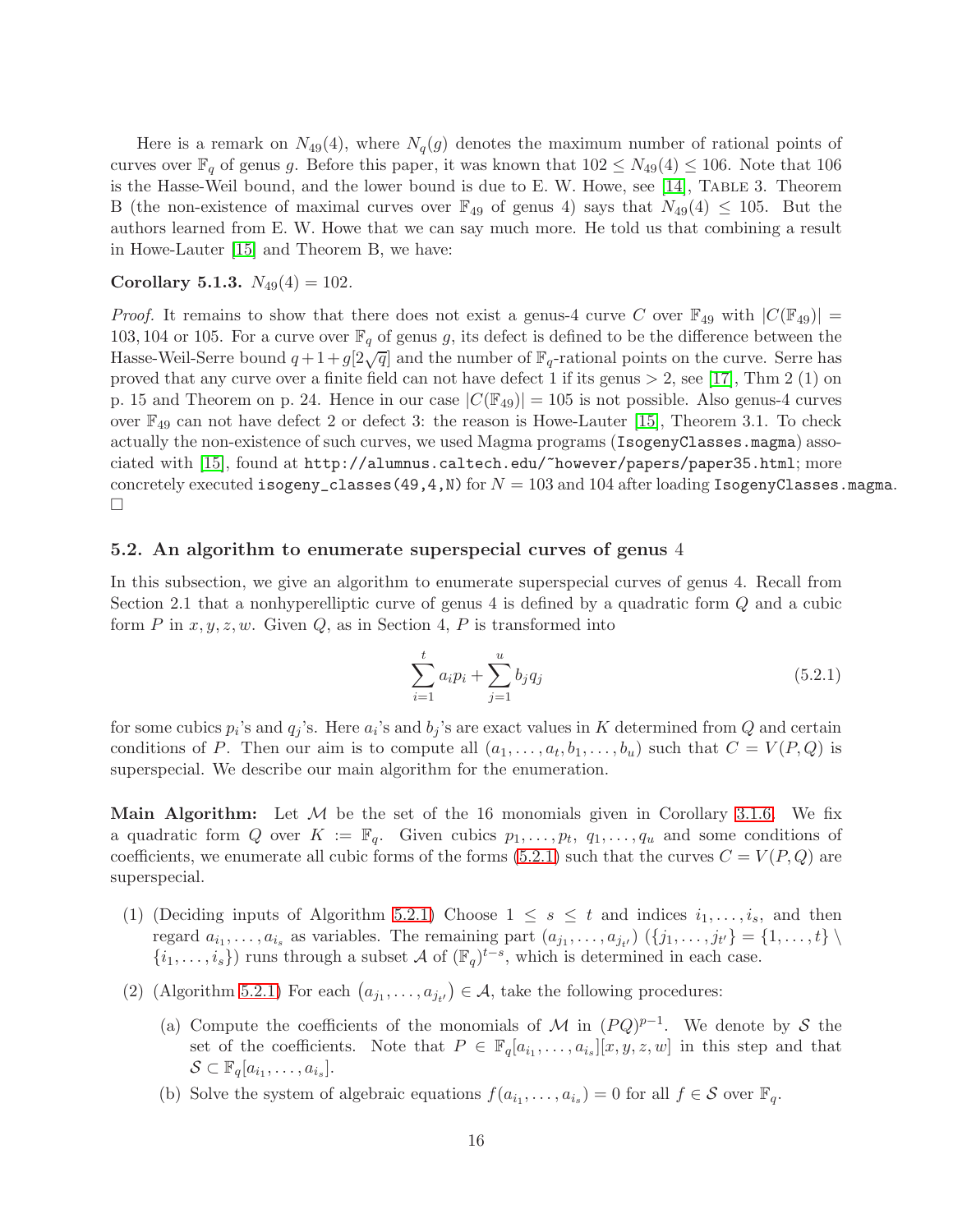(c) For each solution  $(a_{i_1},...,a_{i_s})$ , decide whether  $C = V(P,Q)$  is non-singular or not.

We give in Algorithm [5.2.1](#page-16-0) our main algorithm in an algorithmic format.

#### <span id="page-16-0"></span>Algorithm 5.2.1 EnumerateSSpCurves( $Q, P, (i_1, \ldots, i_s), \mathcal{A}, p, \succ$ )

**Input:** A quadratic form Q in  $S = K[x, y, z, w]$ , a cubic form P of the form [\(5.2.1\)](#page-26-1) in  $K[a_1,\ldots,a_t][x,y,z,w],$  a tuple  $(i_1,\ldots,i_s)$  with  $1\leq i_1<\cdots, a subset A of  $K^{t-s}$ ,$ the characteristic p of K, and a term order  $\succ$  on  $a_{i_1}, \ldots, a_{i_t}$ **Output:** A family P of cubics P such that the curves  $C = V(P,Q)$  are superspecial 1:  $\mathcal{P} \leftarrow \emptyset$ 2:  $M \leftarrow$  the set of the 16 monomials given in Corollary [3.1.6](#page-6-1) 3:  $t' \leftarrow t - s$ ; Write  $\{1, \ldots, t\} \setminus \{i_1, \ldots, i_s\} = \{j_1, \ldots, j_{t'}\}$ 4: for  $(a_{j_1}, \ldots, a_{j_{t'}}) \in \mathcal{A}$  do 5: Substitute  $(a_{j_1},...,a_{j_{t'}})$  to  $P \nmid^*$  Keep  $a_{i_1},...,a_{i_s}$  being indeterminates<sup>\*</sup>/ 6:  $h \leftarrow (PQ)^{p-1}$ 7:  $S \leftarrow \emptyset$ <br>8: **for**  $x^k y$ 8: for  $x^k y^{\ell} z^m w^n \in \mathcal{M}$  do 9:  $f(a_{i_1},...,a_{i_s}) \leftarrow$  the coefficient of  $x^k y^{\ell} z^m w^n$  in h 10:  $S \leftarrow S \cup \{f(a_{i_1}, \ldots, a_{i_s})\}$ 11: end for 12:  $I \leftarrow$  the ideal  $\langle S \rangle \subset K[a_{i_1}, \ldots, a_{i_s}]$ 13: Solve the system  $f(a_{i_1},...,a_{i_s})=0$  for all  $f \in S$  over K by some known algorithm with  $\succ$ 14:  $V \leftarrow V(I) = \{(a_{i_1}, \ldots, a_{i_s}) \in K^s : f(a_{i_1}, \ldots, a_{i_s}) = 0 \text{ for all } f \in S\}$ 15: if  $V \neq \emptyset$  then 16: **for**  $(a_{i_1}, \ldots, a_{i_s}) \in V$  **do** 17: Substitute  $(a_{i_1}, \ldots, a_{i_s})$  to  $P \nmid^*$  Then  $P \in K[x, y, z, w]$  \*/ 18: if DetermineNonSingularity $(P, Q)$  outputs "non-singular" then 19:  $\mathcal{P} \leftarrow \mathcal{P} \cup \{P\}$ <br>20: end if end if 21: end for 22: end if 23: end for 24: return  $P$ 

**Example 5.2.1.** In the case of (N2) for  $q = 49$  in Section [4,](#page-7-0) the fixed quadratic form is  $Q =$  $2xw + y^2 - \epsilon z^2$  and by Lemma [4.4.1](#page-13-2) the transformed cubic form is

$$
P = (a_1y + a_2z)x^2 + a_3(y^2 - \epsilon z^2)x + b_1y(y^2 - \epsilon z^2) + a_4y(y^2 + 3\epsilon z^2) + a_5z(3y^2 + \epsilon z^2) + (a_6y^2 + a_7yz + b_2z^2)w + (a_8y + a_9z)w^2 + a_{10}w^3,
$$

which has 12 independent coefficients, where  $(a_1, a_2) \neq (0, 0)$  and  $b_1, b_2 \in \{0, 1\}$ . In this case, we put  $t := 10$ ,  $u = 2$  and

$$
{p_1, \ldots, p_t} := \{ yx^2, zx^2, (y^2 - \epsilon z^2)x, y(y^2 + 3\epsilon z^2), z(3y^2 + \epsilon z^2), y^2w, yzw, yw^2, zw^2, w^3 \},
$$
  

$$
{q_1, \ldots, q_u} := \{ y(y^2 - \epsilon z^2), z^2w \}.
$$

For each  $(b_1, b_2)$ , we conduct the following procedures: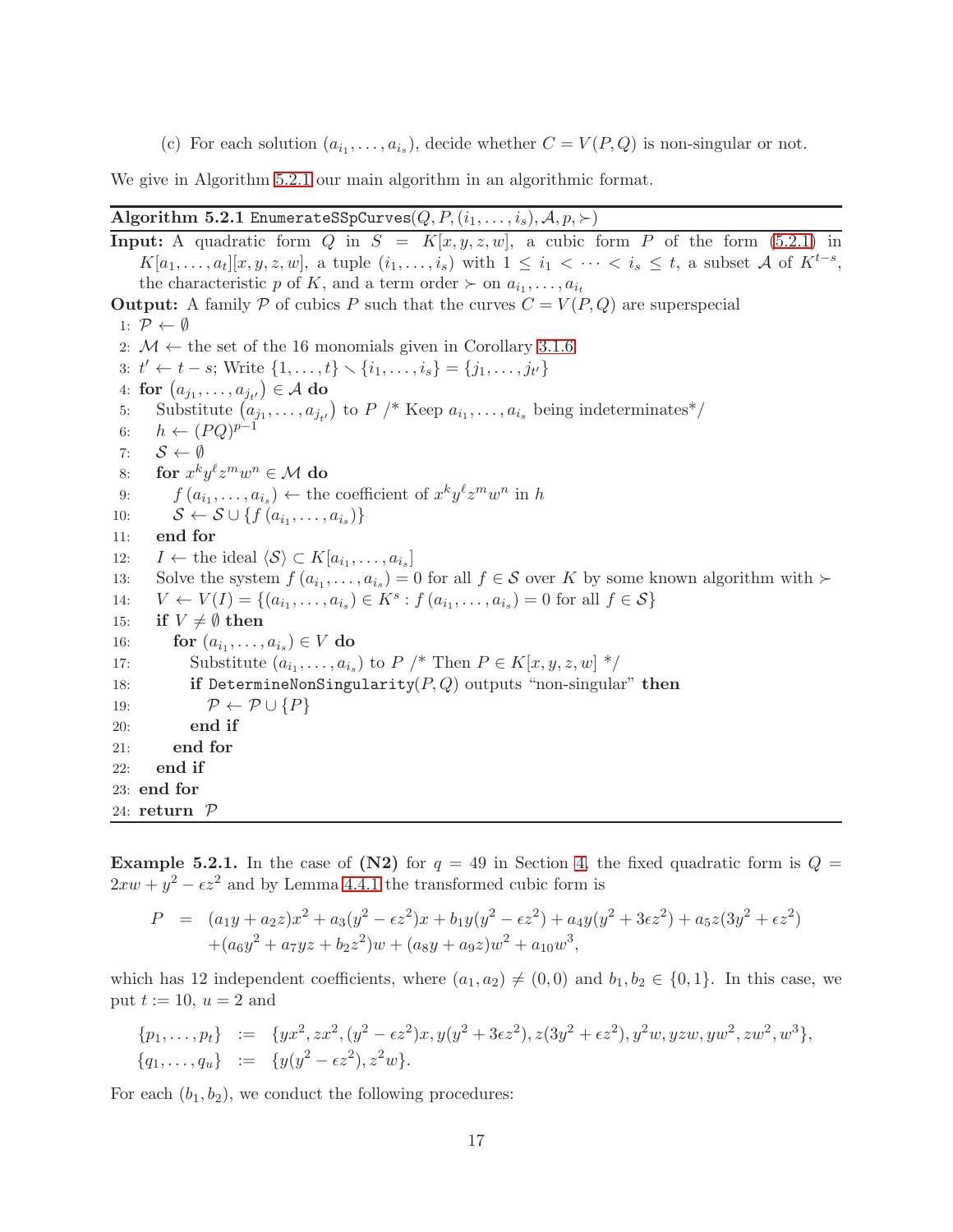- (1) Put  $s := 7$ , and  $(i_1, \ldots, i_7) := (4, 5, 6, 7, 8, 9, 10)$  (we regard the 7 coefficients  $a_4, a_5, a_6, a_7$ ,  $a_8, a_9, a_{10}$  as variables). We set  $\mathcal{A} := \{(a_1, a_2, a_3) \in (\mathbb{F}_{49})^3 : (a_1, a_2) \neq (0, 0)\}.$
- (2) For each  $(a_1, a_2, a_3) \in \mathcal{A}$ ,
	- (a) Compute the coefficients of the monomials of M in  $(PQ)^{p-1}$ . We denote by S the set of the coefficients. Note that  $P \in \mathbb{F}_{49}[a_4, a_5, a_6, a_7, a_8, a_9, a_{10}][x, y, z, w]$  in this step and that  $S \subset \mathbb{F}_{49}[a_4, a_5, a_6, a_7, a_8, a_9, a_{10}].$
	- (b) Solve the system of algebraic equations  $f(a_4, a_5, a_6, a_7, a_8, a_9, a_{10}) = 0$  for all  $f \in S$  over  $\mathbb{F}_{49}$  via the Gröbner basis computation.
	- (c) For each solution  $(a_4, a_5, a_6, a_7, a_8, a_9, a_{10})$ , decide whether  $C = V(P,Q)$  is non-singular or not by Algorithm [3.2.1.](#page-7-1)

<span id="page-17-0"></span>For the term order we adopt, see the proof of Proposition [5.3.7](#page-21-0) in Section [5.3.](#page-17-0)

#### 5.3. Computational parts of our proofs of the main theorems

To prove Theorems [A](#page-13-3) and [B,](#page-14-0) we in this subsection give computational results obtained by our implementation in a computer algebra system (for details on the implementation, see Section [5.4\)](#page-23-0). We execute Main Algorithm in Section [5.2](#page-15-0) in each case, and use the notation in the algorithm.

5.3.1. Case of (N1) (i) for  $q = 25$ 

**Proposition 5.3.1.** Consider the quadratic form  $Q = 2xw + 2yz$  and

$$
P = (a_1y + a_2z)x^2 + a_3yzx + y^3 + a_4z^3 + b_1y^2z + a_5yz^2
$$
  
+ $(a_6y^2 + a_7yz + b_2z^2)w + (a_8y + a_9z)w^2 + a_{10}w^3$ ,

where  $a_1, a_2 \neq 0, b_1 \in \{0, 1, -\epsilon\}$  and  $b_2 \in \{0, 1\}$ . Then there does not exist  $(b_1, b_2, a_1, \ldots, a_{10})$  such that  $V(P,Q)$  is superspecial.

*Proof.* We set  $t = 10$ ,  $u = 2$  and

$$
{p_1, \ldots, p_t} = {yx^2, zx^2, yzx, z^3, yz^2, y^2w, yzw, yw^2, zw^2, w^3},
$$
  

$$
{q_1, \ldots, q_u} = {y^2z, z^2w}.
$$

For each  $(b_1, b_2)$ , we conduct the following procedures:

(1) Put  $s := 8$ , and  $(i_1, \ldots, i_8) := (3, 4, 5, 6, 7, 8, 9, 10)$  (we regard the 8 coefficients  $a_3, a_4$ ,  $a_5, a_6, a_7, a_8, a_9, a_{10}$  as variables). For computations concerned with Gröbner bases over  $\mathbb{F}_{25}[a_3,a_4,a_5,a_6,a_7,a_8,a_9,a_{10}]$ , we adopt the grevlex order with

$$
a_{10} \prec a_9 \prec a_4 \prec a_8 \prec a_7 \prec a_5 \prec a_6 \prec a_3.
$$

For  $\mathbb{F}_{25}[x, y, z, w]$ , we adopt the grevlex order with  $w \prec z \prec y \prec x$ . Put  $\mathcal{A} = \mathbb{F}_{25}^{\times} \times \mathbb{F}_{25}^{\times}$ .

(2) Execute Algorithm [5.2.1.](#page-16-0) More concretely, we proceed the following three steps for each  $(a_1, a_2) \in \mathcal{A}$ :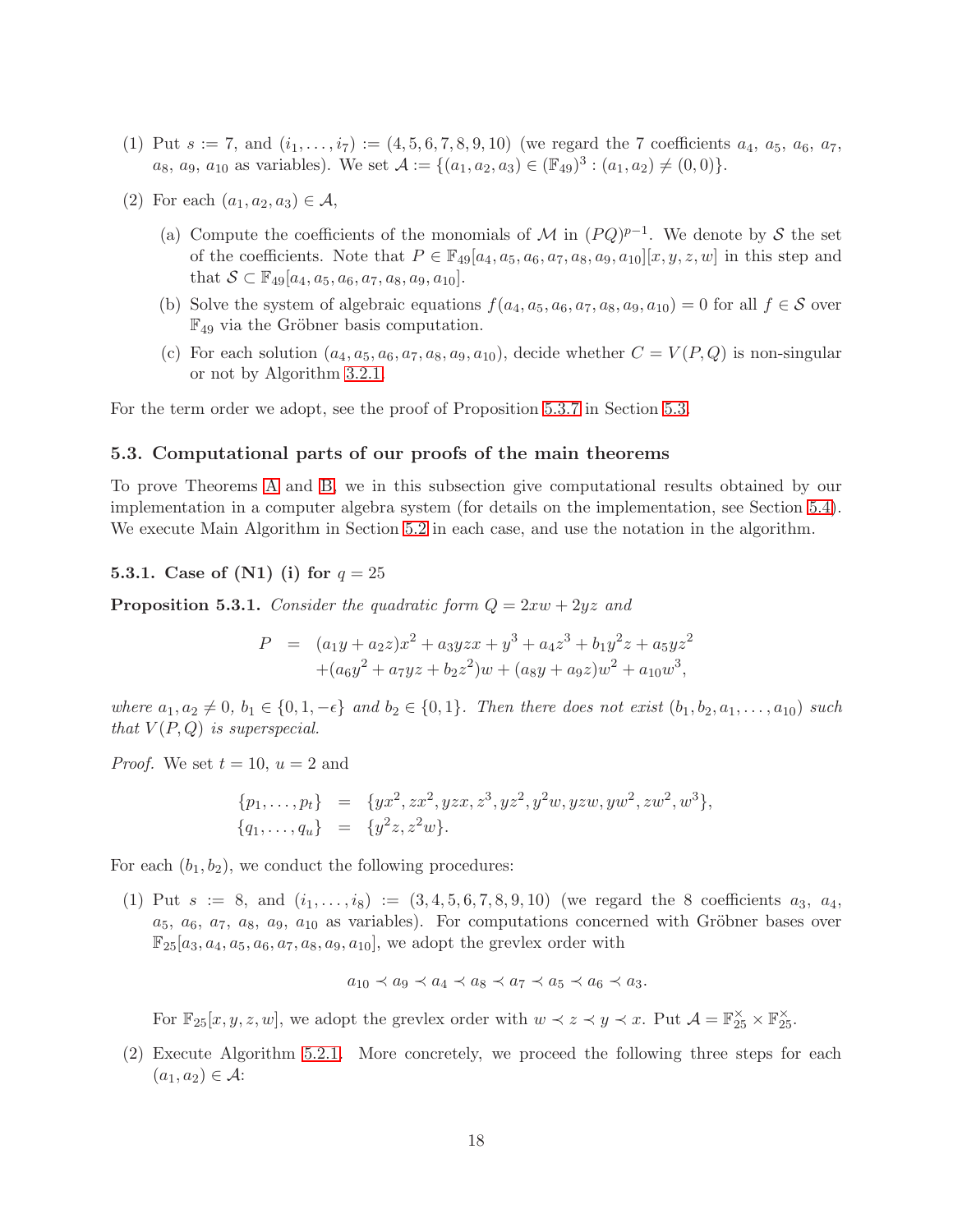- (a) Compute the coefficients of the monomials of M in  $(PQ)^{p-1}$ . We denote by S the set of the coefficients. Note that  $P \in \mathbb{F}_{25}[a_3, a_4, a_5, a_6, a_7, a_8, a_9, a_{10}][x, y, z, w]$  in this step and that  $S \subset \mathbb{F}_{25}[a_3, a_4, a_5, a_6, a_7, a_8, a_9, a_{10}].$
- (b) Solve the system of algebraic equations  $f(a_3, a_4, a_5, a_6, a_7, a_8, a_9, a_{10}) = 0$  for all  $f \in S$ over  $\mathbb{F}_{25}$  via the Gröbner basis computation.
- (c) For each solution  $(a_3, a_4, a_5, a_6, a_7, a_8, a_9, a_{10})$ , decide whether  $C = V(P,Q)$  is nonsingular or not by Algorithm [3.2.1.](#page-7-1)

It follows from the outputs of our computation that there does not exist  $(b_1, b_2, a_1, \ldots, a_{10})$  such that  $V(P,Q)$  is superspecial.

Note in this case that the number of possible  $(b_1, b_2, a_1, a_2)$ , the coefficients which we run, is  $3 \cdot 2 \cdot 24 \cdot 24 = 3456.$ 

## **5.3.2.** Case of (N1) (ii) for  $q = 25$

<span id="page-18-0"></span>**Proposition 5.3.2.** Consider the quadratic form  $Q = 2xw + 2yz$  and

$$
P = (a_1y + a_2z)x^2 + a_3yzx + b_1y^2z + b_2yz^2
$$
  
 
$$
+ (a_4y^2 + a_5yz + b_3z^2)w + (a_6y + a_7z)w^2 + a_8w^3,
$$

where  $a_1, a_2 \neq 0, b_1, b_3 \in \{0, 1\}$  and  $b_2 \in \{0, 1, -\epsilon\}$ . Then there does not exist  $(b_1, b_2, b_3, a_1, \ldots, a_8)$ such that  $V(P,Q)$  is superspecial.

*Proof.* We set  $t = 8$ ,  $u = 3$  and

$$
{p_1, \ldots, p_t} = {yx^2, zx^2, yzx, y^2w, yzw, yw^2, zw^2, w^3},
$$
  

$$
{q_1, \ldots, q_u} = {y^2z, yz^2, z^2w}.
$$

For each  $(b_1, b_2, b_3)$ , we conduct the following procedures:

(1) Put  $s := 6$ , and  $(i_1, \ldots, i_6) := (3, 4, 5, 6, 7, 8)$  (we regard the 6 coefficients  $a_3, a_4, a_5, a_6, a_7, a_8$ as variables). In this case we adopt the grevlex order with

$$
a_8 \prec a_7 \prec a_6 \prec a_5 \prec a_4 \prec a_3.
$$

For  $\mathbb{F}_{25}[x, y, z, w]$ , we adopt the grevlex order with  $w \prec z \prec y \prec x$ . Put  $\mathcal{A} = \mathbb{F}_{25}^{\times} \times \mathbb{F}_{25}^{\times}$ .

(2) For each  $(a_1, a_2) \in \mathcal{A}$ , as in Case (N1) (i), we enumerate  $(a_3, a_4, a_5, a_6, a_7, a_8)$  such that C is superspecial by Algorithm [5.2.1.](#page-16-0)

It follows from the outputs of our computation that there does not exist  $(b_1, b_2, b_3, a_1, \ldots, a_8)$  such that  $V(P,Q)$  is superspecial.

The number of possible  $(b_1, b_2, b_3, a_1, a_2)$  is  $2 \cdot 3 \cdot 2 \cdot 24 \cdot 24 = 6912$ .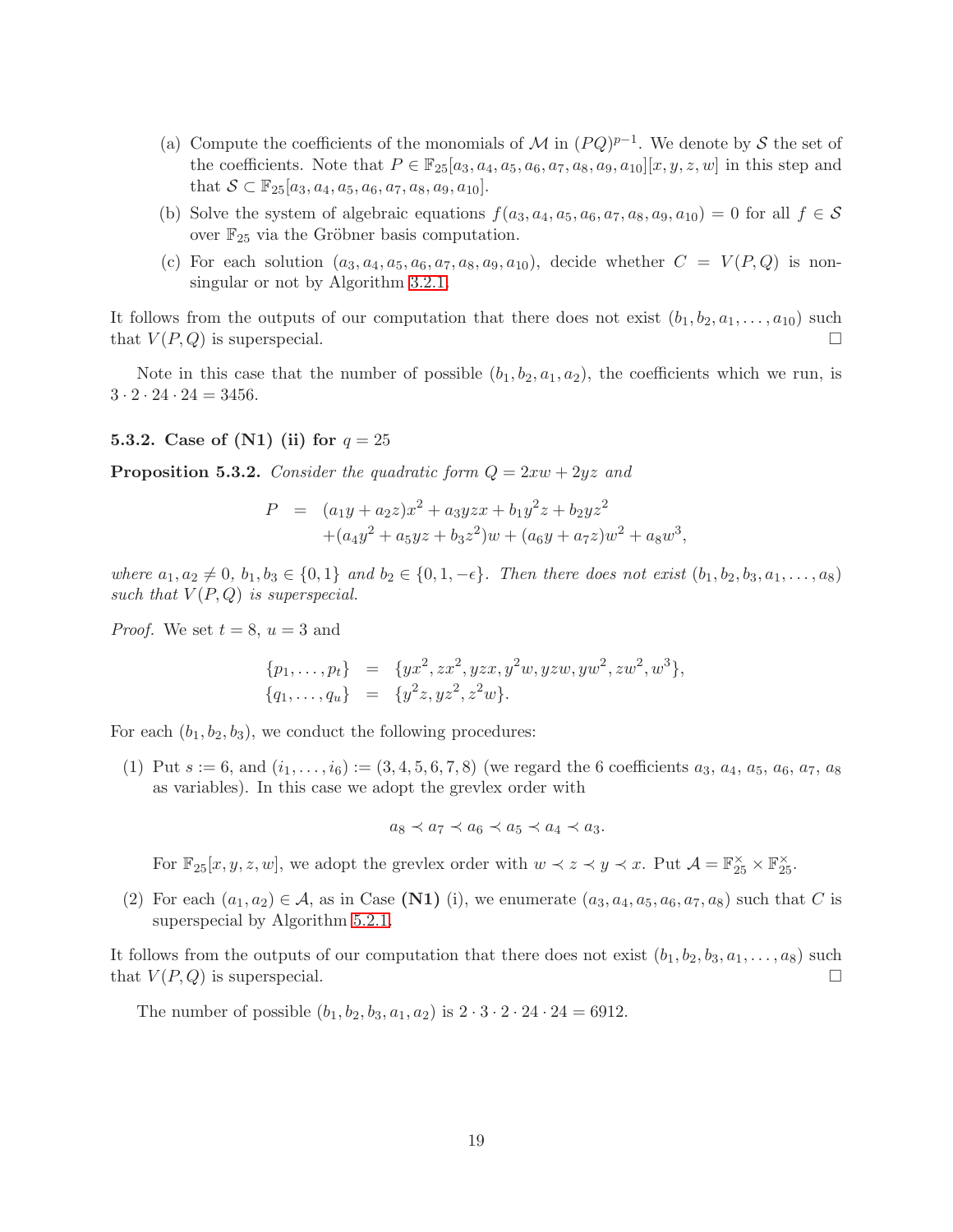#### **5.3.3.** Case of (N2) for  $q = 25$

<span id="page-19-0"></span>**Proposition 5.3.3.** Consider the quadratic form  $Q = 2xw + y^2 - \epsilon z^2$  and

$$
P = (a_1y + a_2z)x^2 + a_3(y^2 - \epsilon z^2)x + b_1y(y^2 - \epsilon z^2) + a_4y(y^2 + 3\epsilon z^2) + a_5z(3y^2 + \epsilon z^2) + (a_6y^2 + a_7yz + b_2z^2)w + (a_8y + a_9z)w^2 + a_{10}w^3,
$$

where  $(a_1, a_2) \neq (0, 0)$  and  $b_1, b_2 \in \{0, 1\}$ . Then there does not exist  $(b_1, b_2, a_1, \ldots, a_{10})$  such that  $V(P,Q)$  is superspecial.

*Proof.* We set  $t = 10$ ,  $u = 2$  and

$$
{p_1, \ldots, p_t} = {yx^2, zx^2, (y^2 - \epsilon z^2)x, y(y^2 + 3\epsilon z^2), z(3y^2 + \epsilon z^2), y^2w, yzw, yw^2, zw^2, w^3},
$$
  

$$
{q_1, \ldots, q_u} = {y(y^2 - \epsilon z^2), z^2w}.
$$

For each  $(b_1, b_2)$ , we conduct the following procedures:

(1) Put  $s := 8$ , and  $(i_1, \ldots, i_8) := (3, 4, 5, 6, 7, 8, 9, 10)$  (we regard the 8 coefficients  $a_3, a_4, a_5, a_6$ ,  $a_7, a_8, a_9, a_{10}$  as variables). In this case we adopt the grevlex order with

$$
a_{10} \prec a_9 \prec a_8 \prec a_7 \prec a_6 \prec a_5 \prec a_4 \prec a_3.
$$

For  $\mathbb{F}_{25}[x, y, z, w]$ , we adopt the grevlex order with  $w \prec z \prec y \prec x$ . Put  $\mathcal{A} = (\mathbb{F}_{25} \times \mathbb{F}_{25})$  $\{(0,0)\}.$ 

(2) For each  $(a_1, a_2) \in A$ , as in Case (N1) (i), we enumerate  $(a_3, a_4, a_5, a_6, a_7, a_8, a_9, a_{10})$  such that  $C$  is superspecial by Algorithm [5.2.1.](#page-16-0)

It follows from the outputs of our computation that there does not exist  $(b_1, b_2, a_1, \ldots, a_{10})$  such that  $V(P,Q)$  is superspecial.

The number of possible  $(b_1, b_2, a_1, a_2)$  is  $2 \cdot 2 \cdot (25^2 - 1) = 2496$ .

#### **5.3.4.** Degenerate case for  $q = 25$

<span id="page-19-1"></span>**Proposition 5.3.4.** Consider the quadratic form  $Q = 2yw + z^2$  and

$$
P = a_0x^3 + (a_1y^2 + a_2z^2 + a_3w^2 + a_4yz + a_5zw)x
$$
  
+ $a_6y^3 + a_7z^3 + a_8w^3 + a_9yz^2 + b_1z^2w + b_2zw^2,$ 

where  $a_0, a_6 \neq 0, b_1, b_2 \in \{0, 1\}$ . Then  $V(P, Q)$  is superspecial if and only if  $a_0, a_6, a_8 \in \mathbb{F}_{25}^{\times}$ ,  $b_2 \in \{0, 1\}, a_i = 0 \text{ for } i = 1, \ldots, 5, 7, 9 \text{ and } b_1 = 0.$ 

*Proof.* We set  $t = 10$ ,  $u = 2$  and

$$
{p_1, \ldots, p_t} = {x^3, xy^2, xz^2, xw^2, xyz, xzw, y^3, z^3, w^3, yz^2},
$$
  

$$
{q_1, \ldots, q_u} = {z^2w, zw^2}.
$$

For each  $(b_1, b_2)$ , we conduct the following procedures: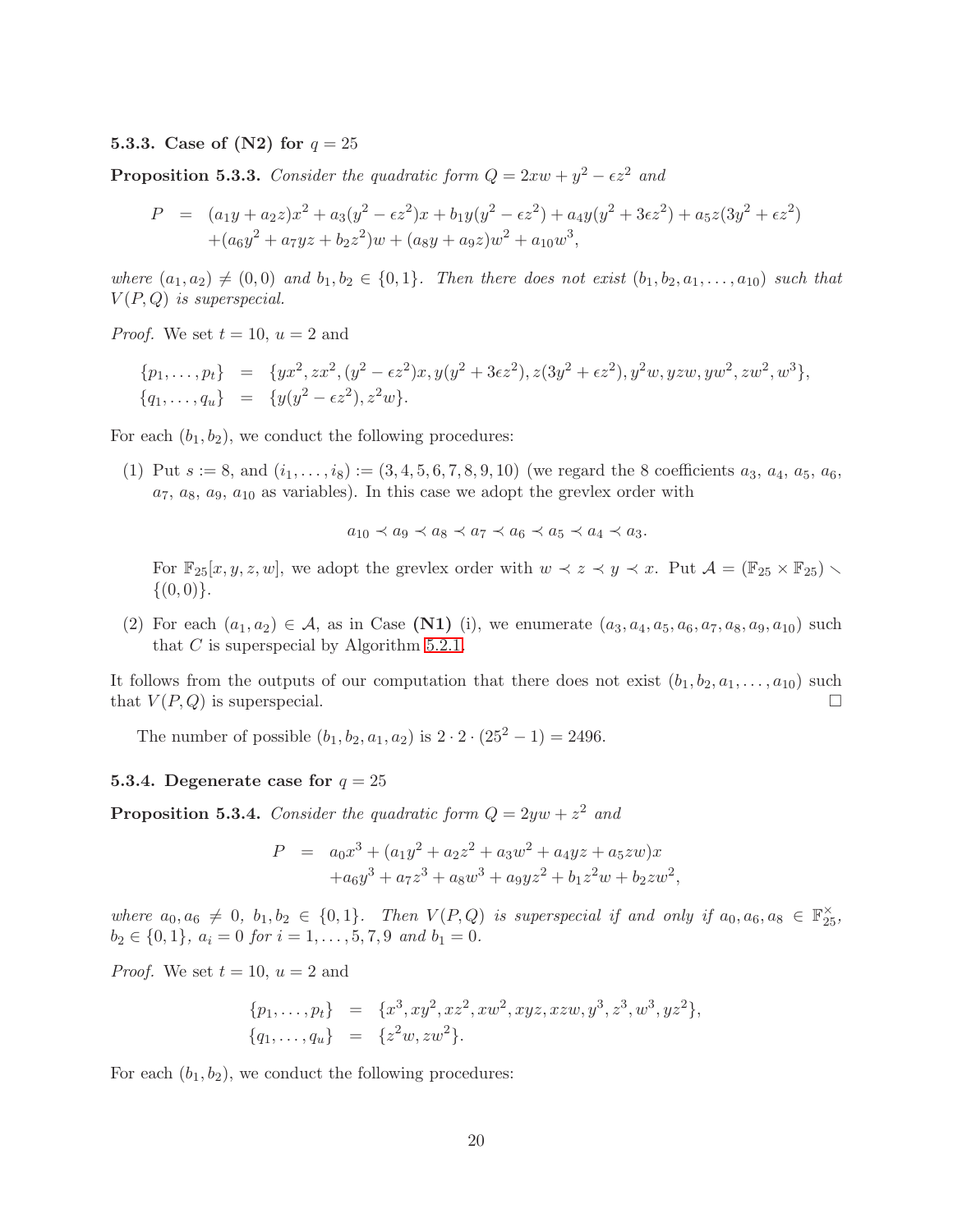(1) Put  $s := 7$ , and  $(i_1, \ldots, i_7) := (2, 3, 4, 5, 7, 8, 9)$  (we regard the 7 coefficients  $a_2, a_3, a_4, a_5, a_7$ ,  $a_8$ ,  $a_9$  as variables). In this case we adopt the grevlex order with

$$
a_8 \prec a_7 \prec a_9 \prec a_3 \prec a_5 \prec a_2 \prec a_4.
$$

For  $\mathbb{F}_{25}[x, y, z, w]$ , we adopt the grevlex order with  $w \prec z \prec y \prec x$ . Put  $\mathcal{A} = \mathbb{F}_{25}^{\times} \times \mathbb{F}_{25} \times \mathbb{F}_{25}^{\times}$ .

(2) For each  $(a_0, a_1, a_6) \in \mathcal{A}$ , as in Case (N1) (i), we enumerate  $(a_2, a_3, a_4, a_5, a_7, a_8, a_9)$  such that C is superspecial by Algorithm [5.2.1.](#page-16-0)

It follows from the outputs of our computation that  $V(P,Q)$  is superspecial if and only if  $a_0, a_6, a_8 \in \mathbb{F}_{25}^{\times}$ ,  $b_2 \in \{0,1\}$ ,  $a_i = 0$  for  $i = 1, \ldots, 5, 7, 9$  and  $b_1 = 0$ .  $\mathbb{F}_{25}^{\times}$ ,  $b_2 \in \{0, 1\}$ ,  $a_i = 0$  for  $i = 1, ..., 5, 7, 9$  and  $b_1 = 0$ .

The number of possible  $(b_1, b_2, a_0, a_1, a_6)$  is  $2 \cdot 2 \cdot 24 \cdot 25 \cdot 24 = 57600$ .

#### **5.3.5.** Case of (N1) (i) for  $q = 49$

<span id="page-20-0"></span>**Proposition 5.3.5.** Consider the quadratic form  $Q = 2xw + 2yz$  and

$$
P = (a_1y + a_2z)x^2 + a_3yzx + y^3 + a_4z^3 + b_1y^2z + a_5yz^2
$$
  
+ $(a_6y^2 + a_7yz + b_2z^2)w + (a_8y + a_9z)w^2 + a_{10}w^3$ ,

where  $a_1, a_2 \neq 0, b_1 \in \{0, 1, -\epsilon\}$  and  $b_2 \in \{0, 1\}$ . Then there does not exist  $(b_1, b_2, a_1, \ldots, a_{10})$  such that  $V(P,Q)$  is superspecial.

*Proof.* We set  $t = 10$ ,  $u = 2$  and

$$
{p_1, \ldots, p_t} = {yx^2, zx^2, yzx, z^3, yz^2, y^2w, yzw, yw^2, zw^2, w^3},
$$
  

$$
{q_1, \ldots, q_u} = {y^2z, z^2w}.
$$

For each  $(b_1, b_2)$ , we conduct the following procedures:

(1) Put  $s := 7$ , and  $(i_1, \ldots, i_7) := (4, 5, 6, 7, 8, 9, 10)$  (we regard the 7 coefficients  $a_4, a_5, a_6, a_7$ ,  $a_8, a_9, a_{10}$  as variables). In this case we adopt the grevlex order with

 $a_{10} \prec a_9 \prec a_4 \prec a_8 \prec a_7 \prec a_5 \prec a_6.$ 

For  $\mathbb{F}_{49}[x, y, z, w]$ , we adopt the grevlex order with  $w \prec z \prec y \prec x$ . Put  $\mathcal{A} = \mathbb{F}_{49}^{\times} \times \mathbb{F}_{49}^{\times} \times \mathbb{F}_{49}$ .

(2) For each  $(a_1, a_2, a_3) \in A$ , as in Case (N1) (i) for  $q = 25$ , we enumerate  $(a_4, a_5, a_6, a_7, a_8, a_9, a_{10})$ such that  $C$  is superspecial by Algorithm [5.2.1.](#page-16-0)

It follows from the outputs of our computation that there does not exist  $(b_1, b_2, a_1, \ldots, a_{10})$  such that  $V(P,Q)$  is superspecial.

The number of possible  $(b_1, b_2, a_1, a_2, a_3)$  is  $3 \cdot 2 \cdot 48 \cdot 48 \cdot 49 = 677376$ .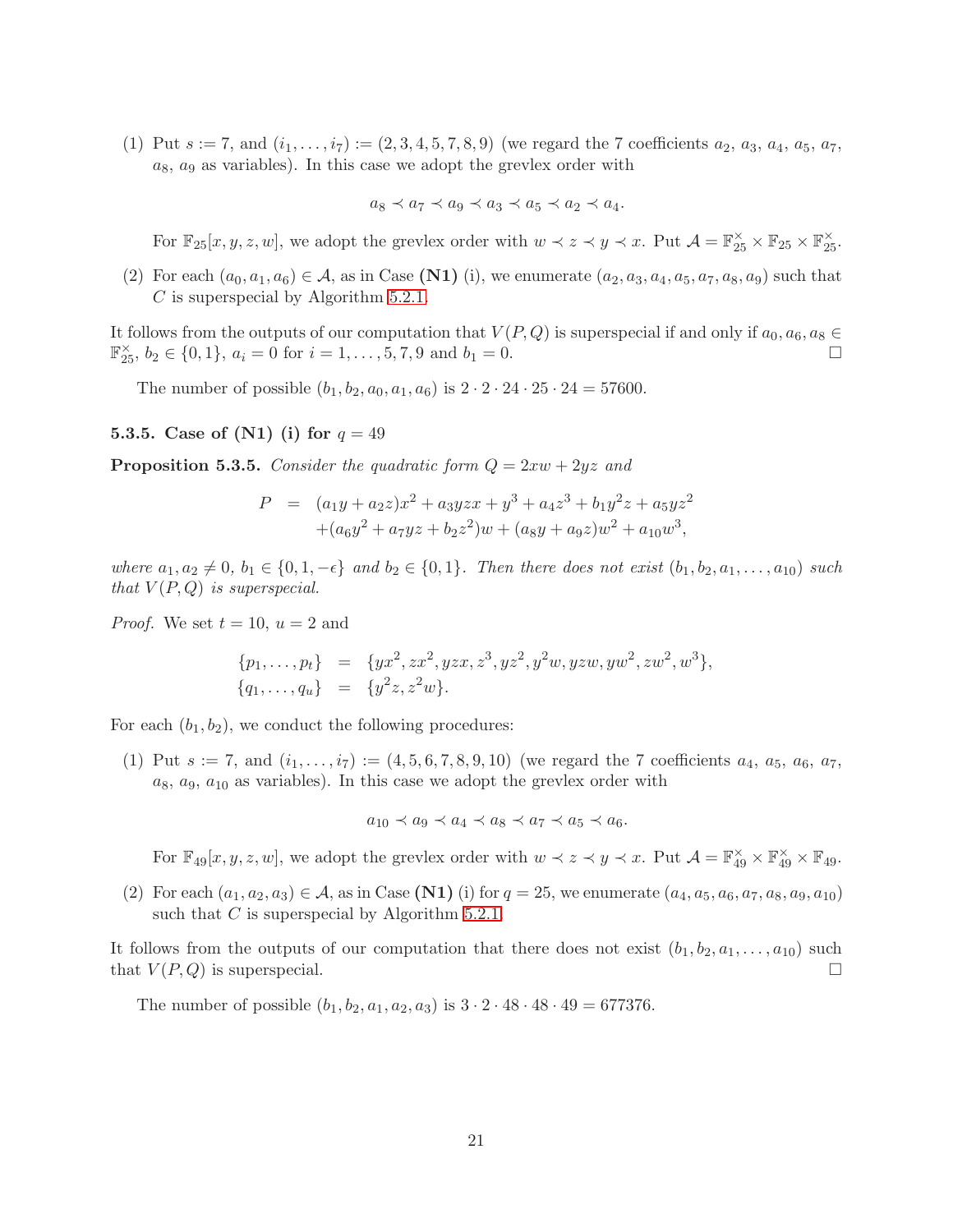## **5.3.6.** Case of (N1) (ii) for  $q = 49$

**Proposition 5.3.6.** Consider the quadratic form  $Q = 2xw + 2yz$  and

$$
P = (a_1y + a_2z)x^2 + a_3yzx + b_1y^2z + b_2yz^2
$$
  
+ $(a_4y^2 + a_5yz + b_3z^2)w + (a_6y + a_7z)w^2 + a_8w^3$ ,

where  $a_1, a_2 \neq 0, b_1, b_3 \in \{0, 1\}$  and  $b_2 \in \{0, 1, -\epsilon\}$ . Then there does not exist  $(b_1, b_2, b_3, a_1, \ldots, a_8)$ such that  $V(P,Q)$  is superspecial.

*Proof.* We set  $t = 8$ ,  $u = 3$  and

$$
{p_1, \ldots, p_t} = {yx^2, zx^2, yzx, y^2w, yzw, yw^2, zw^2, w^3},
$$
  

$$
{q_1, \ldots, q_u} = {y^2z, yz^2, z^2w}.
$$

For each  $(b_1, b_2, b_3)$ , we conduct the following procedures:

(1) Put  $s := 6$ , and  $(i_1, \ldots, i_6) := (3, 4, 5, 6, 7, 8)$  (we regard the 6 coefficients  $a_3, a_4, a_5, a_6, a_7, a_8$ as variables). In this case we adopt the grevlex order with

$$
a_8 \prec a_7 \prec a_6 \prec a_5 \prec a_4 \prec a_3.
$$

For  $\mathbb{F}_{49}[x, y, z, w]$ , we adopt the grevlex order with  $w \prec z \prec y \prec x$ . Put  $\mathcal{A} = \mathbb{F}_{49}^{\times} \times \mathbb{F}_{49}^{\times}$ .

(2) For each  $(a_1, a_2) \in \mathcal{A}$ , as in Case (N1) (i) for  $q = 25$ , we enumerate  $(a_3, a_4, a_5, a_6, a_7, a_8)$  such that  $C$  is superspecial by Algorithm [5.2.1.](#page-16-0)

It follows from the outputs of our computation that there does not exist  $(b_1, b_2, b_3, a_1, \ldots, a_8)$  such that  $V(P,Q)$  is superspecial.

The number of possible  $(b_1, b_2, b_3, a_1, a_2)$  is  $2 \cdot 3 \cdot 2 \cdot 48 \cdot 48 = 27648$ .

#### 5.3.7. Case of (N2) for  $q = 49$

<span id="page-21-0"></span>**Proposition 5.3.7.** Consider the quadratic form  $Q = 2xw + y^2 - \epsilon z^2$  and

$$
P = (a_1y + a_2z)x^2 + a_3(y^2 - \epsilon z^2)x + b_1y(y^2 - \epsilon z^2) + a_4y(y^2 + 3\epsilon z^2) + a_5z(3y^2 + \epsilon z^2) + (a_6y^2 + a_7yz + b_2z^2)w + (a_8y + a_9z)w^2 + a_{10}w^3,
$$

where  $(a_1, a_2) \neq (0, 0)$  and  $b_1, b_2 \in \{0, 1\}$ . Then there does not exist  $(b_1, b_2, a_1, \ldots, a_{10})$  such that  $V(P,Q)$  is superspecial.

*Proof.* We set  $t = 10$ ,  $u = 2$  and

$$
{p_1, \ldots, p_t} = {yx^2, zx^2, (y^2 - \epsilon z^2)x, y(y^2 + 3\epsilon z^2), z(3y^2 + \epsilon z^2), y^2w, yzw, yw^2, zw^2, w^3},
$$
  

$$
{q_1, \ldots, q_u} = {y(y^2 - \epsilon z^2), z^2w}.
$$

For each  $(b_1, b_2)$ , we conduct the following procedures: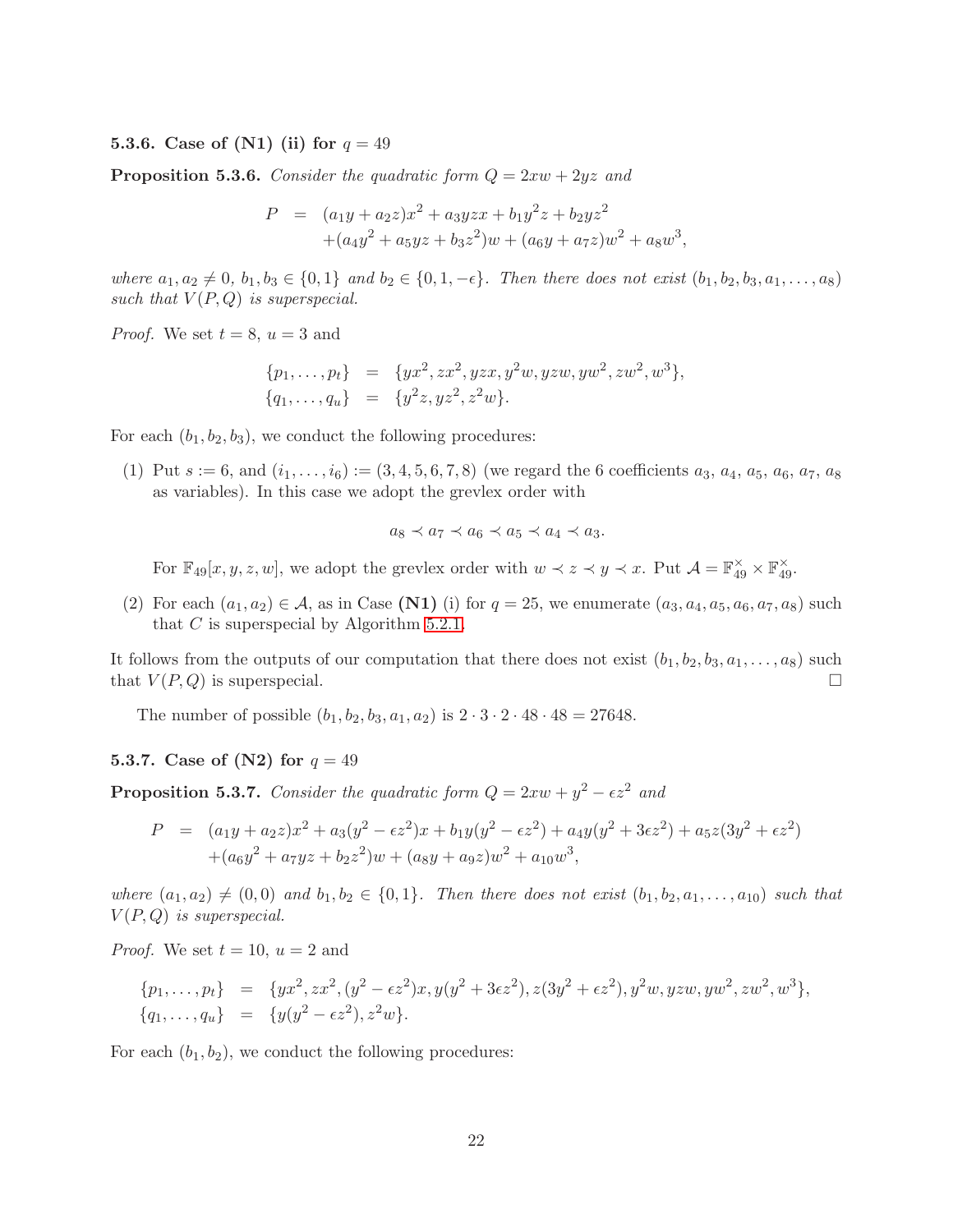(1) Put  $s := 7$ , and  $(i_1, \ldots, i_7) := (4, 5, 6, 7, 8, 9, 10)$  (we regard the 7 coefficients  $a_4$ ,  $a_5$ ,  $a_6$ ,  $a_7$ ,  $a_8, a_9, a_{10}$  as variables). In this case we adopt the grevlex order with

$$
a_{10} \prec a_9 \prec a_8 \prec a_7 \prec a_6 \prec a_5 \prec a_4.
$$

For  $\mathbb{F}_{49}[x, y, z, w]$ , we adopt the grevlex order with  $w \prec z \prec y \prec x$ . Put  $\mathcal{A} = \{(a_1, a_2, a_3) \in$  $\mathbb{F}_{49} \times \mathbb{F}_{49} \times \mathbb{F}_{49} : (a_1, a_2) \neq (0, 0) \}.$ 

(2) For each  $(a_1, a_2, a_3) \in A$ , as in Case (N1) (i) for  $q = 25$ , we enumerate  $(a_4, a_5, a_6, a_7, a_8, a_9, a_{10})$ such that  $C$  is superspecial by Algorithm [5.2.1.](#page-16-0)

It follows from the outputs of our computation that there does not exist  $(b_1, b_2, a_1, \ldots, a_{10})$  such that  $V(P,Q)$  is superspecial.

The number of possible  $(b_1, b_2, a_1, a_2, a_3)$  is  $2 \cdot 2 \cdot (49^2 - 1) \cdot 49 = 470400$ .

#### 5.3.8. Degenerate case for  $q = 49$

<span id="page-22-0"></span>**Proposition 5.3.8.** Consider the quadratic form  $Q = 2yw + z^2$  and

$$
P = a_0x^3 + a_1xy^2 + a_2xz^2 + a_3xw^2 + a_4xyz + a_5xzw
$$
  
+ $a_6y^3 + a_7z^3 + a_8w^3 + a_9yz^2 + b_1z^2w + b_2zw^2$ ,

where  $a_0, a_6 \neq 0, b_1, b_2 \in \{0, 1\}$ . Then there does not exist  $(b_1, b_2, a_0, \ldots, a_9)$  such that  $V(P,Q)$  is superspecial.

*Proof.* We set  $t = 10$ ,  $u = 2$  and

$$
{p_1, \ldots, p_t} = {x^3, xy^2, xz^2, xw^2, xyz, xzw, y^3, z^3, w^3, yz^2},
$$
  

$$
{q_1, \ldots, q_u} = {z^2w, zw^2}.
$$

For each  $(b_1, b_2)$ , we conduct the following procedures:

(1) Put  $s := 7$ , and  $(i_1, \ldots, i_7) := (2, 3, 4, 5, 7, 8, 9)$  (we regard the 7 coefficients  $a_2, a_3, a_4, a_5, a_7$ ,  $a_8$ ,  $a_9$  as variables). In this case we adopt the grevlex order with

$$
a_8 \prec a_7 \prec a_9 \prec a_3 \prec a_5 \prec a_2 \prec a_4.
$$

For  $\mathbb{F}_{49}[x, y, z, w]$ , we adopt the grevlex order with  $w \prec z \prec y \prec x$ . Put  $\mathcal{A} = \mathbb{F}_{49}^{\times} \times \mathbb{F}_{49} \times \mathbb{F}_{49}^{\times}$ .

(2) For each  $(a_0, a_1, a_6) \in A$ , as in Case (N1) (i) for  $q = 25$ , we enumerate  $(a_2, a_3, a_4, a_5, a_7, a_8, a_9)$ such that  $C$  is superspecial by Algorithm [5.2.1.](#page-16-0)

It follows from the outputs of our computation that there does not exist  $(b_1, b_2, a_0, \ldots, a_9)$  such that  $V(P,Q)$  is superspecial.

The number of possible  $(b_1, b_2, a_0, a_1, a_6)$  is  $2 \cdot 2 \cdot 48 \cdot 49 \cdot 48 = 451584$ .

Remark 5.3.9. The efficiency of Step (2b) in Main Algorithm in Section [5.2](#page-15-0) deeply depends on the choice of s,  $(i_1, \ldots, i_s)$  and the term order. We experimentally estimated optimal ones for each case to compute.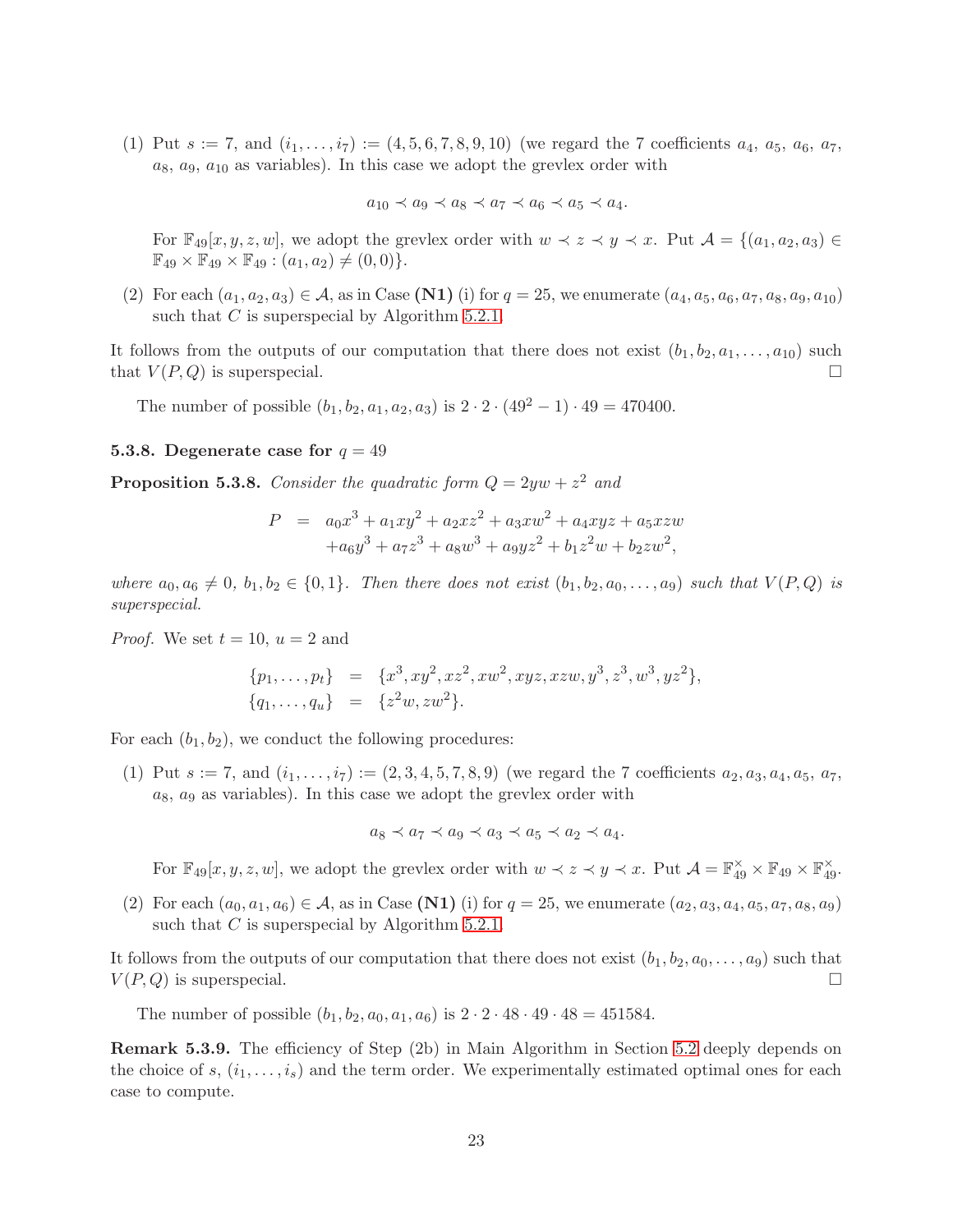## <span id="page-23-0"></span>5.4. Our implementation to prove main theorems

We implemented computations in the proofs of Propositions [5.3.1](#page-24-0) – [5.3.8,](#page-22-0) including Algorithm [5.2.1,](#page-16-0) in Magma V2.20-10 [\[3,](#page-32-3) [4\]](#page-32-6). For the source codes and the log files, see the web page of the first author [\[20\]](#page-33-2).

#### 5.4.1. Timing

Table [1](#page-23-1) shows the timing of our computation to prove Propositions  $5.3.1 - 5.3.8$ . Each entry in the table is the average result of all iterations.

| q  | quadratic form | Case       | $\boldsymbol{s}$ | $t_{mlt}$  | $t_{GBslv}$ | $t_{sing}$  | $t_{total}$ | Iterations | Total time       |
|----|----------------|------------|------------------|------------|-------------|-------------|-------------|------------|------------------|
| 25 | Non-degenerate | N1(i)      | 8                | 0.0098007s | 0.0075912s  | 0.0074193s  | 0.024952s   | 3456       | 88.938s          |
|    |                | $N1$ (ii)  | 6                | 0.0047513s | 0.00034230s | 0.0022620s  | 0.0074546s  | 6912       | 56.610s          |
|    |                | ${\bf N2}$ | 8                | 0.035337s  | 0.011722s   | 0.0088927s  | 0.055977s   | 2496       | 139.861s         |
|    | Degenerate     |            |                  | 0.0076950s | 0.00048167s | 0.0040507s  | 0.013324s   | 57600      | 783.695s         |
| 49 | Non-degenerate | N1(i)      | 7                | 0.11507s   | 0.048622s   | 0.00035776s | 0.19460s    | 677376     | 141411.749s      |
|    |                |            |                  |            |             |             |             |            | (about 2 days)   |
|    |                | $N1$ (ii)  | 6                | 0.044985s  | 0.0099669s  | 0.00018157s | 0.055671s   | 27648      | 1555.438s        |
|    |                | $\bf N2$   | 7                | 0.55784s   | 0.067364s   | 0.00016677s | 0.64785s    | 470400     | 309667.773s      |
|    |                |            |                  |            |             |             |             |            | (about 4.5 days) |
|    | Degenerate     |            |                  | 0.086542s  | 0.025971s   | 0.0013784s  | 0.13524s    | 451584     | 65566.630s       |
|    |                |            |                  |            |             |             |             |            | (about 1 day)    |

<span id="page-23-1"></span>Table 1: Timing data of the computation for Propositions [5.3.1](#page-24-0) – [5.3.8](#page-22-0) by Algorithm [5.2.1](#page-16-0)

**Table Notation** Let q be the cardinality of K. "s" denotes the number of the indeterminates in the computation to solve a system of algebraic equations in Step (2b) for each case.  $"t_{mlt}"$ denotes the time used in Step (2a) for the computation of the multiple  $(PQ)^{p-1}$ . Note that we regard s coefficients of  $P$  as indeterminates and thus this computation is done over a multivariate polynomial ring with the indeterminates  $x, y, z, w$  whose ground ring is a polynomial ring with s variables. " $t_{GBslv}$ " is the time used in Step (2b) for solving a system of algebraic equations over K with the Gröbner basis computation, and " $t_{sing}$ " is the cost in Step (2c) for determing whether C is non-singular or not. "Iterations" denotes the number of the iterations of Step  $(2)$ . " $t_{total}$ " denotes the time used in Steps  $(2a) - (2c)$  for each iteration, wheres "Total time" denotes the total time used in Step (2), namely the total time taken for each case.

**Workstation.** We conducted the computation to prove Propositions  $5.3.1 - 5.3.8$  $5.3.1 - 5.3.8$  by a Windows 8.1 Pro OS, 64 bit computer with 2.60 GHz CPU (Intel Core i5) and 8 GB memory. In our implementation, the following built-in functions in Magma are called:

- (1) GroebnerBasis: Fix a (decidable) term order  $\succ$ . (In our computation, let  $\succ$  be a grevlex order with some ordering on variables.) For given finite polynomials  $f_1, \ldots, f_s$  in  $K[X_1, \ldots, X_n]$ with a (computable) field  $K$ , this function computes the (reduced) Gröbner basis of the ideal  $\langle f_1, \ldots, f_s \rangle$  in  $K[X_1, \ldots, X_n]$  with respect to ≻ by the  $F_4$  algorithm [\[10\]](#page-32-7).
- (2) Variety: For given finite polynomials  $f_1, \ldots, f_s$  in  $K[X_1, \ldots, X_n]$  with a (computable) field K, this function computes the set of all solutions in  $K^n$  to  $f_i = 0$  for all  $1 \leq i \leq s$ .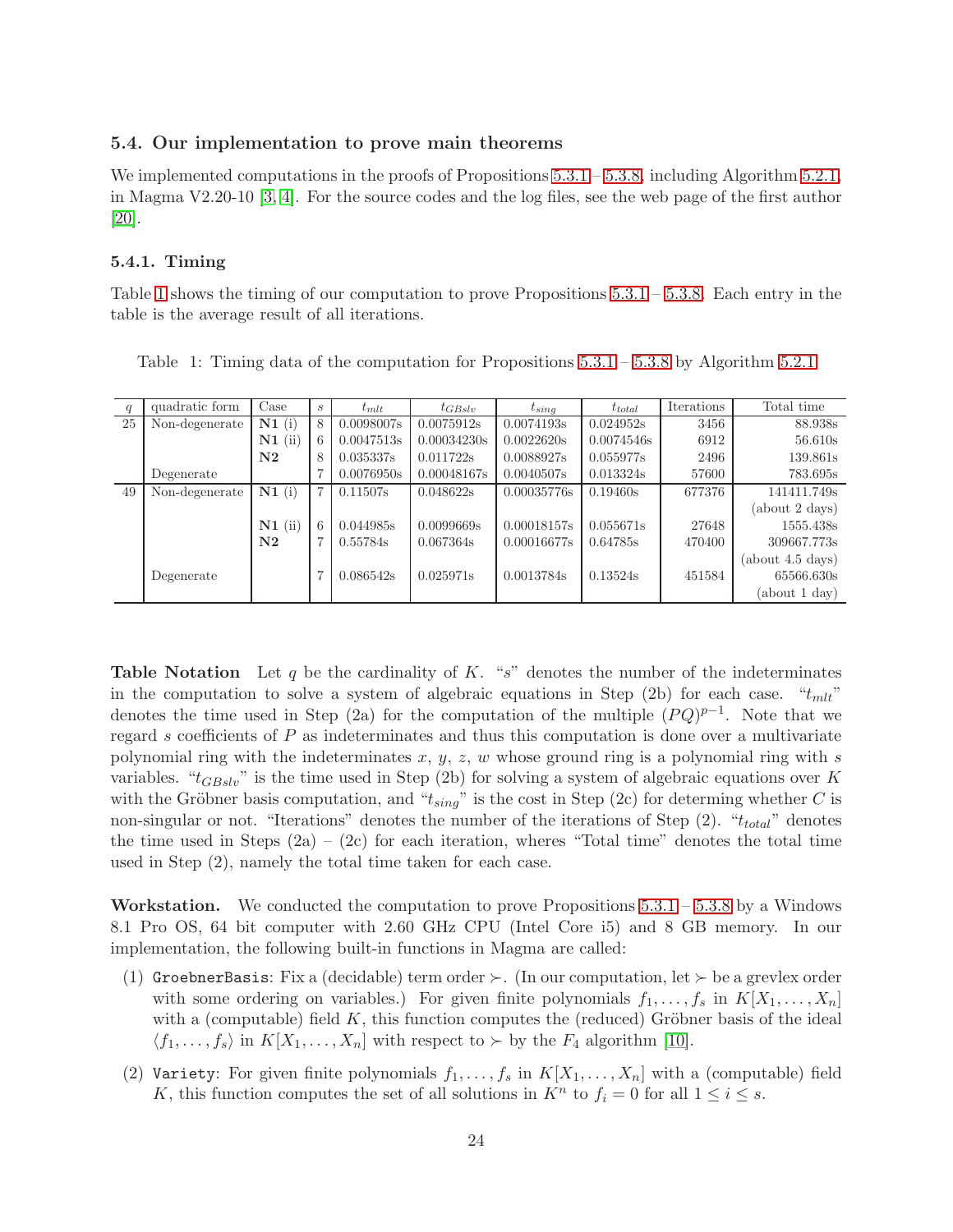<span id="page-24-0"></span>Example 5.4.1. We reconsider Example [5.2.1.](#page-24-0) The notation is same as in Example [5.2.1.](#page-24-0) The number of possible  $(b_1, b_2, a_1, a_2, a_3)$ , the coefficients which we run, is  $2 \cdot 2 \cdot (49^2 - 1) \times 49 = 470400$ . In our computation over Magma, the average of the time for Step (2b) was 0.067364 seconds. The average of the number of the solutions in Step (2b) was 0.091792, which implies that each system in Step (2b) has no solution or has only the trivial solution  $(a_4, a_5, a_6, a_7, a_8, a_9, a_{10}) = (0, \ldots, 0)$  in most cases; in such a case, as this result shows, solving a system of algebraic equations over a finite field with the Gröbner basis computation (with respect to a grevlex order) can be much efficient. Moreover, if the system has no solution, we skip Step  $(2c)$ . The average of the time for Step  $(2c)$ was 0.00016677 seconds. As a result, all the computations for the case of  $(N2)$  with  $q = 49$  was done in 309667.773 seconds, which is extremely practical time.

### 5.4.2. Codes for our computation

Loading our implementation program. One can execute our implementation programs on Magma as follows. Assume here that the file code  $q25M(ii)$ .txt, which is one of our programs, is in the directory C:/Users.

```
Magma V2.20-10 Fri Jun 03 2016 00:37:06 on home19890415 [Seed = 1903588510]
Type ? for help. Type <Ctrl>-D to quit.
> load"C:/Users/code_q25N1(ii).txt";
```
Sample code. We here give a piece of our codes.

```
Magma V2.20-10 Sun Jun 05 2016 14:33:33 on home19890415 [Seed = 2004064669]
Type ? for help. Type <Ctrl>-D to quit.
> p:=5;
> q := 5^2;> K: = GF(q);> gen:=Generator(K);
> if gen ne PrimitiveElement(K) then
if> "gen is not primitive!";
if> end if;
> epsilon:=-gen;
> for e in K do
for> if e^2 - epsilon eq K!0 then
for|if> "epsilon is square!";
for | if> end if;
for> end for;
> s := 6;> R<[t]>:=PolynomialRing(K,s,"grevlex");
> S<x,y,z,w>:=PolynomialRing(R,4,"grevlex");
> exponents_set:=[
> [ 2*p-2, p-1, p-1, p-1],
> [ 2*p-1, p-2, p-1, p-1],
> [ 2*p-1, p-1, p-2, p-1],
> [ 2*p-1, p-1, p-1, p-2],
> [ p-1, 2*p-2, p-1, p-1],
```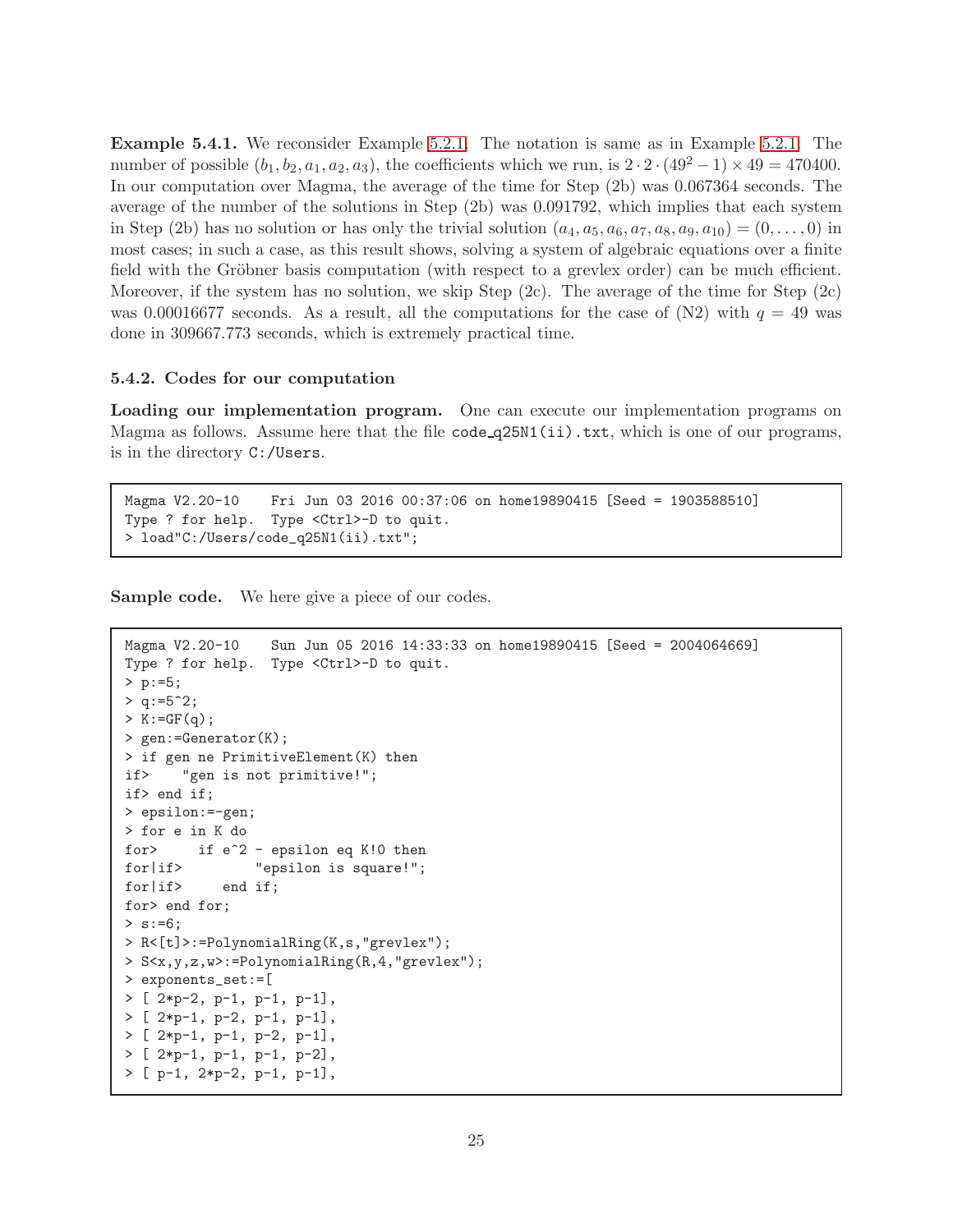```
> [ p-2, 2*p-1, p-1, p-1],
> [ p-1, 2*p-1, p-2, p-1],
> [ p-1, 2*p-1, p-1, p-2],
> [ p-1, p-1, 2*p-2, p-1],
> [ p-2, p-1, 2*p-1, p-1],
> [ p-1, p-2, 2*p-1, p-1],
> [ p-1, p-1, 2*p-1, p-2],
> [ p-1, p-1, p-1, 2*p-2],
> [ p-2, p-1, p-1, 2*p-1],
> [ p-1, p-2, p-1, 2*p-1],
> [ p-1, p-1, p-2, 2*p-1]];
> not_vanished_monomials:=
> \{Q \times (E[1]) * y^*(E[2]) * z^*(E[3]) * w^*(E[4]) : E \text{ in exponents_set } Q\};> Coeff_set:=MonomialsOfDegree(R,1);
> a := [];
> a[1]: = gen^5;> a[2] := K!1;> b := [];
> b[1] := K!0;> b[2] := - epsilon;
> b[3] := K!0;> P:= a[1]*x^2*y + a[2]*x^2*z + b[1]*y^2*z + b[2]*y*z^2 + b[3]*z^2*w;
> Q := 2*x*w + 2*y*z;> Mono_set_deg3_unknown:={@ x*y*z, y^2*w, y*z*w, y*w^2, z*w^2, w^3 @};
> for i in [1..#Mono_set_deg3_unknown] do
for> P:= P + S!(Coeff_set[i])*(Mono_set_deg3_unknown[i]);
for> end for;
> h:=(P*Q)^(p-1);
> F:=[];
> for i in [1..#(not_vanished_monomials)] do
for> F[i]:=MonomialCoefficient(h,not_vanished_monomials[i]);
for> end for;
> G:=GroebnerBasis(F);
> I:=ideal<R|G>;
> V:=Variety(I);
> #V;
2
> V[1];
<K.1^9, K.1^15, K.1^4, K.1^19, K.1^14, K.1^5>
> V[2];
<K.1^21, K.1^3, K.1^16, K.1^19, K.1^14, K.1^17>
```
In the above piece of code, for Case  $(N1)$  (ii) with  $q = 25$  and certain fixed coefficients, we seek the solutions of a system of algebraic equations derived from our criterion to determine whether the Hasse-Witt matrix is zero or not (for the notation, see Propositions [5.3.1](#page-24-0) and [5.3.2](#page-18-0) in Section [5.3\)](#page-17-0). We can in this case take  $\epsilon \notin (\mathbb{F}_{25}^{\times})^2$  so that  $-\epsilon$  is a generator of the cyclic group  $\mathbb{F}_{25}^{\times}$ . In the above code, gen is the generator of  $\mathbb{F}_{25}$  adopted by Magma. One can verify that it is a generator of the cyclic group  $\mathbb{F}_{25}^{\times}$ . For  $(b_1, b_2, b_3) = (0, -\epsilon, 0)$  and  $(a_1, a_2) = ((-\epsilon)^5, 1)$ , we compute the tuples  $(a_3,\ldots,a_8) \in (\mathbb{F}_{25})^6$  of the coefficients of P such that the Hasse-Witt matrix of  $C = V(P,Q)$  is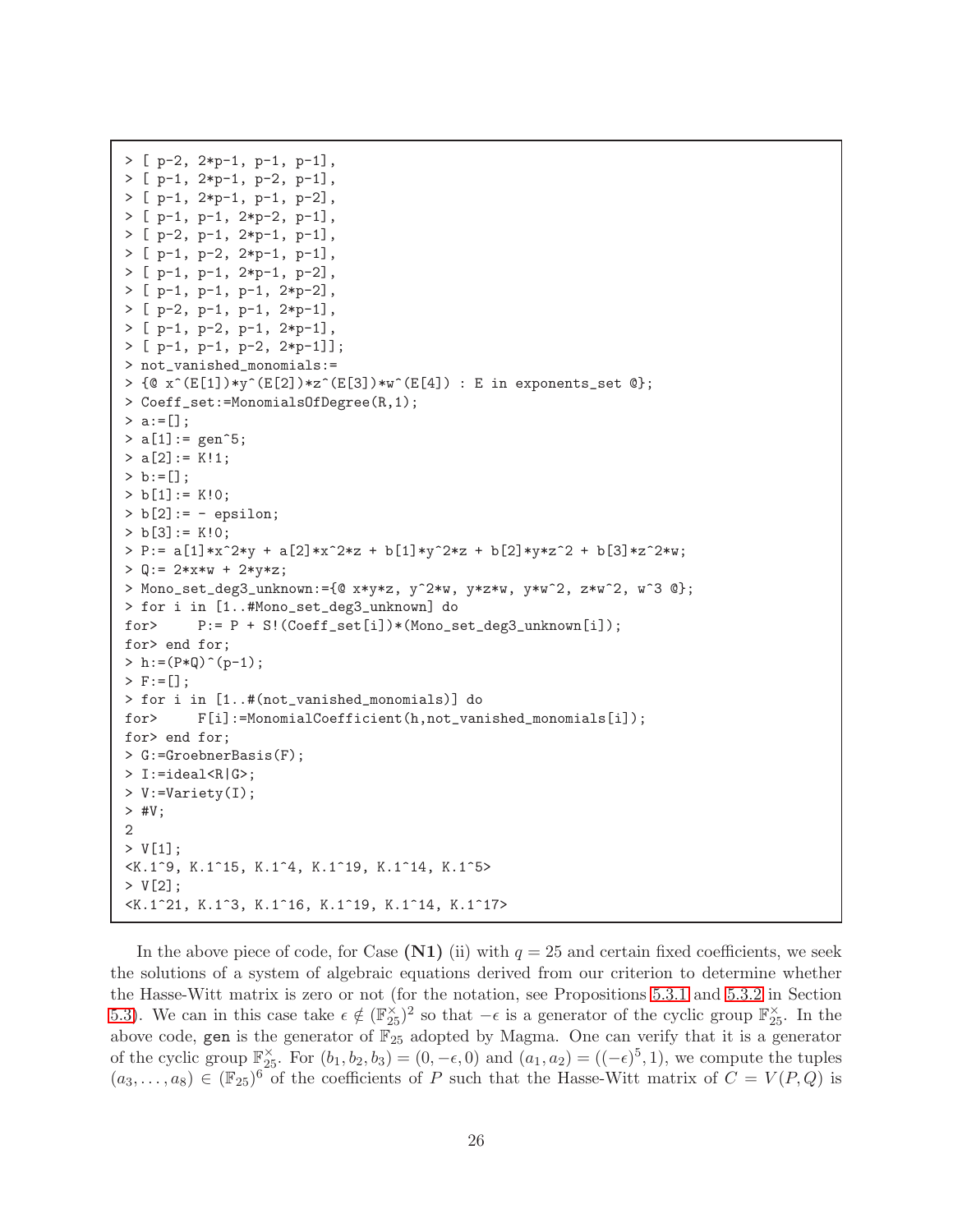zero. The output shows that the number of solutions  $(a_3, \ldots, a_8)$  is 2, and they are

<span id="page-26-1"></span>
$$
(a_3, a_4, a_5, a_6, a_7, a_8) = ((-\epsilon)^9, (-\epsilon)^{15}, (-\epsilon)^4, (-\epsilon)^{19}, (-\epsilon)^{14}, (-\epsilon)^5), \text{ and } ((-\epsilon)^{21}, (-\epsilon)^3, (-\epsilon)^{16}, (-\epsilon)^{19}, (-\epsilon)^{14}, (-\epsilon)^{17}).
$$

## <span id="page-26-0"></span>6. Automorphism groups

In this section, we study the isomorphisms and the automorphism groups of superspecial curves of genus 4, and enumerate superspecial curves over  $\mathbb{F}_{25}$ . We use the notation in Sections [4.1](#page-7-2) and [4.2.](#page-9-0)

#### 6.1. Isomorphisms

Let K be a field. Let  $C_1 = V(Q_1, P_1)$  and  $C_2 = V(Q_2, P_2)$  be curves of genus 4 over K.

If there exists an isomorphism over K from  $C_1$  to  $C_2$ , the quadratic forms  $Q_1$  and  $Q_2$  are equivalent over K. Hence it is enough to consider the case of  $Q_1 = Q_2$ , say Q. Let  $\varphi$  be the symmetric matrix associated to  $Q$ . An isomorphism from  $C_1$  to  $C_2$  induces an isomorphism from the space of global sections of the canonical sheaf on  $C_2$  to that on  $C_1$ . This implies that the set of isomorphisms over K from  $C_1$  to  $C_2$  is naturally bijective to

$$
\{g \in \tilde{\mathcal{O}}_{\varphi}(K) \mid gP_2 \equiv \lambda P_1 \operatorname{mod} Q \text{ for some } \lambda \in K^{\times} \} / \sim
$$

where  $g \sim cg$  for some  $c \in K^{\times}$ .

## 6.2. Automorphisms

Let  $C = V(Q, P)$ . Let  ${\rm Aut}_K(C)$  denote the group of automorphisms of C over K and write it as  $Aut(C)$  if K is algebraically closed. We have

$$
Aut_K(C) = \{ g \in \tilde{\mathcal{O}}_{\varphi}(K) \mid gP \equiv \lambda P \operatorname{mod} Q \text{ for some } \lambda \in K^{\times} \} / \sim
$$

where  $g \sim cg$  for some  $c \in K^{\times}$ .

Assume that Q is degenerate. Since we have  $\tilde{O}_{\varphi}(K) = K^{\times} O_{\varphi}(K)$ , putting

$$
G_K:=\{g\in \mathcal{O}_{\varphi}(K)\mid gP\equiv \lambda P \operatorname{mod} Q \text{ for some }\lambda\in K^{\times}\},
$$

we have

$$
Aut_K(C) \simeq G_K/\{\pm 1_4\}.
$$

**Example 6.2.1.** Let  $C$  be the curve defined by

$$
2yw + z2 = 0
$$
 and  $x3 + y3 + w3 = 0$ .

Let k be the algebraic closure of  $\mathbb{F}_{25}$ . Using the notation in Section [4.2,](#page-9-0) we have

$$
G_k = \left\{ \text{diag}(d, c, \pm 1, 1/c) \mid \lambda = \pm 1, c^3 = \lambda, d^3 = \lambda \right\} \sqcup \left\{ \begin{array}{c} \lambda = \pm 1, \\ \lambda = \pm 1, \\ \text{diag}(1, 1, \pm 1, 1) T(c) U(b) s U(a) \text{ diag}(d, 1, 1, 1) \end{array} \right\} \begin{array}{c} \lambda = \pm 1, \\ a \in \mathbb{F}_{25} \text{ with } (3a^6 + 1) \neq 0, \\ b = a^{17} + a^{11} + 2a^5, \\ c^3 = \lambda (3a^6 + 1), \\ d^3 = \lambda \end{array} \right\}.
$$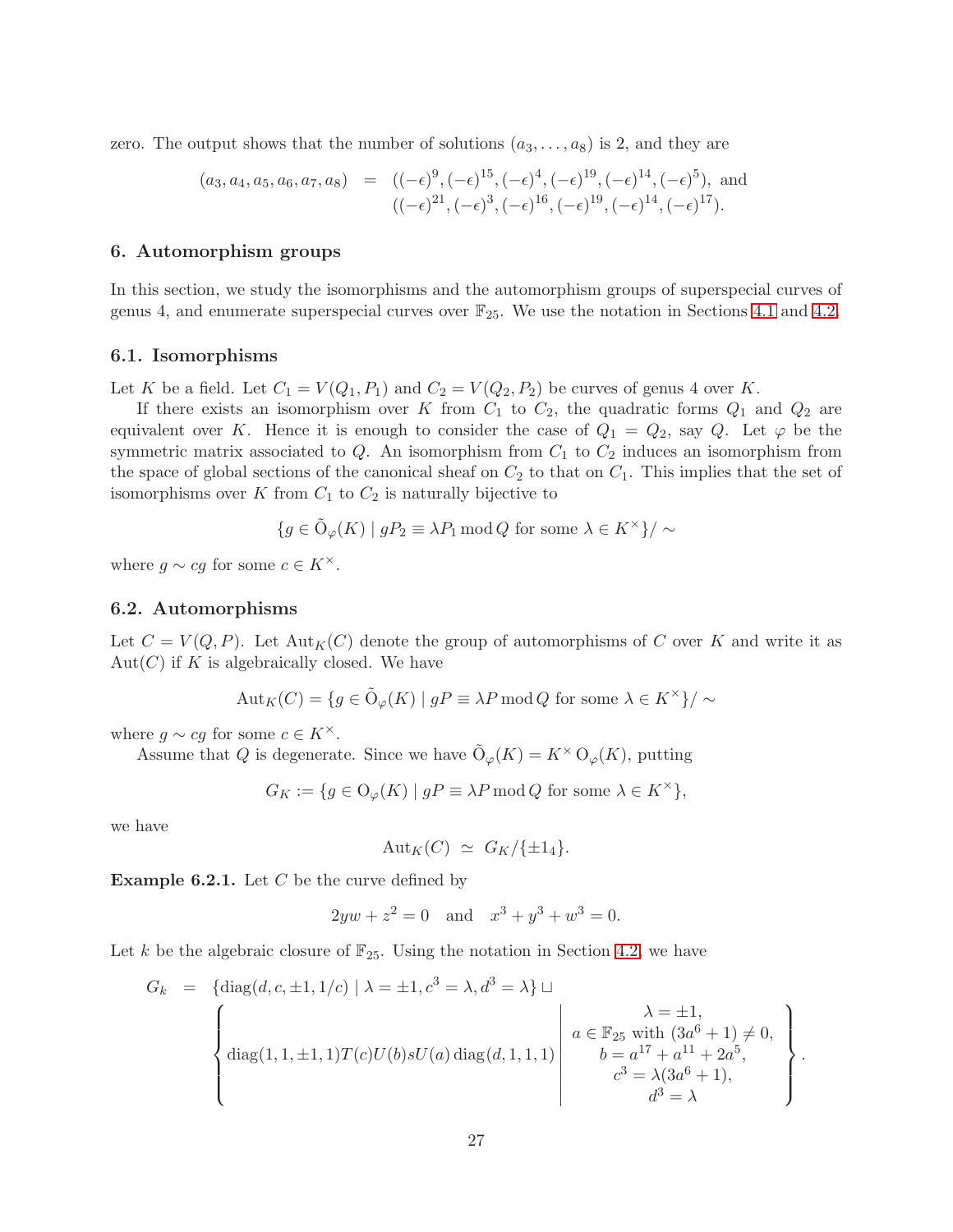To check this, for example use a Gröbner basis with indeterminate  $\lambda, a, b, c, d$  for the equation  $gP \equiv \lambda P \mod Q$ , see the web page of the first author [\[20\]](#page-33-2), for a code (by Maple 2016). Note that  $|G| = 2 \cdot 2 \cdot 3 \cdot 3 + 2 \cdot 2 \cdot (25 - 6) \cdot 3 \cdot 3 = 720$ . In particular  $|\text{Aut}(C)| = 720/2 = 360$ . Moreover we see that  $Aut(C)$  is isomorphic to the subgroup of  $G_k$  consisting of elements with  $\lambda = 1$ .

$$
Aut(C) \simeq \left\{ diag(d, c, \pm 1, 1/c) \mid c^{3} = 1, d^{3} = 1 \right\} \sqcup \left\{ diag(1, 1, \pm 1, 1)T(c)U(b)sU(a) diag(d, 1, 1, 1) \mid \begin{array}{c} a \in \mathbb{F}_{25} \text{ with } (3a^{6} + 1) \neq 0, \\ b = a^{17} + a^{11} + 2a^{5}, \\ c^{3} = 3a^{6} + 1, \\ d^{3} = 1 \end{array} \right\}.
$$

Clearly Aut(C) is decomposed as  $Aut(C) \simeq \mu_3 \times Aut(C)_{d=1}$ , where  $\mu_3$  is the group of cubic roots of one and  $Aut(C)<sub>d=1</sub>$  is the subgroup of  $Aut(C)$  consisting of elements with  $d = 1$ . One can check that  $Aut(C)_{d=1}$  is isomorphic to the symmetric group  $\mathfrak{S}_5$  of degree 5. Indeed  $Aut(C)_{d=1}$  contains

$$
s_1 = \begin{pmatrix} 1 & & & \\ & & 1 & \\ & & 1 & \\ & & 1 & \end{pmatrix}, \quad s_2 = \begin{pmatrix} 1 & & & \\ & & 1 & \\ & & 1 & \\ & 2 + \sqrt{3} & & \\ & & 1 & \\ & 2 + \sqrt{3} & & \\ & & & 1 & \\ & & & -1 & \\ & & & & 1 \end{pmatrix},
$$

with relations:  $s_i^2 = 1$  and  $(s_i s_j)^2 = 1$  if  $|i - j| > 1$  and  $(s_i s_j)^2 \neq 1$  and  $(s_i s_j)^3 = 1$  if  $|i - j| = 1$ . From this we see that any automorphism of C is defined over  $\mathbb{F}_{25}$ .

**Proposition 6.2.2.** Let C be any superspecial curve of genus 4 in characteristic 5. We have

$$
Aut(C) \simeq \mu_3 \times \mathfrak{S}_5.
$$

*Proof.* In Example [6.2.1](#page-28-2) we have seen this for a curve. The proposition follows from Corollary [5.1.1.](#page-24-0) П

**Corollary 6.2.3.** There are 21  $\mathbb{F}_{25}$ -isomorphism classes of superspecial curves of genus 4 over  $\mathbb{F}_{25}$ .

*Proof.* Let C be the curve as in Example [6.2.1.](#page-28-2) Since the absolute Galois group  $\Gamma$  of  $\mathbb{F}_{25}$  acts trivially on  $Aut(C)$ , we have

<span id="page-27-0"></span>
$$
H^{1}(\Gamma, \text{Aut}(C)) \simeq \text{Aut}(C)/\text{conjugacy}.
$$
 (6.2.1)

This set parametrizes the  $\mathbb{F}_{25}$ -forms of C, i.e., superspecial curves of genus 4 over  $\mathbb{F}_{25}$ , thanks to Corollary [5.1.1.](#page-24-0) The cardinarity of  $(6.2.1)$  is  $|\mu_3| \cdot |\mathfrak{S}_5/\text{conjugacy}| = 21.$ 

It is possible to give a concrete list of 21 curves as in this Corollary: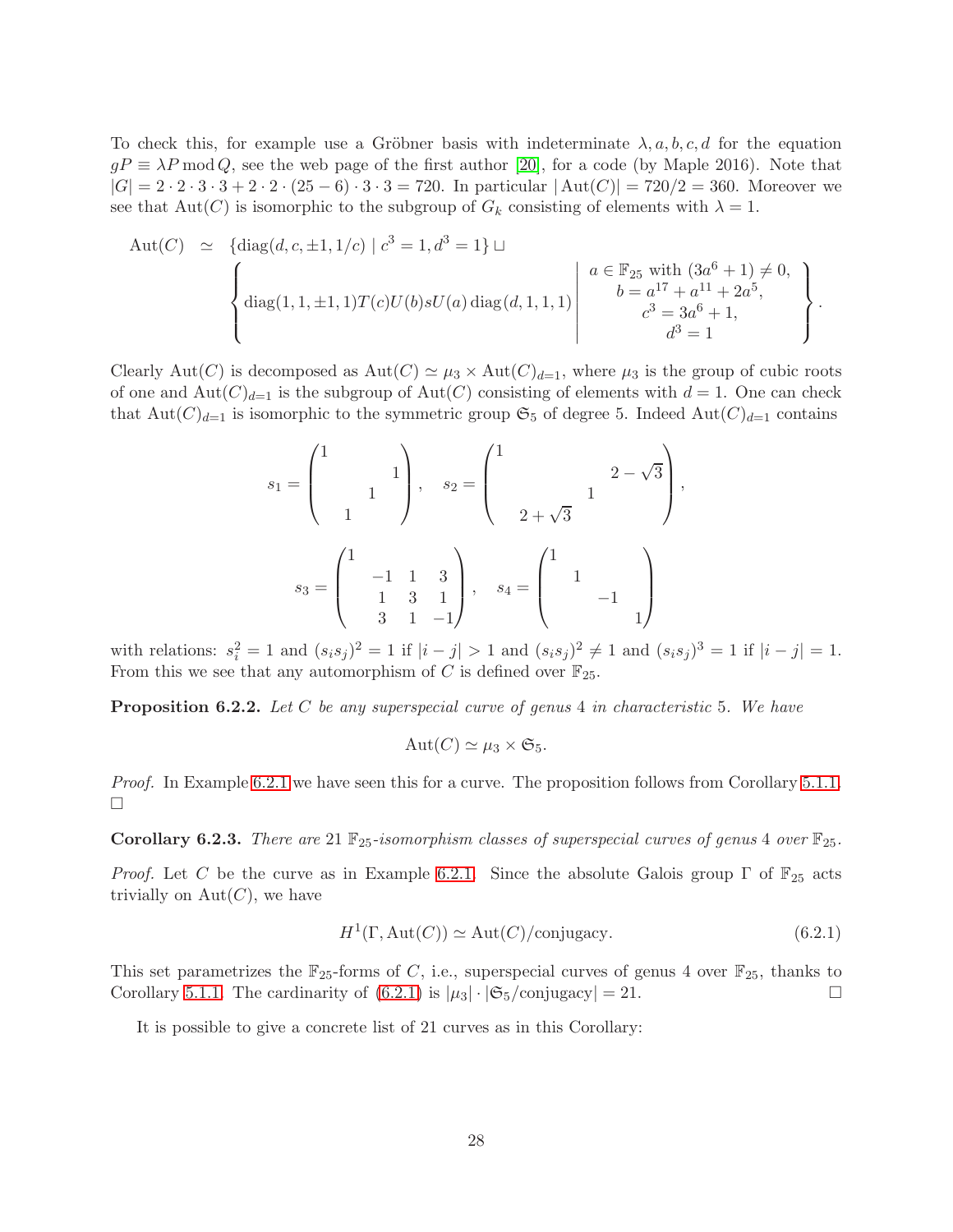<span id="page-28-0"></span>**Example 6.2.4.** Take  $\zeta = 1 + \sqrt{3}$  as a generator of  $\mathbb{F}_{25}^{\times}$ . The curves

(I) 
$$
2yw + z^2 = 0
$$
,  $\zeta^ix^3 + \zeta^jy^3 + w^3 = 0$   $(0 \le i \le 2, 0 \le j \le 3)$ ,

(II) 
$$
2yw + z^2 = 0, \quad \zeta^ix^3 + \zeta^k y^3 + w^3 + zw^2 = 0 \quad (0 \le i \le 2, \quad k = 0, 2, 3)
$$

are complete representatives of  $\mathbb{F}_{25}$ -isomorphism classes of superspecial curves of genus 4 over  $\mathbb{F}_{25}$ . The number of  $\mathbb{F}_{25}$ -rational points on each curve is

$$
\begin{cases}\n66 & \text{if } (I) \ (i,j) = (0,0), \\
36 & \text{if } (I) \ (i,j) = (2,1), (1,2), (1,3), (2,3), \\
31 & \text{if } (II) \ (i,k) = (0,2), (2,2), \\
26 & \text{if } (II) \ (i,k) = (0,0), (1,0), (2,0), (0,3), (1,3), (2,3), \\
21 & \text{if } (I) \ (i,j) = (0,1), (1,1), (0,2), (2,2), \\
16 & \text{if } (II) \ (i,k) = (1,2), \\
6 & \text{if } (I) \ (i,j) = (1,0), (2,0), (0,3).\n\end{cases}
$$

Indeed, thanks to Theorem [A,](#page-0-0) considering the transformation  $(x \mapsto x, y \mapsto \gamma^2 y, z \mapsto \gamma z, w \mapsto w)$ for some  $\gamma \in \mathbb{F}_{25}^{\times}$  and a constant multiplication to the whole of a cubic form, any superspecial curve of genus 4 over  $\mathbb{F}_{25}$  is isomorphic to  $V(2yw + z^2, ax^3 + by^3 + w^3 + czw^2)$  for  $a, b \in \mathbb{F}_{25}^{\times}$  and  $c = 0, 1$ . Taking account of a constant multiplication to x, we may assume that  $a = \zeta^i$  with  $0 \le i \le 2$ . See the web page of the first author [\[20\]](#page-33-2), for a code (by Maple 2016) finding the above complete representatives out of  $V(2yw + z^2, \zeta^i x^3 + \zeta^j y^3 + w^3 + czw^2)$  for  $0 \le i \le 2, 0 \le j \le 23$  and  $c = 0, 1$ .

#### 6.3. A remark on the mass formula

Recall the mass formula:

$$
\sum_{(A,\Theta)} \frac{1}{|\operatorname{Aut}(A,\Theta)|} = \prod_{i=1}^{g} \frac{(2i-1)!\zeta(2i)}{(2\pi)^{2i}} \prod_{i=1}^{g} (p^i + (-1)^i) = \frac{126139}{21772800},
$$

where  $(A, \Theta)$  runs through the isomorphism classes of principally polarized superspecial abelian varieties of dimension  $g = 4$  over an algebraically closed field of characteristic  $p = 5$ . Let C be a(the) superspecial curve of genus 4 in characteristic 5. We have

$$
\frac{1}{|\text{Aut}(\text{Jac}(C), \Theta_C)|} = \frac{1}{|\text{Aut}(C) \times \{\pm 1\}|} = \frac{1}{720}.
$$

The curve occupies about 24% of the mass.

<span id="page-28-2"></span>**Problem 6.3.1.** How much of the mass do principally polarized superspecial abelian 4-folds which are generalized Jacobians of possibly singular curves occupy?

#### <span id="page-28-1"></span>A. On the radical membership problem over a polynomial ring

In this appendix, we review a method to solve the *radical membership problem* on polynomial rings over a field K via a theory of Gröbner bases. Let K be a field, and  $S = K[X_1, \ldots, X_n]$  the polynomial ring with n variables over K. Throughout this appendix, we fix a term order  $\succ$  on S.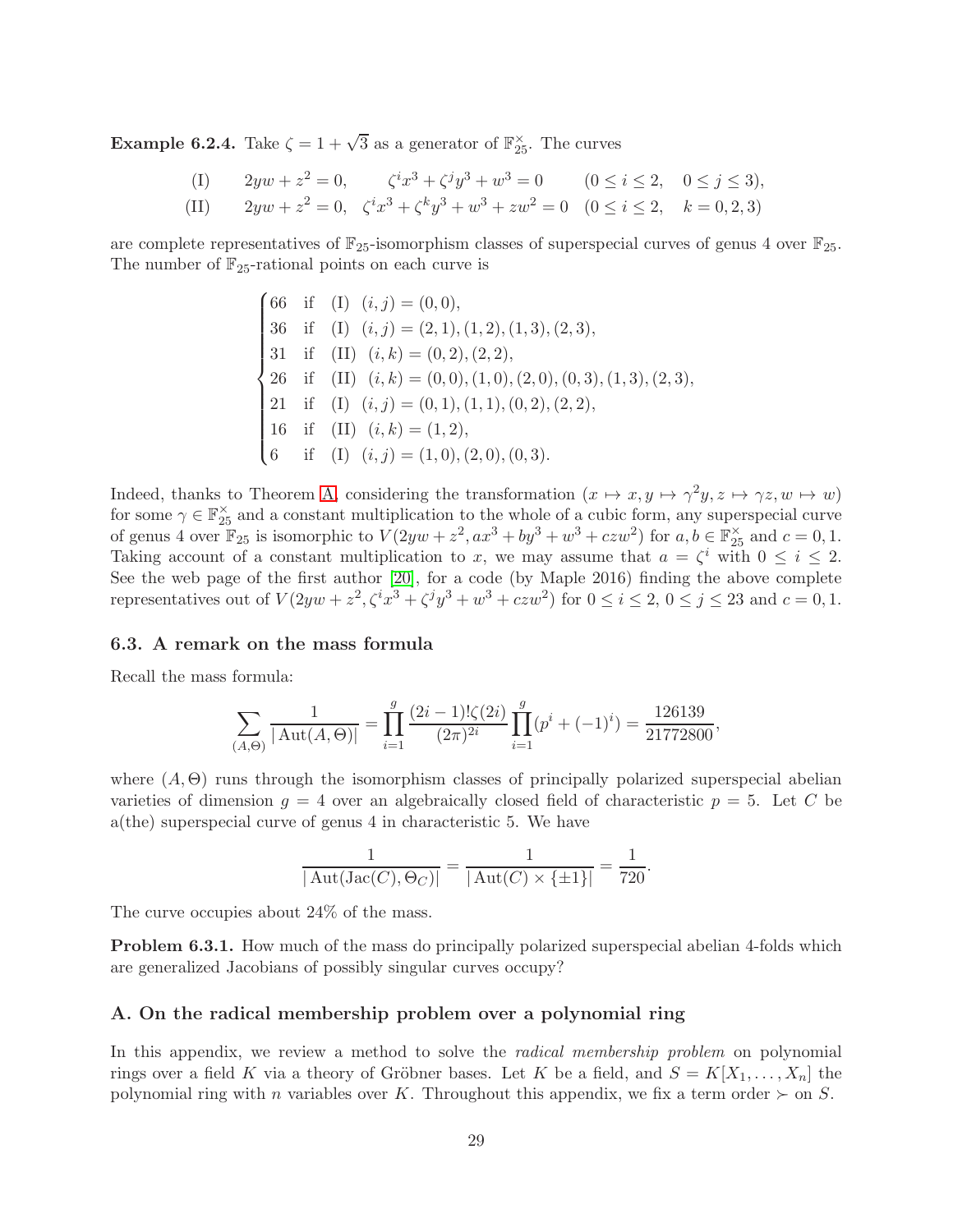<span id="page-29-0"></span>**Proposition A.1** ([\[5\]](#page-32-8), Section 4.2, Proposition 8). Let K be an arbitrary field, and  $S = K[X_1, \ldots, X_n]$ the polynomial ring with n variables over K. For an ideal  $I = \langle f_1, \ldots, f_s \rangle_S \subset S$  and a polynomial  $f \in S$ ,  $f \in \sqrt{I}$  if and only if  $1 \in \tilde{I} := \langle f_1, \ldots, f_s, 1 - Yf \rangle_{S'}$ , where  $S' := K[X_1, \ldots, X_n, Y]$ .

Given an ideal  $I \subset S$  with its explicit generator and a polynomial  $f \in S$ , we here give an algorithm to determine whether  $f \in \sqrt{I}$  or not.

Algorithm A.0.1 RadicalMembership $(f, I)$ **Input:** A polynomial  $f \in S$  and an ideal  $I \subset K[X_1, \ldots, X_n]$ Output: " $f \in \sqrt{I}$ " or " $f \notin \sqrt{I}$ " 1:  $S' \leftarrow$  the polynomial ring  $K[X_1, \ldots, X_n, Y]$ 2:  $\succ' \leftarrow$  an arbitrary term order on  $X_1, \ldots, X_n, Y$ 3:  $I \leftarrow \langle f_1, \ldots, f_s, 1 - Yf \rangle_{S'}$ 4: Compute the reduced Gröbner basis  $G$  of  $\widetilde{I}$  with respect to  $\succ'$ 5: if  $G = \{1\}$  then 6: return " $f \in \sqrt{I}$ " 7: else 8: return " $f \notin \sqrt{I}$ " 9: end if

## B. Computing Hasse-Witt matrices of complete intersections

In this appendix, we give a method for computing the Hasse-Witt matrix of a curve defined as a complete intersection via Koszul complex. This gives a generalization of the method given in Section [3.1](#page-3-2) of this paper.

#### B.1. Regular sequences of modules

This subsection is devoted to a review of some general facts on regular sequences of modules.

**Definition B.1.1.** Let  $R$  be a commutative ring with unity, and  $M$  an  $R$ -module. A sequence  $(f_1, \ldots, f_t) \in R^t$  is said to be an *M*-regular sequence (or *M*-regular) if

- (1)  $M/(f_1, ..., f_t)M \neq 0$ , and
- (2) For  $1 \leq i \leq t$ ,  $f_i$  is a nonzerodivisor in  $M/(f_1,\ldots,f_{i-1})M$ , i.e., there does not exist any  $0 \neq x \in M/(f_1, \ldots, f_{i-1})M$  such that  $f_i x = 0$ .

**Lemma B.1.2** ([\[7\]](#page-32-9), Corollary 17.7). Let R be a local commutative ring with unity, and M an Rmodule. If  $\langle f_1, \ldots, f_t \rangle_R \subset R$  is a proper ideal containing an M-regular sequence of length t, then  $(f_1, \ldots, f_t)$  is an M-regular sequence.

**Lemma B.1.3** ([\[7\]](#page-32-9), Corollary 17.8). Let R be a commutative ring with unity, and M an R-module. If  $(f_1, \ldots, f_t) \in R^t$  is an M-regular sequence, then  $(f_1^n, \ldots, f_t^n)$  is an M-regular sequence for any  $n > 0$ .

*Proof.* We show the statement by the induction on t. Consider the case of  $t = 1$ . Let  $f \in R$  be a polynomial such that  $M \neq fM$  and f is a nonzerodivisor in M. Obviously we have  $M \neq f^nM$ .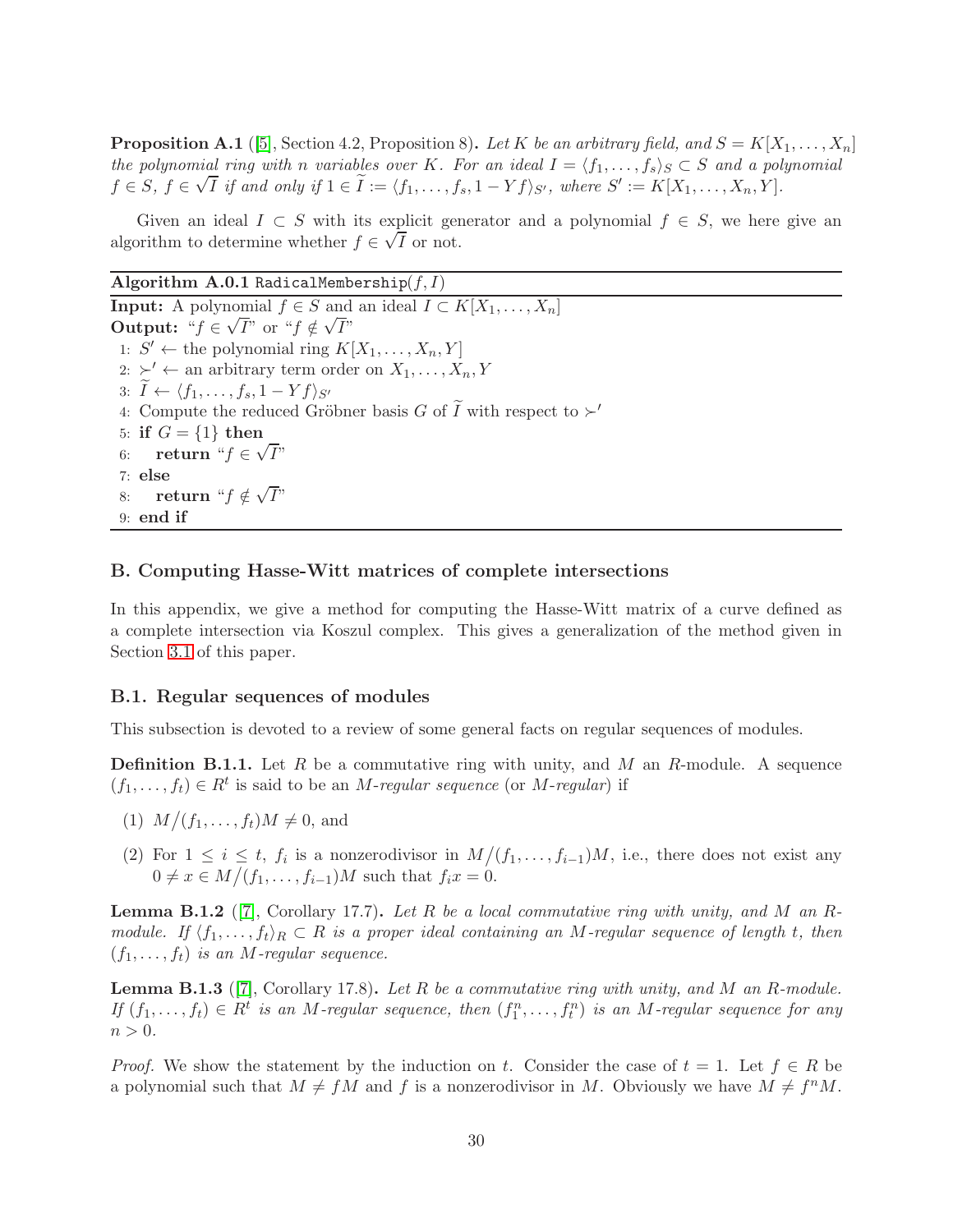Assume  $f^n x = 0$  in M for some  $x \in M$ . Since f is a nonzerodivisor, it follows that  $f^{n-1}x$  equals  $0 \in M$ , and recursively  $x = 0$ .

Consider the case of  $t > 1$ . Since  $(f_1^n, \ldots, f_t^n)M \subset (f_1, \ldots, f_t)M$ , we have  $(f_1^n, \ldots, f_t^n)M \neq$ M. Here it suffices to show that  $f_t$  is a nonzerodivisor in  $M/(f_1^n,\ldots,f_{t-1}^n)M$ . Indeed, if  $f_t$  is a nonzerodivisor in  $M/(f_1^n, \ldots, f_{t-1}^n)M$  and if  $f_t^n x = 0$  in  $M/(f_1^n, \ldots, f_{t-1}^n)M$  for some  $x \in M$ , then  $f_t^{n-1}x = 0$  in  $M/(f_1^n, \ldots, f_{t-1}^n)M$ , and recursively  $x = 0$  in  $M/(f_1^n, \ldots, f_{t-1}^n)M$ . Let P be a prime ideal of R with Ann $(M) \subset P$ . We consider the localization

$$
(M/(f_1^n, \ldots, f_{t-1}^n)M)_P \simeq M_P/(f_1^n, \ldots, f_{t-1}^n)M_P \quad \text{(as an } R_P\text{-module)}
$$

at P. Note that if  $f_t$  is a nonzerodivisor in  $M_P/(f_1^n,\ldots,f_{t-1}^n)M_P$ , then  $f_t$  is a nonzerodivisor in  $M/(f_1^n,\ldots,f_{t-1}^n)M$ . If there exists  $1 \leq i \leq t$  such that  $f_i \notin P$ , then the either  $M_P =$  $(f_1^n, \ldots, f_{t-1}^n) M_P$  or  $f_t \in (R_P)^{\times}$ , and thus the result holds. From this, we may assume that R is a local ring and that its maximal ideal contains  $f_i$  for all  $1 \leq i \leq t$ . The condition that  $(f_1, \ldots, f_t)$  is M-regular implies that  $(f_1, \ldots, f_{t-1}, f_t^n)$  is M-regular. Applying Lemma [B.1.2,](#page-32-10) it is concluded that  $(f_t^n, f_1, \ldots, f_{t-1})$  is an M-regular sequence. Consequently, repeating the argument,  $(f_1^n, \ldots, f_t^n)$  is an  $M$ -regular sequence.

## B.2. Computing Hasse-Witt matrices of complete intersections via Koszul complex

For non-zero polynomials  $f_1, \ldots, f_t \in S = K[X_0, \ldots, X_r]$ , the Koszul complex  $K(f_1, \ldots, f_t)$  is defined as follows. For an index i, we define the following free S-module of rank  $\binom{t}{i}$  $i^{\binom{i}{i}}$ :

$$
K_i(f_1,\ldots,f_t) := \bigoplus_{1 \leq j_1 < \cdots < j_i \leq t} S\mathbf{e}_{j_1\ldots j_i},
$$

where  $e_{j_1,...,j_i}$ 's are basis vectors. We define the homomorphism  $\varphi_i: K_i(f_1,...,f_t) \longrightarrow K_{i-1}(f_1,...,f_t)$ by putting

.

$$
\varphi_i(\mathbf{e}_{j_1...j_i}) := \sum_{k=1}^i (-1)^{k-1} f_{j_k} \mathbf{e}_{j_1...j_k...j_i}
$$

The sequence  $K(f_1,\ldots,f_t) := (K_i(f_1,\ldots,f_t),\varphi_i)_i$  is a complex of free S-modules. Note that any permutation of  $f_1, \ldots, f_t$  gives an isomorphic Koszul complex. It is known that if  $(f_1, \ldots, f_t)$  is S-regular, then the Koszul complex is exact, that is, it defines a free resolution of  $S/\langle f_1, \ldots, f_t \rangle_S$ , see Remark 5.30 in [\[6\]](#page-32-11).

In this subsection, we give a method to compute the Hasse-Witt matrix of a curve via Koszul complex. We first define the Koszul complex of *graded* free S-modules. For homogeneous polynomials  $f_1, \ldots, f_t \in S \setminus \{0\}$  and an index i, we define the following graded free S-module of rank  $\binom{t}{t}$  $\binom{t}{i}$ :

$$
K_i(f_1,\ldots,f_t)_{\text{grd}} := \bigoplus_{1 \leq j_1 < \cdots < j_i \leq t} S(-d_{j_1\ldots j_i}) \mathbf{e}_{j_1\ldots j_i},
$$

where we set  $d_{j_1...j_i} := \sum_{k=1}^i \deg(f_{j_k})$ . We define the homomorphism  $\varphi_i : K_i(f_1,...,f_t)_{\text{grd}} \longrightarrow$  $K_{i-1}(f_1,\ldots,f_t)_{\text{grd}}$  by putting

$$
\varphi_i(\mathbf{e}_{j_1...j_i}) := \sum_{k=1}^i (-1)^{k-1} f_{j_k} \mathbf{e}_{j_1...j_k...j_i}.
$$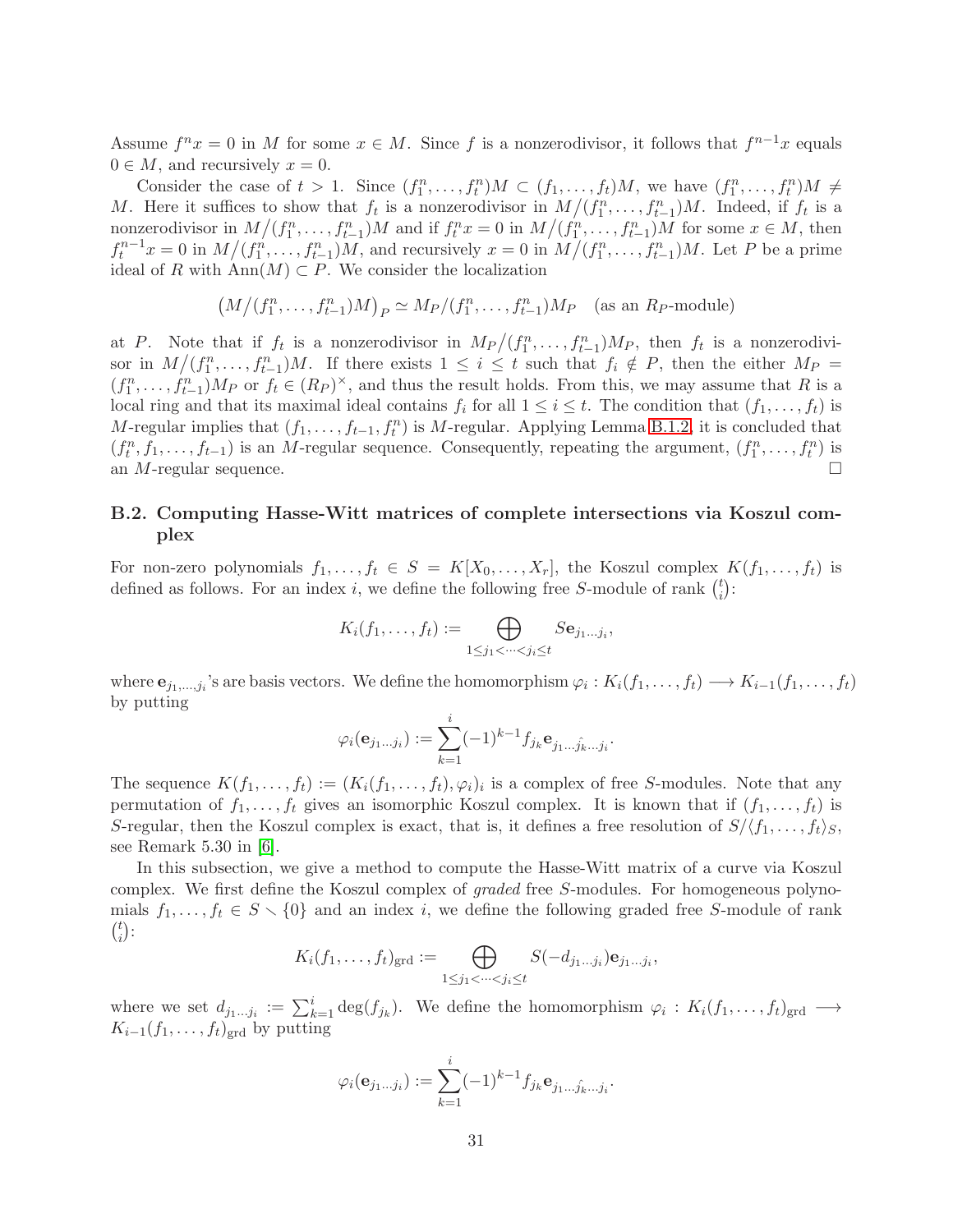The sequence  $K(f_1,\ldots,f_t)_{\text{grd}}:=(K_i(f_1,\ldots,f_t)_{\text{grd}},\varphi_i)_i$  is a (co)chain complex of graded free S-modules. As in Section [3.1,](#page-3-2) for  $n \geq 1$  we denote by  $\varphi_i^{(n)}$  $i^{(n)}$  the *i*-th differential of the complex  $K(f_1^n,\ldots,f_t^n)_{\text{grd}}$ . Here we define a homomorphism  $\psi_i: K_i(f_1^n,\ldots,f_t^n)_{\text{grd}} \longrightarrow K_i(f_1,\ldots,f_t)_{\text{grd}}$  as follows:

$$
\psi_i(\mathbf{e}_{j_1...j_i}) := (f_{j_1} \cdots f_{j_i})^{n-1} \mathbf{e}_{j_1...j_i}.
$$

From now on, we assume that the sequence  $(f_1, \ldots, f_t)$  is S-regular, and suppose  $gcd(f_i, f_j) = 1$ for  $i \neq j$ . To simplify the notation, we set

$$
M_i^{(n)} := K_i(f_1^n, \dots, f_t^n)_{\text{grd}}, \text{ and } I_n := \langle f_1^n, \dots, f_t^n \rangle_S,
$$
  

$$
M_i := K_i(f_1, \dots, f_t)_{\text{grd}}, \text{ and } I := \langle f_1, \dots, f_t \rangle_S.
$$

We have the following lemma.

<span id="page-31-0"></span>Lemma B.2.1. The following diagram of homomorphisms of graded S-modules commutes, and each horizontal sequence is exact:

$$
0 \xrightarrow{\varphi_{t+1}^{(n)}} M_t^{(n)} \xrightarrow{\varphi_t^{(n)}} \cdots \xrightarrow{\varphi_2^{(n)}} M_1^{(n)} \xrightarrow{\varphi_1^{(n)}} M_0^{(n)} = S \xrightarrow{\varphi_0^{(n)}} M_{-1}^{(n)} := S/I_n \longrightarrow 0
$$
  

$$
0 \xrightarrow{\varphi_{t+1}^{(1)}} M_t \xrightarrow{\varphi_t^{(1)}} \cdots \xrightarrow{\varphi_2^{(1)}} M_1 \xrightarrow{\varphi_1^{(1)}} M_0 = S \xrightarrow{\varphi_0^{(1)}} M_{-1} := S/I \longrightarrow 0
$$

where  $\psi_0$  is the identity map on S, and  $\psi$  is the homomorphism defined by  $h + I_n \mapsto h + I$ .

Let K be a perfect field with  $char(K) = p > 0$ . Let  $\mathbf{P}^r = Proj(S)$  denote the projective r-space for the polynomial ring  $S := K[X_0, \ldots, X_r]$ . For a graded S-module M, let M denote the sheaf associated with M on  $\mathbf{P}^r$ . Now we describe a method to compute the Hasse-Witt matrix of the curve  $C = V(f_1, \ldots, f_{r-1}) \subset \mathbf{P}^r$  for given p and  $r-1$  homogeneous polynomials  $f_1, \ldots, f_{r-1} \in S$ with  $gcd(f_i, f_j) = 1$  in S for  $1 \leq i < j \leq r-1$  such that  $(f_1, \ldots, f_{r-1})$  is S-regular. Note that such a C is said to be a complete intersection in  $\mathbf{P}^r$ . We use the same notation as in Lemma [B.2.1,](#page-31-0) and take  $n = p$ . Put  $\varphi_i := \varphi_i^{(1)}$  $i^{\text{1}}$  and

$$
\Phi_i := \widetilde{\varphi}_i, \quad \Phi_i^{(p)} := \widetilde{\varphi_i^{(p)}}, \quad \Psi := \widetilde{\psi}, \quad \text{and} \quad \Psi_i := \widetilde{\psi}_i.
$$
\n(B.2.1)

By Lemma [B.2.1,](#page-31-0) the following diagram commutes:

$$
H^{1}(C, \mathcal{O}_{C}) \xrightarrow{\cong} H^{2}(\mathbf{P}^{r}, \widetilde{I}) \xrightarrow{\cong} \operatorname{Ker}(H^{r}(\Phi_{r-1}))
$$
\n
$$
F^{*} \downarrow F^{*} \downarrow F^{*} \downarrow F^{*}
$$
\n
$$
H^{1}(C^{p}, \mathcal{O}_{C^{p}}) \xrightarrow{\cong} H^{2}(\mathbf{P}^{r}, \widetilde{I}_{p}) \xrightarrow{\cong} \operatorname{Ker}\left(H^{r}(\Phi_{r-1}^{(p)})\right)
$$
\n
$$
H^{1}(C, \mathcal{O}_{C}) \xrightarrow{\cong} H^{2}(\mathbf{P}^{r}, \widetilde{I}) \xrightarrow{\cong} \operatorname{Ker}\left(H^{r}(\Phi_{r-1})\right)
$$
\n
$$
H^{1}(C, \mathcal{O}_{C}) \xrightarrow{\cong} H^{2}(\mathbf{P}^{r}, \widetilde{I}) \xrightarrow{\cong} \operatorname{Ker}\left(H^{r}(\Phi_{r-1})\right)
$$

where  $F_1$  (resp. F) is the Frobenius morphism on  $\mathbf{P}^r$  (resp. C) and  $C^p := V(f_1^p)$  $f_1^p, \ldots, f_{r-1}^p$ ). In a similar way to the proof of Proposition 3.1.4 in this paper, we have the following proposition.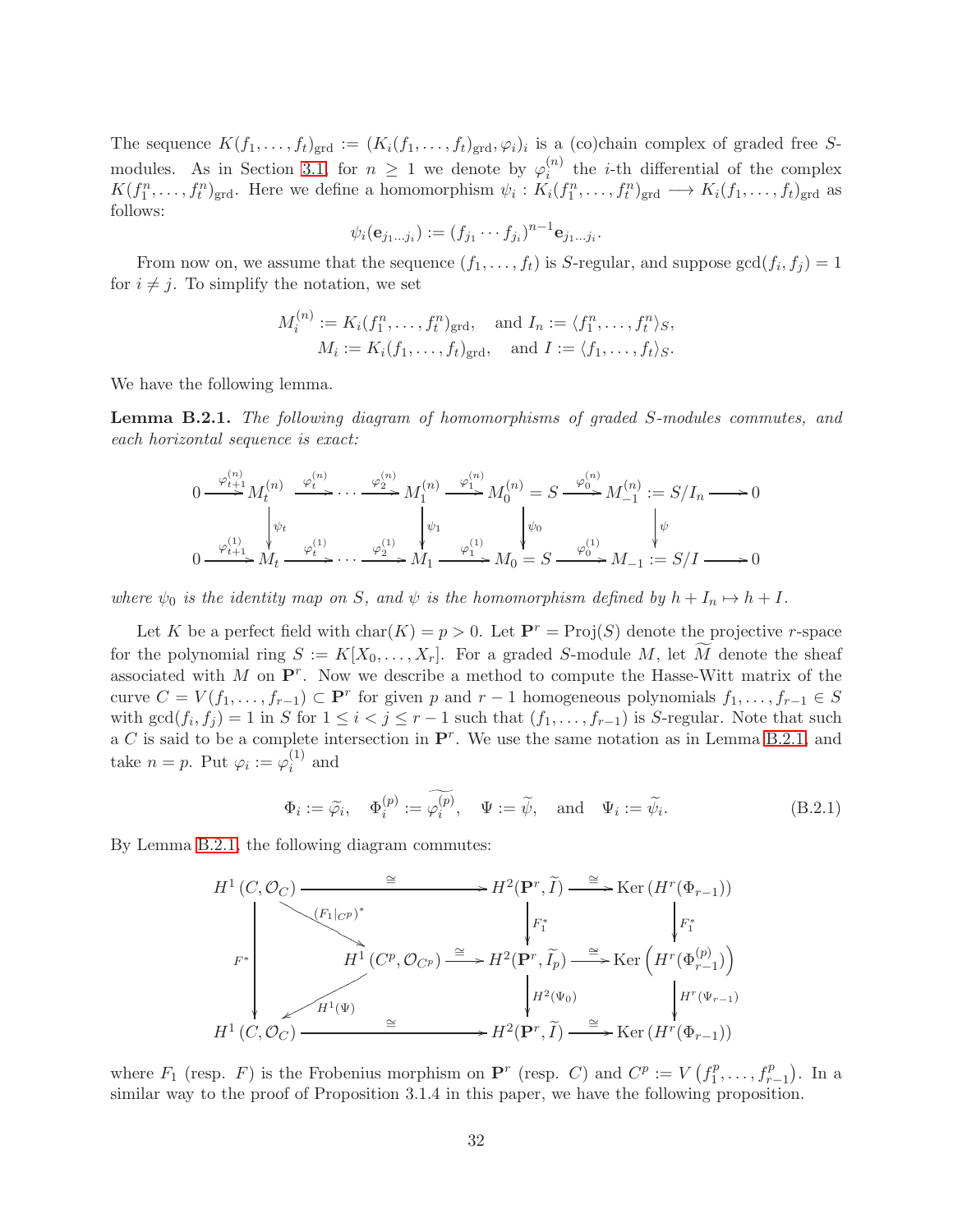<span id="page-32-10"></span>**Proposition B.2.2.** Let K be a perfect field with char(K) = p > 0. Let  $f_1, \ldots, f_{r-1}$  be homogeneous polynomials with  $d_{j_1...j_{r-2}} \leq r$  for all  $1 \leq j_1 < \cdots < j_{r-2} \leq r-1$  such that  $gcd(f_i, f_j) = 1$ in  $S := K[X_0, \ldots, X_r]$  for  $i \neq j$ . Suppose that  $(f_1, \ldots, f_{r-1})$  is an S-regular sequence. Let  $C = V(f_1, \ldots, f_{r-1})$  be the curve defined by the equations  $f_1 = 0, \ldots, f_{r-1} = 0$  in  $\mathbf{P}^r$ . Write  $(f_1 \cdots f_{r-1})^{p-1} = \sum c_{i_0,\ldots,i_r} X_0^{i_0} \cdots X_r^{i_r}$  and

$$
\{(k_0,\ldots,k_r)\in(\mathbb{Z}_{<0})^{r+1}:\sum_{i=0}^r k_i=-\sum_{j=1}^{r-1}\deg(f_j)\}=\{(k_0^{(1)},\ldots,k_r^{(1)}),\ldots,(k_0^{(g)},\ldots,k_r^{(g)})\},\
$$

where we note that  $g = \dim_K H^1(C, \mathcal{O}_C)$ . Then the Hasse-Witt matrix of C is given by

$$
\left[ \begin{array}{ccc} c_{-k_{0}^{(1)}p+k_{0}^{(1)}, \ldots, -k_{r}^{(1)}p+k_{r}^{(1)}} & \cdots & c_{-k_{0}^{(g)}p+k_{0}^{(1)}, \ldots, -k_{r}^{(g)}p+k_{r}^{(1)}} \\ \vdots & & \vdots \\ c_{-k_{0}^{(1)}p+k_{0}^{(g)}, \ldots, -k_{r}^{(1)}p+k_{r}^{(g)}} & \cdots & c_{-k_{0}^{(g)}p+k_{0}^{(g)}, \ldots, -k_{r}^{(g)}p+k_{r}^{(g)}} \end{array} \right]
$$

.

#### <span id="page-32-4"></span>References

- <span id="page-32-2"></span>[1] Ayad, A.: A Survey on the Complexity of Solving Algebraic Systems, International Mathematical Forum 5, 333–353 (2010)
- <span id="page-32-3"></span>[2] Bettale, L., Faugère, J.-C. and Perret, L.: Hybrid approach for solving multivariate systems over finite fields, J. Math. Crypt. 3 (2009), 177–197.
- [3] Bosma, W., Cannon, J. and Playoust, C.: The Magma algebra system. I. The user language, Journal of Symbolic Computation 24, 235–265 (1997)
- <span id="page-32-8"></span><span id="page-32-6"></span>[4] Cannon, J., et al.: Magma A Computer Algebra System, School of Mathematics and Statistics, University of Sydney, 2016. http://magma.maths.usyd.edu.au/magma/
- <span id="page-32-11"></span>[5] Cox, D., Little, J. and O'shea, D.: Ideals, Varieties, and Algorithms, Springer-Verlag, New York (1992)
- <span id="page-32-9"></span>[6] Decker, W. and Lossen, C.: Computing in Algebraic Geometry, A Quick Start using SINGU-LAR, ACM 16, Springer (2000)
- [7] Eisenbud, D.: Commutative Algebra with a View Toward Algebraic Geometry, GTM 150, Springer (1995)
- <span id="page-32-5"></span>[8] Eisenbud, D.: The Geometry of Syzygies - A Second Course in Algebraic Geometry and Commutative Algebra -, GTM 229, Springer (2005)
- <span id="page-32-7"></span><span id="page-32-0"></span>[9] Ekedahl, T.: On supersingular curves and abelian varieties, Math. Scand. 60 (1987), 151–178.
- [10] Faugère, J.-C.: A new efficient algorithm for computing Gröbner bases  $(F_4)$ , Journal of Pure and Applied Algebra 139, 61–88 (1999)
- <span id="page-32-1"></span>[11] Fuhrmann R., Garcia, A., Torres, F.: On maximal curves, Journal of number theory 67, 29–51 (1997)